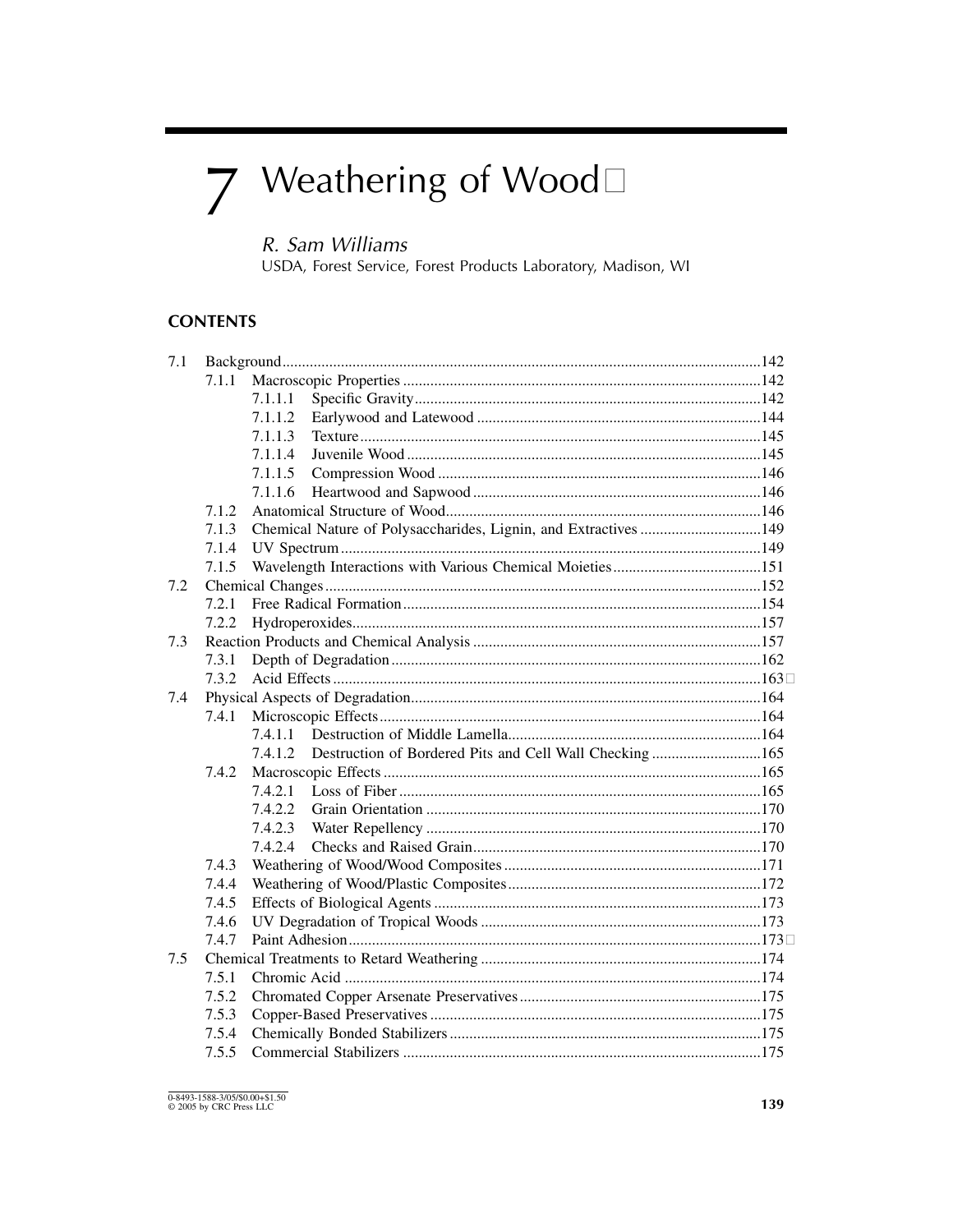#### **140** Handbook of Wood Chemistry and Wood Composites

*Weathering* is the general term used to define the slow degradation of materials exposed to the weather. The degradation mechanism depends on the type of material, but the cause is a combination of factors found in nature: moisture, sunlight, heat/cold, chemicals, abrasion by windblown materials, and biological agents. Tall mountains weather by the complex and relentless action of these factors. All natural and man-made materials weather; for polymeric materials, the weathering rate is considerably faster than the degradation of mountains. Many of the materials we depend on for clothing and shelter undergo degradation by the weathering process.

Wood is a material that has been used for countless centuries to provide people with shelter. Today we still depend on wood and wood-based products to provide this shelter. Our houses are usually made of wood, and the outermost barrier to the weather is often wood or a wood-based product (siding, windows, decks, roofs, etc.). If these wood products are to achieve a long service life, we must understand the weathering process and develop wood treatments to retard this degradation. Failure to recognize the effects of weathering can lead to catastrophic failure of wood products and other products used with wood. For example, if wood siding is left to weather for as little as one to two weeks before it is painted, the surface of the wood will degrade. During this short exposure period, the surface of the wood will not appear to have changed very much, but damage has occurred. Application of paint after one to two weeks of weathering will not give a durable coating. The surface of the wood has been degraded and it is not possible to form a good paint bond with the degraded surface. The paint will show signs of cracking and peeling within a few years. As the paint peels from the surface, the wood grain pattern can easily be seen on the back side of the paint. The peeling paint has lifted the damaged layer of wood from the sound wood underneath. The reasons for this will become apparent as we discuss the chemistry and degradation processes of wood weathering.

We see many examples of weathering. The rough, gray appearance of old barns, wood shake roofs, and drift wood are typical examples of weathered wood. In the absence of biological attacks, the weathering of wood can give a beautiful bright gray patina.

How does weathering differ from decay? Weathering is surface degradation of wood that is initiated primarily by solar radiation, but other factors are also important. The wetting and drying of wood through precipitation, diurnal and seasonal changes in relative humidity (RH), abrasion by windblown particulates, temperature changes, atmospheric pollution, oxygen, and human activities such as walking on decks, cleaning surfaces with cleaners and brighteners, sanding, and powerwashing all contribute to the degradation of wood surfaces. However it is primarily the ultraviolet (UV) portion of the solar spectrum that initiates the process we refer to as weathering. It is a photooxidation or photochemical degradation of the surface. The weathering process affects only the surface of the wood. The degradation starts immediately after the wood is exposed to sunlight. First the color changes, then the surface fibers loosen and erode, but the process is rather slow. It can take more than 100 years of weathering to decrease the thickness of a board by 5-6 mm. In addition to the slow erosion process, other processes also occur. The wood may develop checks and a raised grain. Mildew will colonize the surface and discolor the wood. If boards contain compression or juvenile wood, cross-grain cracking may develop. The boards may warp and cup, particularly in decking applications. These other weathering factors such as mildew growth, checking, splitting, and warping, are often more important than the photo-oxidation, but these processes often act in concert to degrade the surface (see Figure 7.1). Note that the figure depicts 100 years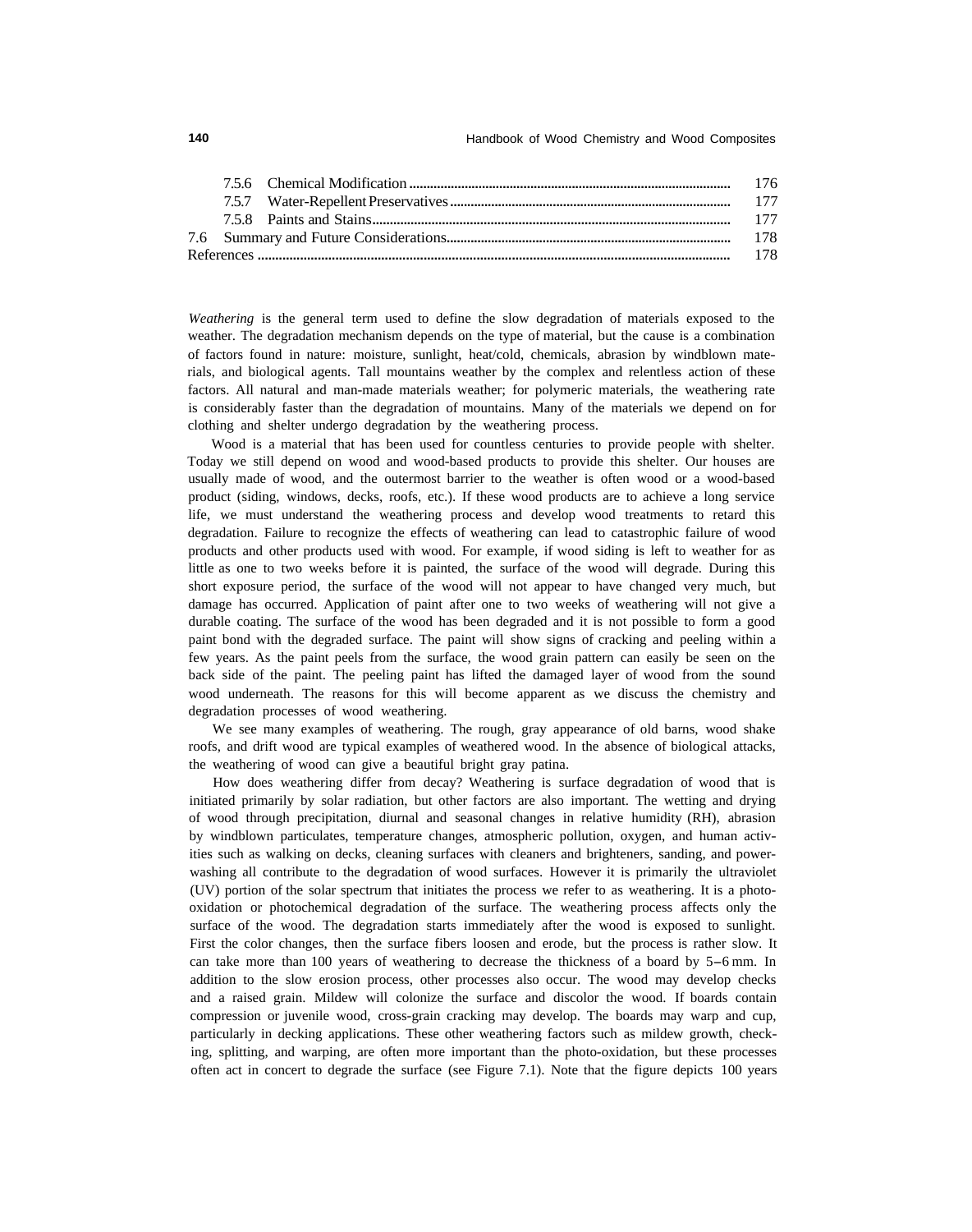

**FIGURE 7.1** Simulation of 100 years of weathering of posts showing checking and erosion of the surface.

of weathering, and in addition to the slow loss of wood materials as depicted by the decreased size near the top, the post has also developed severe checking.

On the other hand, wood decay is a process that affects the whole thickness or bulk of the wood. It is caused by decay fungi that infect the wood. *Decay fungi* are plants that grow through the wood cells and release enzymes that break down the wood components that they then metabolize for food. Whereas weathering can take many decades to remove a few millimeters of wood from the surface, decay fungi can completely destroy wood in just a few years if the conditions are favorable for their growth. The critical factor for deterring their growth is to limit the water available to them. Wood cannot decay unless there is free water available in the wood cells. Free water is not necessary for weathering to occur, however the presence of water can help accelerate the process by causing splitting and checking of the wood (see Figure 7.2).

How does weathering differ from light-induced color change? Weathering is caused by the UV radiation portion of sunlight. The UV radiation has sufficient energy to chemically degrade wood structural components (lignin and carbohydrates). The visible portion of sunlight also causes surface changes in wood, but except for minimal damage at the short wavelengths of visible light, the



**FIGURE 7.2** Cross-section of a board showing checking caused by weathering.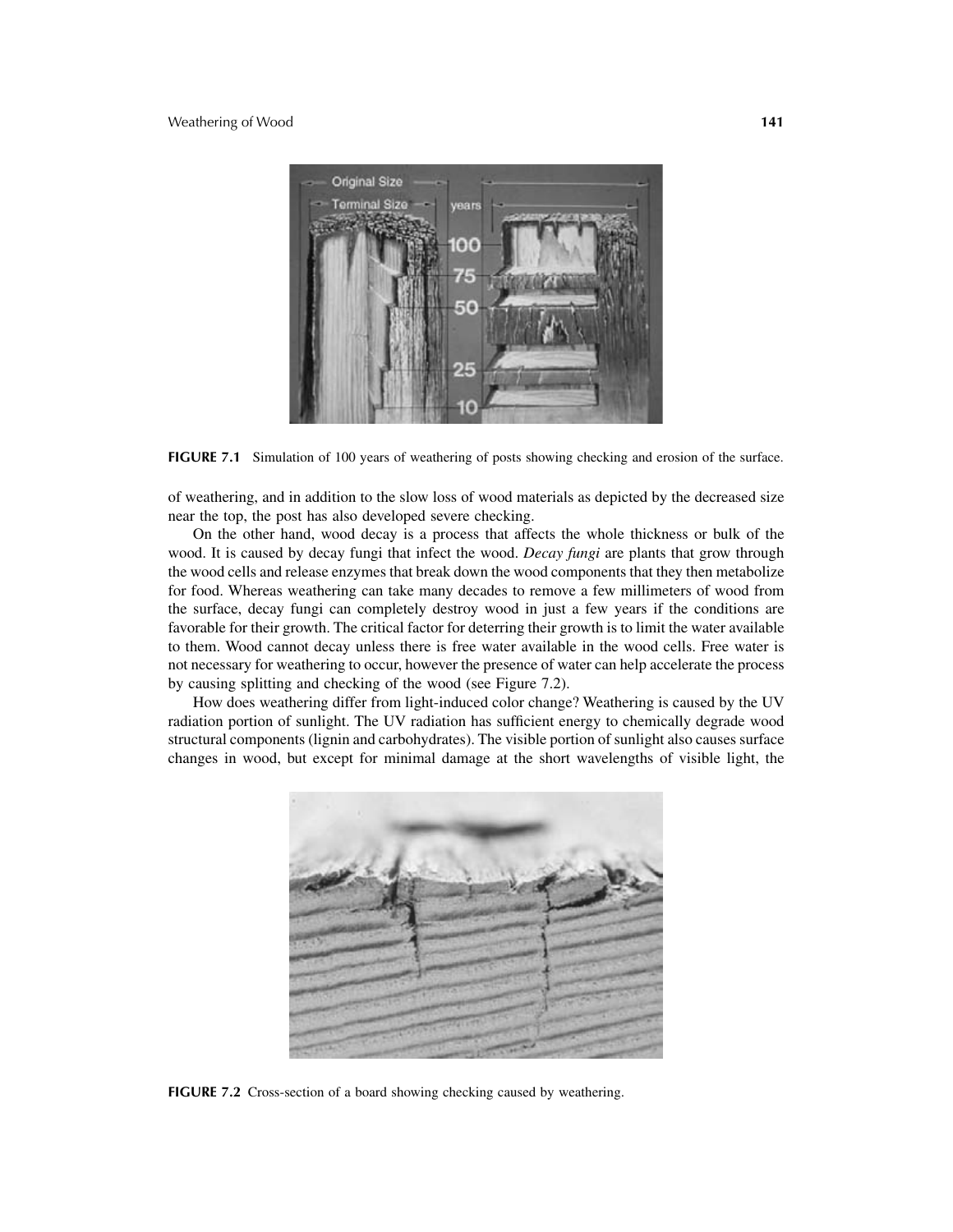changes do not involve degradation of the wood structure. The chemicals that give wood its color are extractives: organic compounds of various types that may contain halogens, sulfur, and nitrogen. Chemical moieties containing these elements can undergo photo degradation reactions at lower energies than lignin and carbohydrates. So in addition to the UV radiation, visible light has sufficient energy to degrade extractives. They fade much the same as the dyes in textiles. Wood exposed outdoors will undergo a rather rapid color change in addition to the UV-induced degradation of lignin. In addition, rain will leach the water-soluble chemicals from the wood surface. Very little UV radiation can penetrate common window glass; therefore, wood does not undergo UV-catalyzed weathering indoors. The color change that occurs to wood when it is exposed indoors is caused by visible light. The visible light causes the organic dyes in the wood to fade. The color change indoors is not caused by UV light. The use of a UV stabilizer in interior finishes has little effect for achieving color stability. A few recent publications on color change considered pertinent to the mechanism of weathering are included in the chapter.

What is the risk to wood materials if weathering is not understood? Various wood-based products weather in different ways. Some wood products can be allowed to weather naturally to achieve a driftwood gray patina. For example Eastern White Cedar (*Thuja occidentalis*) and Western Red Cedar (*Thuja plicata*) shakes are often left unfinished to weather naturally. However, other wood products, such as plywood, can fail catastrophically within several years if they are not protected from weathering. By understanding the mechanism of weathering—the chemical changes, the effects of degradation on the physical properties, and methods for retarding or inhibiting degradation—it is possible to maximize the service life of all types of wood products in any type of climate.

The purpose of this chapter is to describe the chemical and physical changes that occur to wood during weathering and explore methods for preventing this degradation. Current literature back to 1980 has been reviewed and is included in this chapter. Literature prior to 1980 was reviewed in detail by Feist and Hon (1984) and by Feist (1990).

## **7.1 BACKGROUND**

Understanding the chemistry of UV degradation of wood requires knowledge of its macroscopic properties, anatomical structure, chemical nature of polysaccharides, lignin, and extractives, the UV spectrum, and the interactions of UV radiation with various chemical moieties in wood.

## **7.1.1 MACROSCOPIC PROPERTIES**

Wood is a natural biological material and as such, its properties vary not only from one species to another but also within the same species. Some differences can even be expected in boards cut from the same tree. Within a species, factors that affect the natural properties of wood are usually related to growth rate. Growth rate in turn is determined by climatic factors, geographic origin, genetics, tree vigor, and competition—factors over which we currently have little control. In addition to the natural properties, manufacturing influences the surface properties of wood: the grain angle, surface roughness, and amount of earlywood/latewood and heartwood/sapwood.

### **7.1.1.1 Specific Gravity**

The properties of wood that vary greatly from species to species are specific gravity (density), grain characteristics (presence of earlywood and latewood), texture (hardwood or softwood), presence of compression wood, presence and amount of heartwood or sapwood, and the presence of extractives, resins, and oils. The specific gravity of wood is one of the most important factors that affect weathering characteristics. Specific gravity varies tremendously from species to species (see Table 7.1) and it is important because "heavy" woods shrink and swell more than do "light" woods. This dimensional change in lumber and, to a lesser extent, in reconstituted wood products and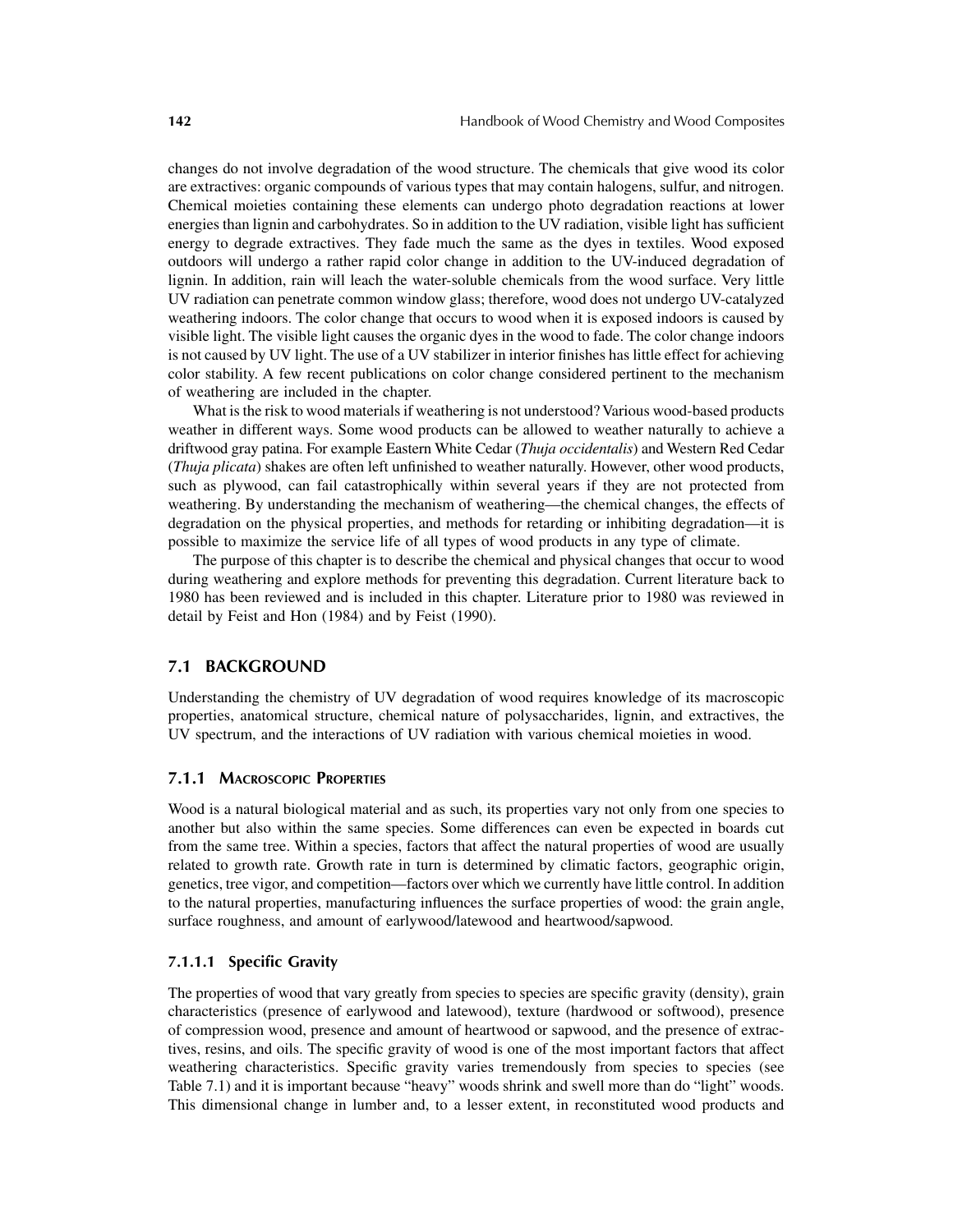## **TABLE 7.1 Characteristics of Selected Woods for Painting**

|                          | Specific Gravity <sup>a</sup> | Shrinkage (%) <sup>b</sup> |                       |  |  |
|--------------------------|-------------------------------|----------------------------|-----------------------|--|--|
| <b>Wood Species</b>      | Green/Dry                     | <b>Flat Grain</b>          | <b>Vertical Grain</b> |  |  |
| Softwoods                |                               |                            |                       |  |  |
| <b>Bald</b> cypress      | 0.42/0.46                     | 6.2                        | 3.8                   |  |  |
| Cedars                   |                               |                            |                       |  |  |
| Incense                  | 0.35/0.37                     | 5.2                        | 3.3                   |  |  |
| Northern white           | 0.29/0.31                     | 4.9                        | 2.2                   |  |  |
| Port-Orford              | 0.39/0.43                     | 6.9                        | 4.6                   |  |  |
| Western red              | 0.31/0.32                     | 5                          | 2.4                   |  |  |
| Yellow                   | 0.42/0.44                     | 6                          | 2.8                   |  |  |
| Douglas-fir <sup>c</sup> | $0.45/0.48$ <sup>d</sup>      | 7.6                        | 4.8                   |  |  |
| Larch, western           | 0.48/0.52                     | 9.1                        | 4.5                   |  |  |
| Pine                     |                               |                            |                       |  |  |
| Eastern white            | 0.34/0.35                     | 6.1                        | 2.1                   |  |  |
| Ponderosa                | 0.38/0.42                     | 6.2                        | 3.9                   |  |  |
| Southern                 | $0.47/0.51$ <sup>e</sup>      | 8                          | 5                     |  |  |
| Sugar                    | 0.34/0.36                     | 5.6                        | 2.9                   |  |  |
| Western white            | 0.36/0.38                     | 7.4                        | 4.1                   |  |  |
| Redwood, old growth      | 0.38/0.40                     | 4.4                        | 2.6                   |  |  |
| Spruce, Engelmann        | 0.33/0.35                     | 7.1                        | 3.8                   |  |  |
| Tamarack                 | 0.49/0.53                     | 7.4                        | 3.7                   |  |  |
| White fir                | 0.37/0.39                     | 7.0                        | 3.3                   |  |  |
| Western hemlock          | 0.42/0.45                     | 7.8                        | 4.2                   |  |  |
| <b>Hardwoods</b>         |                               |                            |                       |  |  |
| Alder                    | 0.37/0.41                     | 7.3                        | 4.4                   |  |  |
| Ash, white               | 0.55/0.60                     | 8                          | 5                     |  |  |
| Aspen, bigtooth          | 0.36/0.39                     | 7                          | 3.5                   |  |  |
| Basswood                 | 0.32/0.37                     | 9.3                        | 6.6                   |  |  |
| <b>Beech</b>             | 0.56/0.64                     | 11.9                       | 5.5                   |  |  |
| Birch, yellow            | 0.55/0.62                     | 9.5                        | 7.3                   |  |  |
| <b>Butternut</b>         | 0.36/0.38                     | 6.4                        | 3.4                   |  |  |
| Cherry                   | 0.47/0.50                     | 7.1                        | 3.7                   |  |  |
| Chestnut                 | 0.40/0.43                     | 6.7                        | 3.4                   |  |  |
| Cottonwood, eastern      | 0.37/0.40                     | 9.2                        | 3.9                   |  |  |
| Elm, American            | 0.46/0.50                     | 9.5                        | 4.2                   |  |  |
| Hickory, shagbark        | 0.64/0.72                     | 11                         | $\overline{7}$        |  |  |
| Magnolia, southern       | 0.46/0.50                     | 6.6                        | 5.4                   |  |  |
| Maple, sugar             | 0.56/0.63                     | 9.9                        | 4.8                   |  |  |
| Oak                      |                               |                            |                       |  |  |
| White                    | 0.60/0.68                     | 8.8                        | 4.4                   |  |  |
| Northern red             | 0.56/0.63                     | 8.6                        | 4.0                   |  |  |
| Sweetgum                 | 0.46/0.52                     | 10.2                       | 5.3                   |  |  |
| Sycamore                 | 0.46/0.49                     | 8.4                        | 5                     |  |  |
| Walnut                   | 0.51/0.55                     | 7.8                        | 5.5                   |  |  |
| Yellow-poplar            | 0.40/0.42                     | 8.2                        | 4.6                   |  |  |

a Specific gravity based on weight ovendry and volume at green or 12% moisture content.<sup> $□$ </sup>

**b** Value obtained by drying from green to ovendry. $\Box$ 

 $c$  Lumber and plywood.  $\Box$ 

 $^{\text{d}}$  Coastal Douglas-fir.  $\Box$ 

<sup>e</sup> Loblolly, shortleaf, specific gravity of 0.54/0.59 for longleaf and slash.□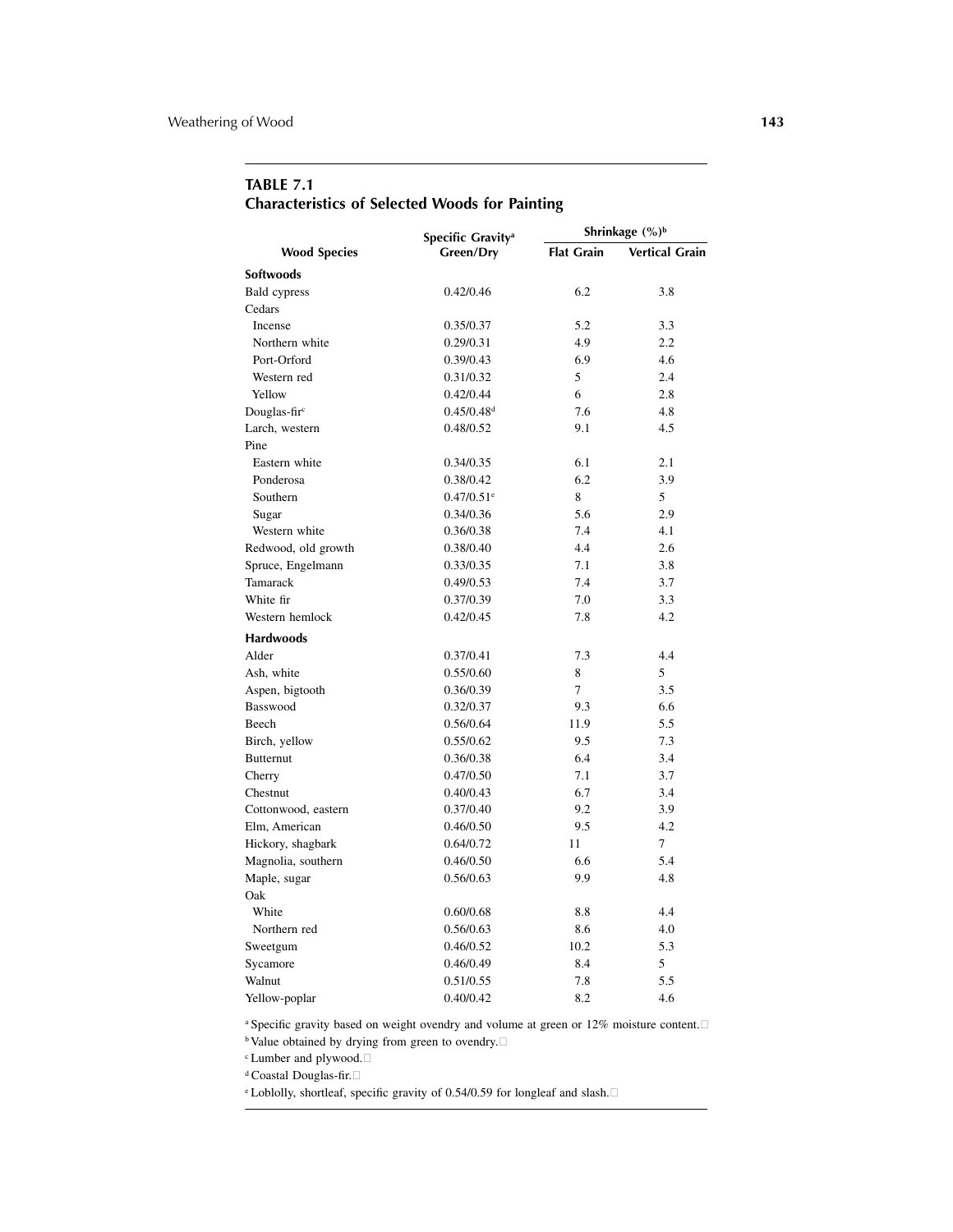plywood occurs as wood, particularly in exterior applications, gains or loses moisture with changes in the relative humidity and from periodic wetting caused by rain and dew. Excessive dimensional change in wood stresses the surface to cause checking.

The amount of warping and checking that occurs as wood changes dimensions and during the natural weathering process is also directly related to wood density. Cupping is probably the most common form of warp. *Cupping* is the distortion of a board that causes a deviation from flatness across the width of the piece. Wide boards cup more than do narrow boards. Boards may also twist or warp from one end to the other, deviating from a straight line along the length of the piece. Warping is generally caused by uneven shrinking or swelling within the board. Furthermore, checks, or small ruptures along the grain of the piece may develop from stress set up during the drying process or from stresses caused by the alternate shrinking and swelling that occurs during service. High-density (heavy) woods such as southern yellow pine tend to warp and check more than do the low-density (light) woods such as redwood.

#### **7.1.1.2 Earlywood and Latewood**

The presence and amount of latewood in softwood (conifer) lumber is closely related to wood density (see Figures 7.3a and 7.3b). Each year, tree species growing in temperate climates add one



 $(a)$ 



**FIGURE 7.3** Micrographs of cross-sections of weathered boards showing earlywood and latewood bands (3X): a) southern pine; b) western redcedar.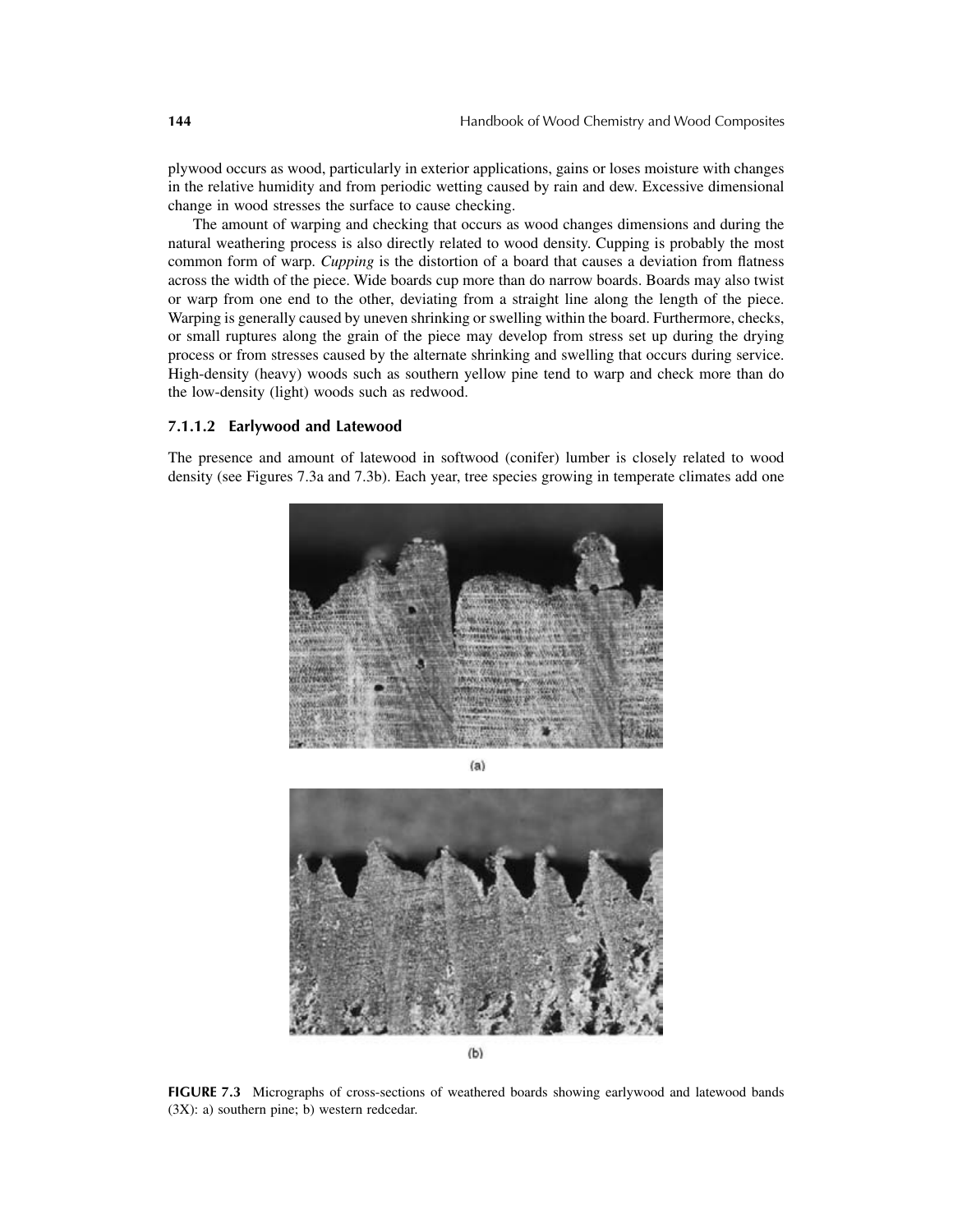Weathering of Wood **145** 



**FIGURE 7.4** Surface texture of diffuse porous sugar maple (a) and ring porous red oak (b): top, end grain; middle, radial grain; bottom, tangential grain.

growth increment or ring to their diameter. For most species, this ring shows two distinct periods of growth and therefore two bands, called earlywood (springwood) and latewood (summerwood). Latewood is denser, harder, smoother, and darker than earlywood, and its cells have thicker walls and smaller cavities. The wider the latewood band, the denser the wood. Wide latewood bands are normally absent from edge-grained cedar and redwood, however, they are prominent in southern yellow pine and Douglas-fir, two of the most common species used for general construction and for the production of plywood.

#### **7.1.1.3 Texture**

Texture refers to the general coarseness of the individual wood cells and is often used in reference to hardwoods (see Figures 7.4a and 7.4b). Figure 7.4a shows fine-textured diffuse-porous sugar maple (*Acer saccharum*) and Figure 7.4b shows coarse-grained ring-porous red oak (*Quercus rubra*). Hardwoods are primarily composed of relatively short, small-diameter cells (fibers) and large-diameter pores (vessels); softwoods, in contrast, are composed of longer small-diameter cells (tracheids). The size and arrangement of the pores may outweigh the effect of density and grain pattern on weathering. Hardwoods with large pores, such as oak and ash, may erode more quickly at the pores than the surrounding fibers.

## **7.1.1.4 Juvenile Wood**

Juvenile wood forms during the first eight to ten years of a tree's growth. It differs form normal wood in that the fibrils in the wood cell wall are oriented more across the width of the cell rather than along its length. This change in orientation gives juvenile wood a rather large longitudinal dimensional change as it changes moisture content. Whereas normal wood shrinks only about 0.1–0.2% as it changes moisture content from green to oven dry, juvenile wood and compression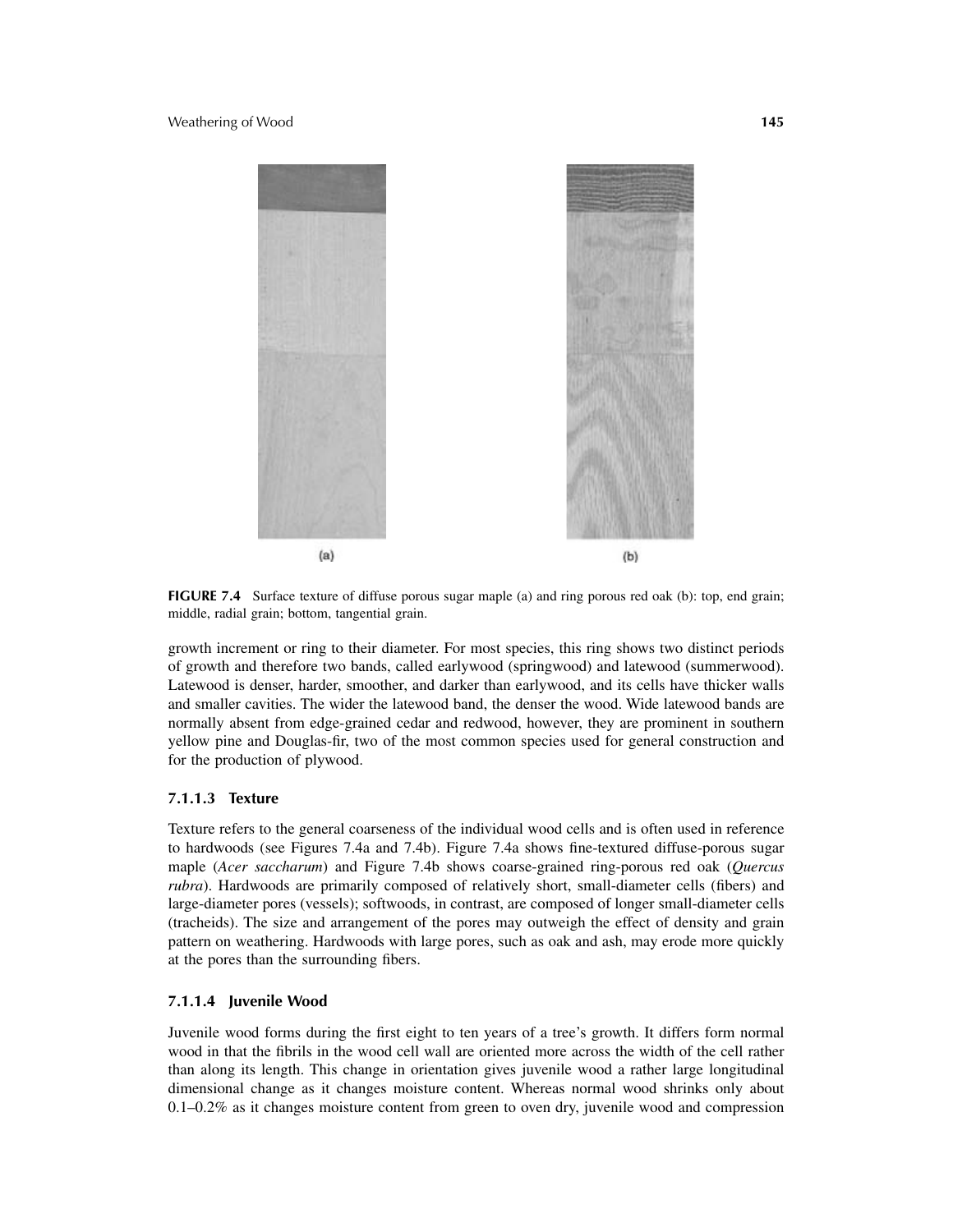**146** Handbook of Wood Chemistry and Wood Composites



**FIGURE 7.5** Cross-grain checking in juvenile wood.

wood can shrink as much as 2% (*Wood Handbook* 1999). This can cause serious warping and crossgrain cracking as wood weathers (see Figure 7.5).

## **7.1.1.5 Compression Wood**

Compression wood is formed on the lower side of leaning softwood trees. The part of the growth ring with compression wood is usually wider than the rest of the ring and has a high proportion of latewood. As a result, the tree develops an eccentrically-shaped stem and the pith is not centered. Compression wood, especially the latewood, is usually duller and more lifeless in appearance than the rest of the wood. Compression wood presents serious problems in wood manufacturing because it is much lower in strength than is normal wood of the same density. Also, it tends to shrink excessively in the longitudinal direction, which causes cross-grain checking during weathering.

#### **7.1.1.6 Heartwood and Sapwood**

As trees mature, most species naturally develop a darker central column of wood called heartwood. The darker color is caused by the deposition of colored extractives. To the outside of the heartwood is a lighter cylinder of wood called sapwood. The sapwood is composed of live cells that serve to transport water and nutrients from the roots to the leaves and to provide mechanical support for the tree. The heartwood, on the other hand, serves only as support. Heartwood is formed as the individual cells die and are impregnated with extractives, pitch, oil, and other extraneous materials. Older trees have a higher percentage of heartwood as compared to younger trees. Some species such as southern yellow pine have a much wider sapwood zone than do species like the cedars and redwood. During the early stage of weathering, it is the heartwood that quickly loses its color because of leaching of the extractives. Other than the presence of extractives, the anatomy (and therefore the components) of cellulose, hemicellulose, and lignin are the same for heartwood and sapwood.

## **7.1.2 ANATOMICAL STRUCTURE OF WOOD**

Typical anatomical structure for softwoods and hardwoods show distinct differences. Hardwoods contain specialized cells (pores or vessels) for liquid transport and these can occur more or less evenly spaced (diffuse porous; see Figure 7.6a) or bunched near the early wood in some temperate hardwoods (ring porous; see Figure 7.6b) as shown for Yellow Poplar (*Liriodendron tulipifera* L.) and White Oak (*Quercus alba* L.). Water transport in softwoods takes place via the tracheids and flows from one tracheid to another through bordered pits (holes in the side of the tracheid).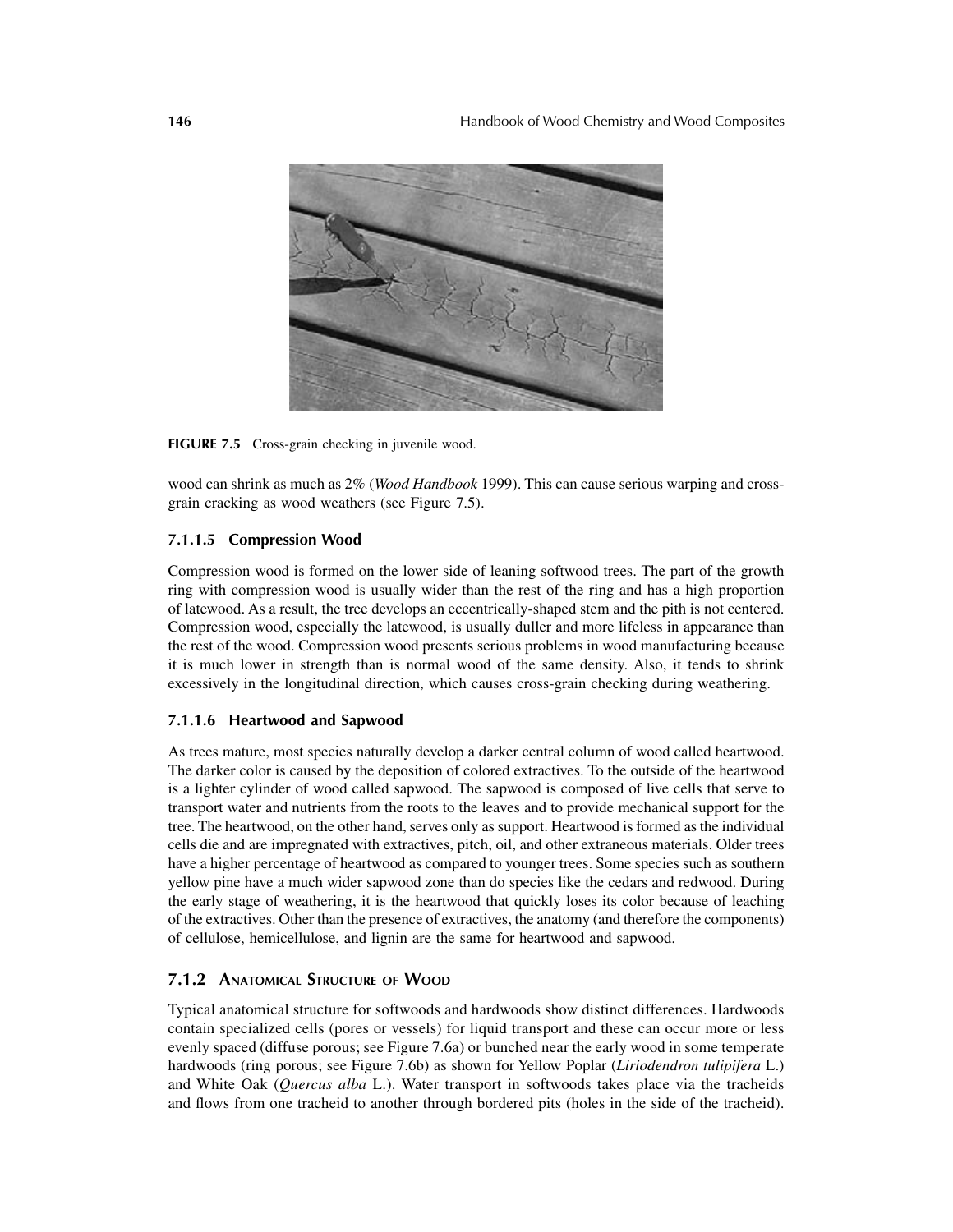

 $(b)$ 

**FIGURE 7.6** Micrographs of hardwoods: a) diffuse-porous; b) ring-porous.

As discussed earlier in Chapter 2, wood contains other types of specialized cells; however, these cells do not have any special effect on weathering.

An expanded view of a typical tracheid shows the primary wall and  $S_1$ ,  $S_2$ , and  $S_3$  layers (see Figure 3.12, Chapter 3). A micrograph of a typical softwood cross-section is also shown for comparison (see Figure 7.7). Note that the fibril angle with respect to the length of the tracheid is almost uniaxial. The area between wood cells is the *middle lamella* and the center hollow area is the *lumen*. When viewed in cross-section, the largest component of the cell wall is the  $S_2$  layer.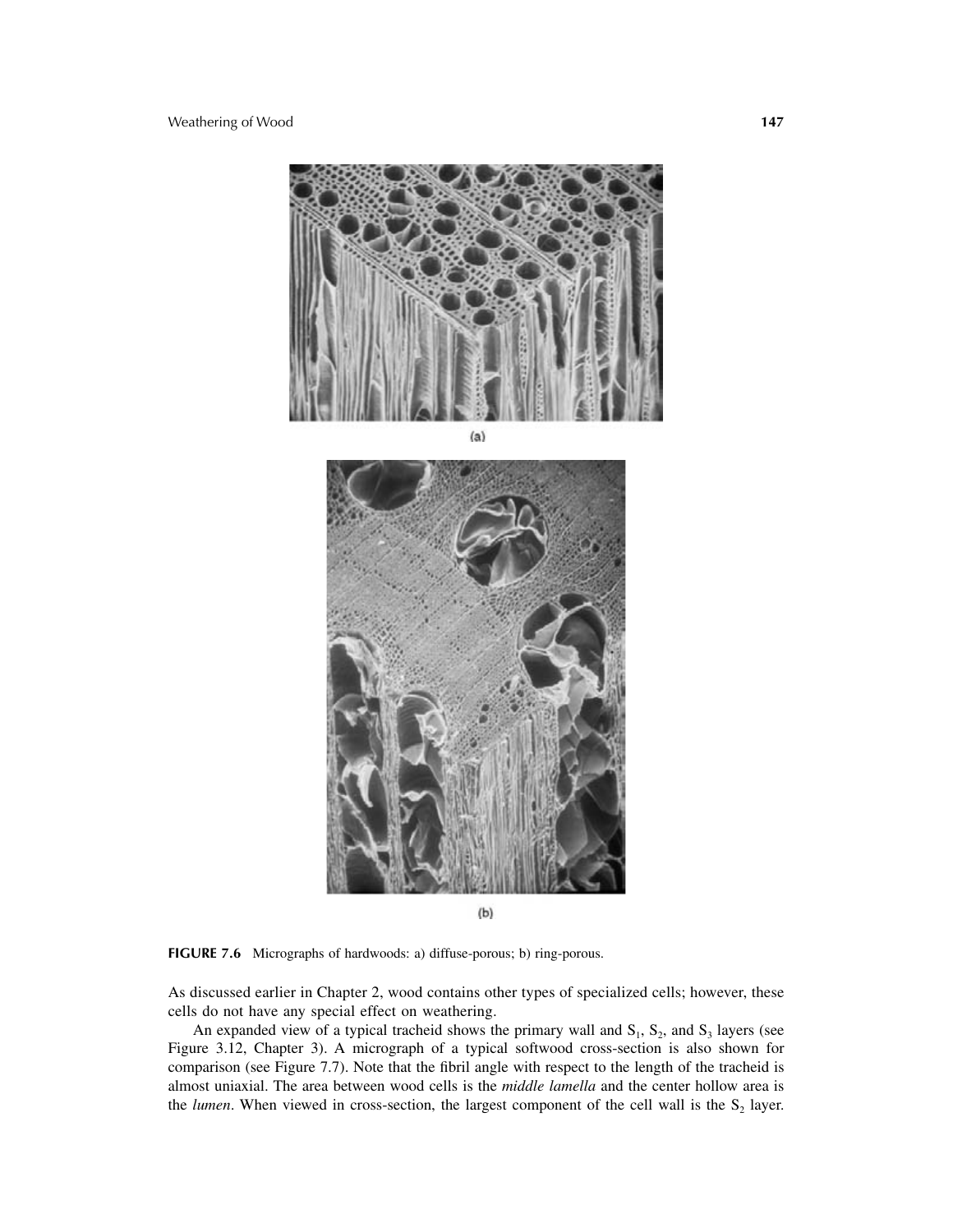

**FIGURE 7.7** Micrograph of a softwood.



**FIGURE 7.8** Diagram showing the relative amounts of cellulose, hemicellulose, and lignin across a crosssection of two wood cells: a) cellulose; b) lignin; c) hemicellulose.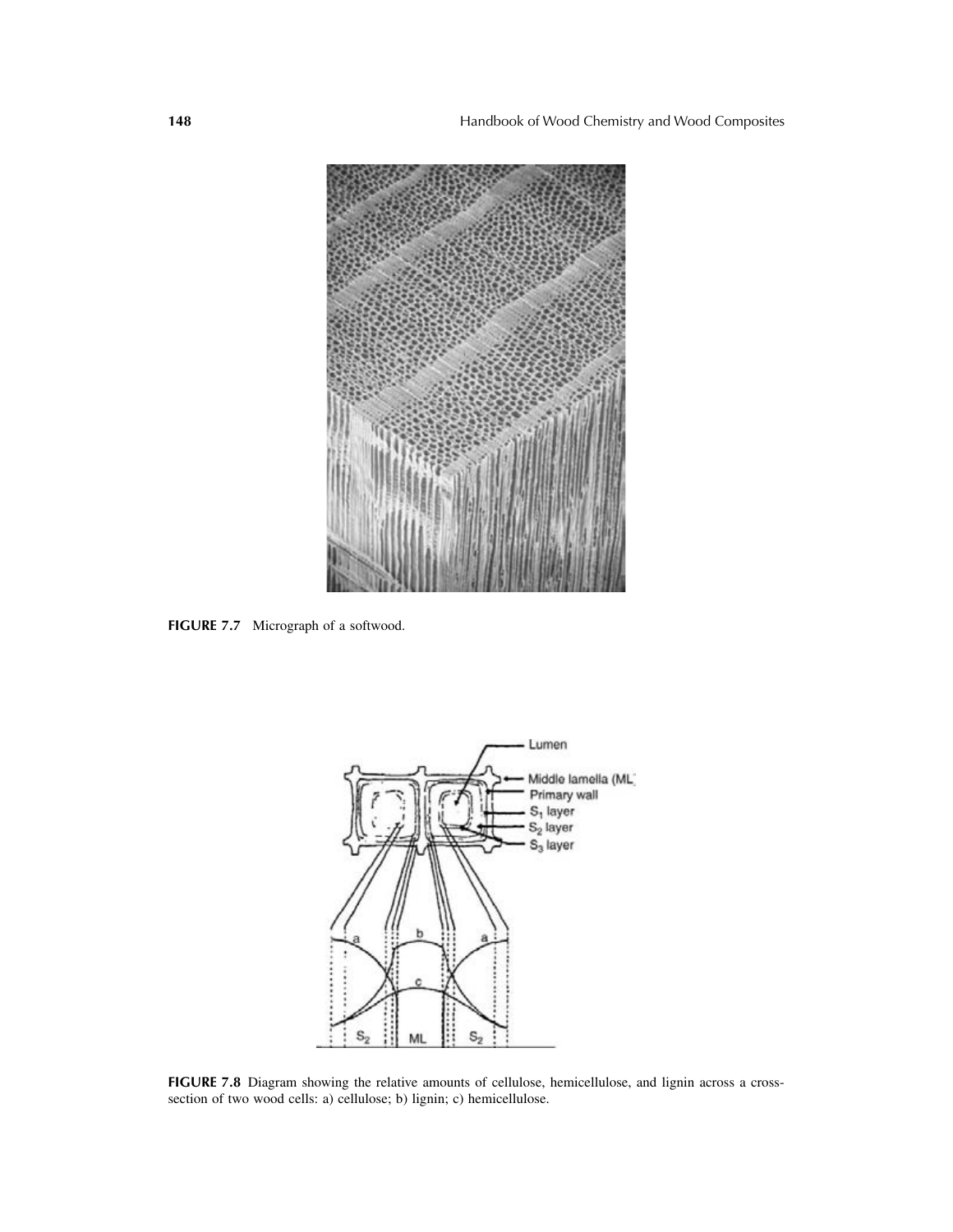

**FIGURE 7.9** Diagram showing amorphous and crystalline regions of cellulose.

The components of the various layers differ in the chemical constituents and in the orientation of the fibrils within each layer. The fibril orientation can also differ for juvenile wood (see Section 1.1.4 of this chapter on juvenile wood). The fibril orientation and the chemical constituents greatly affect the way in which wood weathers. Figure 3.12 in Chapter 3 shows the relative ratios of the three main polymeric constituents of the cell wall. The concentration of cellulose is highest in the  $S_2$ layer, whereas the lignin concentration is highest in the middle lamella (see Figure 7.8).

### **7.1.3 CHEMICAL NATURE OF POLYSACCHARIDES, LIGNIN, AND EXTRACTIVES**

Approximately 2/3 of the mass of wood is comprised of sugars. (Kollmann and Côté 1968) Cellulose is a linear polymer of  $(\beta-1 \rightarrow 4)$ -D-glucopyranose and occurs primarily in the S<sub>2</sub> layer of the cell wall. It can be crystalline or amorphous, and a single cellulose chain may run through several alternating amorphous and crystalline regions (see Figure 7.9). Wood cellulose is about 60–70% crystalline. The glucopyranose forms high molecular-weight polymers through the  $1\rightarrow 4$  glycocidic bond to form straight chains having all three hydroxyls in the equatorial plane (see Figure 3.2, Chapter 3). It is the alternating β-linkage and the equatorial hydroxyls that permit cellulose to form crystalline regions. Hemicelluloses do not have this property. They are rather small macromolecules of approximately 150–200 sugar units (primarily L-arabinose, D-galactose D-glucose, D-mannose, D-xylose and 4-O-methyl-D-glucuronic acid). The polymers are essentially linear with numerous short side chains. The hemicelluloses in hardwoods and softwoods are quite different: hardwoods contain primarily glucurono-xylan and glucomannan, whereas softwoods contain arabinoxylzn and galactoglucomannan. The composition of the various polysaccharide in hardwoods and softwoods is shown in Table 7.2. The polysaccharides are comprised of simple sugars and they contain no conjugated systems or carbonyl groups.

Lignin is a three-dimensional polymer comprised of phenyl propane units, but it has no regular structure. Lignin cannot be isolated from wood without degrading it, so it has not been possible to determine its molecular weight. Estimates range as high as 50 million Daltons. One of the common representations for softwood lignin shows a structure with multiple conjugated systems and carbonyl groups (see Figure 3.10, Chapter 3). It should be emphasized that this is not a structure but merely a representation of typical groups in softwood lignin. The basic unit is a phenyl propane (see Figure 7.10a), and in softwoods, there is usually an oxygen and methoxy group giving a methoxy-phenyl propane (guaiacyl propane, see Figure 7.10b). Hardwoods have an additional methoxy group (see Figure 7.10c). In addition, there are approximately 20 carbonyls per each 100 guaiacyl propane. For additional information on lignin structure, refer to Kollmann and Côté (1968).

## **7.1.4 UV SPECTRUM**

The UV and visible solar radiation that reaches the earth's surface is limited to the range between 295–800 nm. Wavelengths from 800 to about 3000 are infrared radiation. The radiation from 295–3000 nm comprises distinct ranges that affect weathering: UV radiation, visible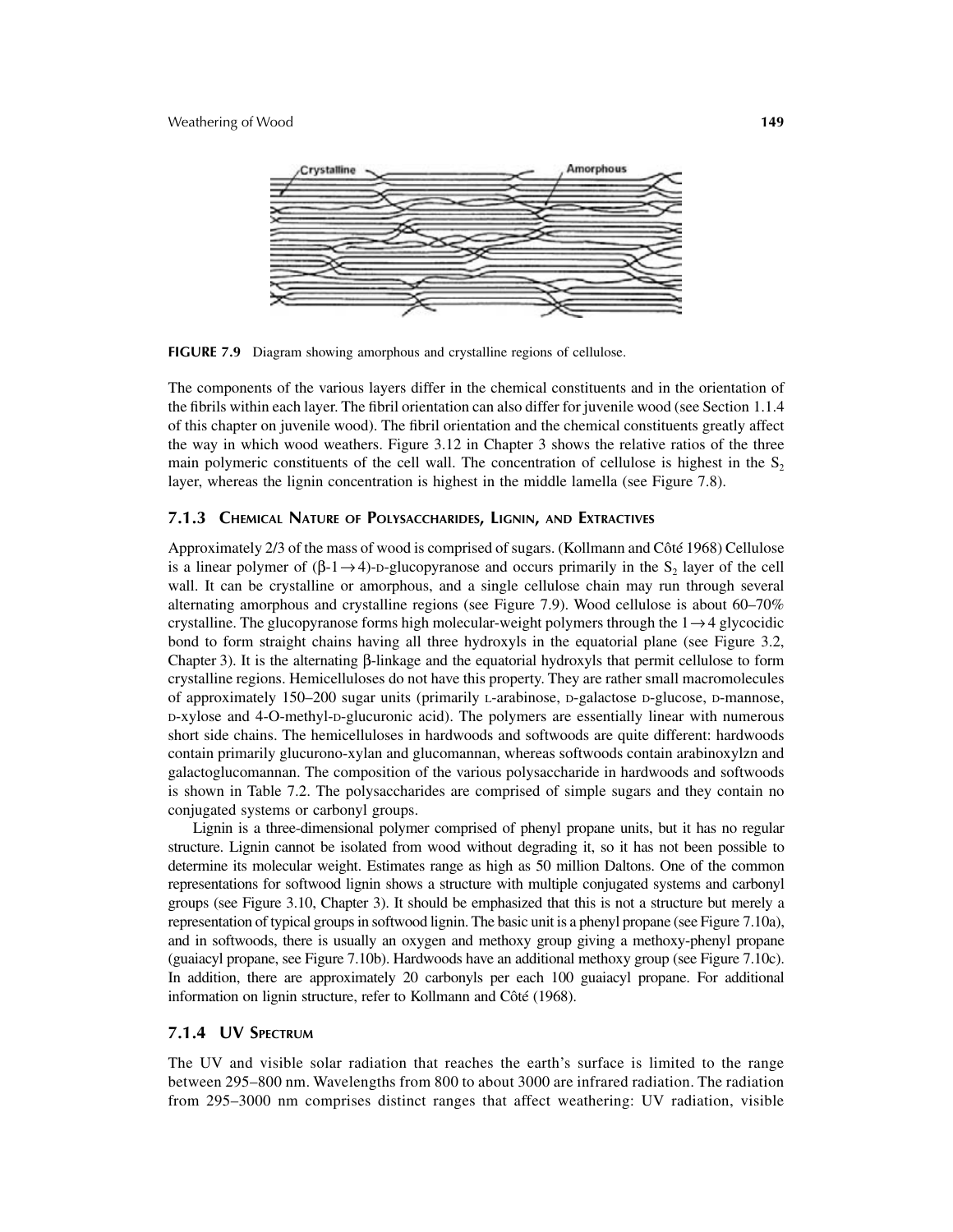## **TABLE 7.2 Cellulose and Hemicellulose Composition of Hardwoods and Softwoodsa**

| Polysaccharide                         | Occurrence | Percent of<br><b>Extractive-Free</b><br>Wood |
|----------------------------------------|------------|----------------------------------------------|
| Cellulose                              | All woods  | $42 \pm 2$                                   |
| O-Acetyl-4-O-methyl-<br>glucuronoxylan | Hardwoods  | $20 - 35$                                    |
| Glucomannan                            | Hardwoods  | $3 - 5$                                      |
| Arabino-4-O-methyl-<br>glucuronoxylan  | Softwoods  | $10 - 5$                                     |
| Galactoglucomannan<br>(Water-soluble)  | Softwoods  | $5 - 10$                                     |
| Galactoglucomannan<br>(Alkali-soluble) | Softwoods  | $10 - 15$                                    |
| Arabinogalactan                        | Larch wood | $10 - 20$                                    |

a Abstracted from Table 2.6, Kollmann and Côté, 1968.

light, and infrared radiation (IR) (see Table 7.3). The energy from the sun that reaches the earth's surface as discrete bundles of energy called *photons* and their energy can be calculated from:

$$
E = h = hc/\lambda \tag{7.1}
$$

where

 $h = Planck's constant$ 

 $v = frequency$ 

- c = velocity of radiation
- $\lambda$  = wavelength of radiation.

From this equation, the photon energy is inversely proportional to the wavelength of the radiation (see Figure 7.11). The energy of the photon will become important when we consider the photochemical reactions that this radiation can initiate.



**FIGURE 7.10** Units of lignin.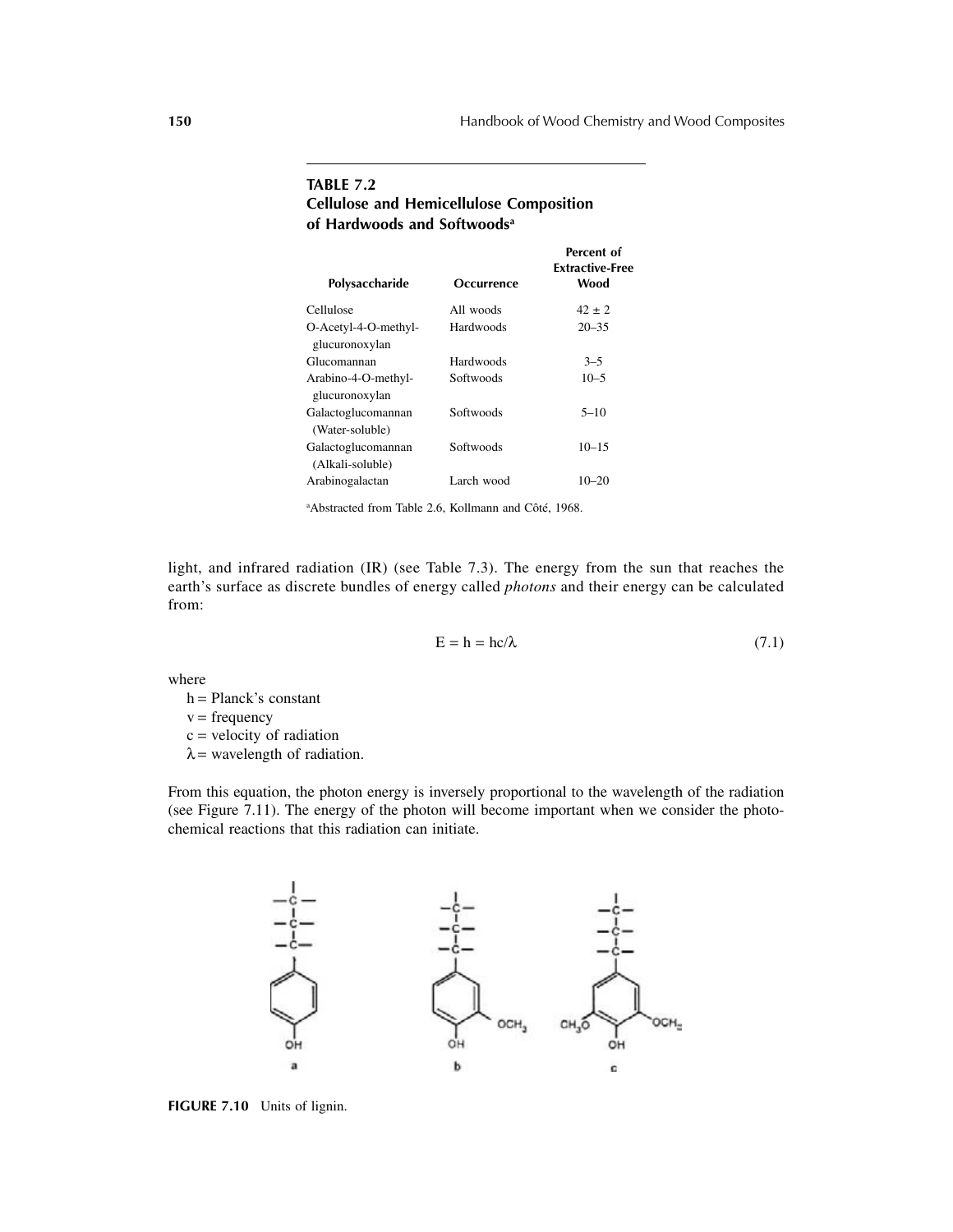| <b>TABLE 7.3</b>                                      |  |
|-------------------------------------------------------|--|
| Percent of Total Spectral Irradiance for UV, Visible, |  |
| and IR Radiation                                      |  |

| Wavelength<br>Range | % of Total<br><b>Irradiance</b> |  |  |
|---------------------|---------------------------------|--|--|
| 295-400 nm          | 6.8                             |  |  |
| 400-800 nm          | 55.4                            |  |  |
| 800-3000 nm         | 37.8                            |  |  |
|                     |                                 |  |  |

Several terms need to be defined before continuing the discussion of solar energy:

*Irradiance*—the radiant flux per surface area (Watts/m<sup>2</sup> (W/m<sup>2</sup>)) *Spectral irradiance*—irradiance measured at a wavelength (W/m<sup>2</sup>/nm) *Radiant exposure*—irradiance integrated over time (Joules/m<sup>2</sup> (J/m<sup>2</sup>)) *Spectral radiant exposure*—radiant exposure measured at a wavelength (J/m<sup>2</sup>/nm).

When using the irradiance term, it is necessary to define the spectral range (for example, the total solar irradiance (295–3000 nm) or the total UV irradiance (295–400 nm)). For exposure or measurement at a particular wavelength (such as 340 nm), the spectral irradiance would be expressed as W/m2 at 340nm. The radiant exposure and spectral radiant exposure are irradiance and spectral irradiance integrated over time.

By plotting the spectral irradiance  $(W/m^2/nm)$  as a function of wavelength, one gets the spectral power distribution (see Figure 7.12). The plot gives the spectral irradiance at each wavelength. By integrating the areas under the curve for UV radiation (295–400 nm), visible light (400–800 nm), and IR radiation (not shown in the figure), the percent of total irradiance for each component can be calculated.

As seen in Figure 7.12 and Table 7.3, the energy in the UV portion of the spectral power distribution is quite low compared to the total energy in the spectral power distribution. This means that although the energy for photons at 300 nm is quite high, there aren't very many of them, so the spectral irradiance is quite low. As the wavelength increases to 400 nm, the spectral irradiance increases (lower energy photons, but more of them).

## **7.1.5 WAVELENGTH INTERACTIONS WITH VARIOUS CHEMICAL MOIETIES**

In order for a photochemical reaction to occur, sufficient energy to disrupt a chemical bond (bond dissociation energy) must be absorbed by some chemical moiety in the system. The bond



**FIGURE 7.11** Relative photon energy versus wavelength for UV radiation and visible light.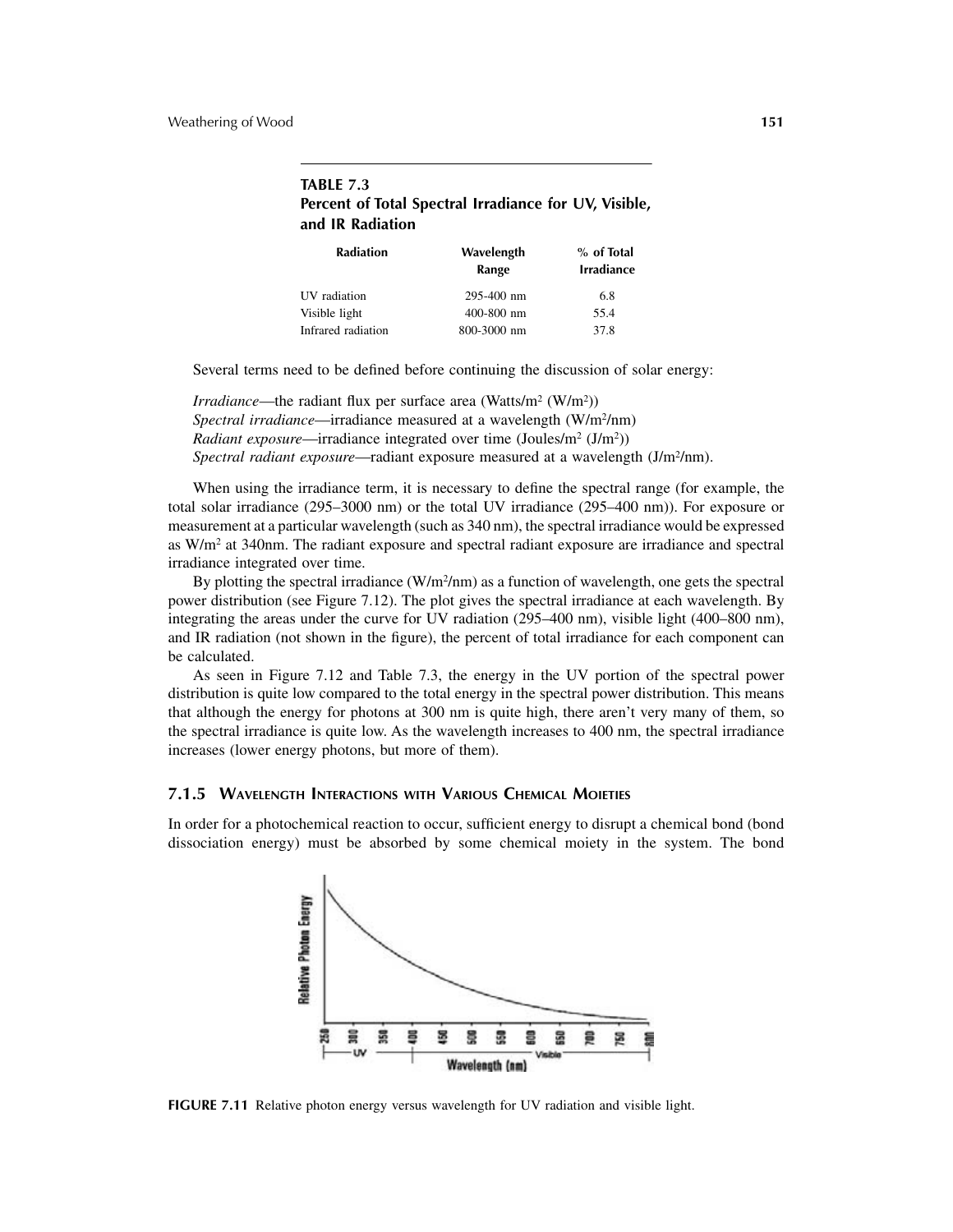

**FIGURE 7.12** Spectral power distribution for UV radiation and visible light at the Earth's surface.

dissociation energy available for radiation in the UV and visible range is given in Figure 7.13. The absorbed energy may not result in a degrading chemical reaction, but the absorption is a necessary condition. The bond dissociation energies and corresponding wavelengths having the necessary energy for breaking these bonds for several chemical moieties are listed in Table 7.4. Using Equation 7.1, the energy for UV radiation at a wavelength of 295 nm is about 97 Kcal/mole and for 400 nm is about 72 Kcal/mole. Several of the chemical moieties have bond dissociation energies well above the energy of terrestrial UV radiation and therefore cannot be affected by natural UV radiation. The bond dissociation energy must be below 97 kcal/mole for the chemical moiety to absorb radiation. It can be seen from this table that the bond dissociation energies for many of carbon-oxygen moieties commonly found in lignin fall within the UV radiation range (295–400 nm).

## **7.2 CHEMICAL CHANGES**

There have been many studies to investigate the mechanism of wood weathering, and it has been clearly shown that the absorption of a UV photon can result in the formation of a free radical, and that through the action of oxygen and water, a hydroperoxide is formed. Both the free radical and hydroperoxide can initiate a series of chain scission reactions to degrade the polymeric components of wood. Despite many studies spanning several decades, the mechanism is still not well defined and can only be represented in a general way (see Figure 7.14). The absorption of a photon can



**FIGURE 7.13** Bond-dissociation energy compared with wavelength of UV and visible solar radiation.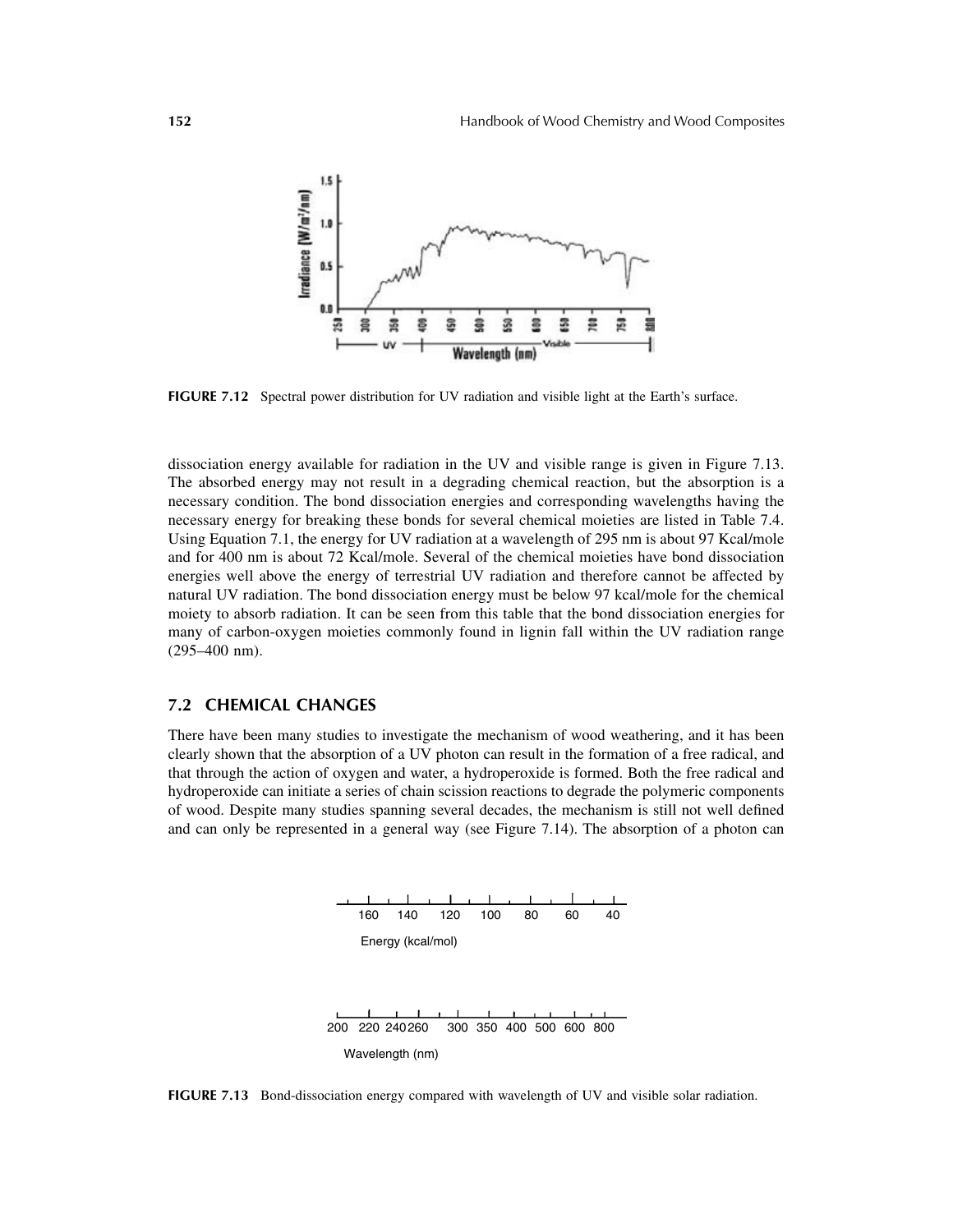| <b>Bond</b>                          | <b>Bond Dissociation</b><br>Energy (Kcal/mol) | Wavelength<br>(nm) |  |  |  |  |  |
|--------------------------------------|-----------------------------------------------|--------------------|--|--|--|--|--|
| C-C (Aromatic)                       | 124                                           | 231                |  |  |  |  |  |
| C-H (Aromatic)                       | 103                                           | 278                |  |  |  |  |  |
| C-H (Methane)                        | 102                                           | 280                |  |  |  |  |  |
| O-H (Methanol)                       | 100                                           | 286                |  |  |  |  |  |
| C-O (Ethanol)                        | 92                                            | 311                |  |  |  |  |  |
| C-O (Methanol)                       | 89                                            | 321                |  |  |  |  |  |
| CH <sub>3</sub> COO–C (Methyl ester) | 86                                            | 333                |  |  |  |  |  |
| C-C (Ethane)                         | 84                                            | 340                |  |  |  |  |  |
| C-Cl (Methyl chloride)               | 82                                            | 349                |  |  |  |  |  |
| C-COCH <sub>3</sub> (Acetone)        | 79                                            | 362                |  |  |  |  |  |
| C-O (Methyl ether)                   | 76                                            | 376                |  |  |  |  |  |
| CH <sub>3</sub> -SH (Thiol)          | 73                                            | 391                |  |  |  |  |  |
| C-Br (Methyl bromide)                | 67                                            | 427                |  |  |  |  |  |
| N-N (Hydrazine)                      | 57                                            | 502                |  |  |  |  |  |
| C-I (Methyl iodide)                  | 53                                            | 540                |  |  |  |  |  |
|                                      |                                               |                    |  |  |  |  |  |

**TABLE 7.4 Bond Dissociation Energies and Radiation Wavelengtha** 

a Bond energies abstracted from Table 2.1 (Rånby, B. and J.F. Rabek 1975).

cause the formation of a free radical that initiates a number of reaction pathways. Many unanswered questions remain:

Is there a wavelength dependence on the rate of the degradation? $\Box$ If there is wavelength dependence, what functional moieties are affected? $\Box$ How do studies using UV radiation <290 nm relate to the actual UV spectrum?  $\Box$ What is the rate-limiting step in this series of reactions? $\square$ Does the degradation follow the "law of reciprocity"? $\square$ Once the free radical is formed, is there a rate-limiting chemical? $\Box$ Does the diffusion rate of oxygen affect the reaction? $\square$ Is water necessary for the reaction?� Is hydrolysis of hemicellulose an important component of weathering?� What is the temperature dependence? $\Box$ 



**FIGURE 7.14** Mechanism of photodegradation of wood (Feist and Hon 1984).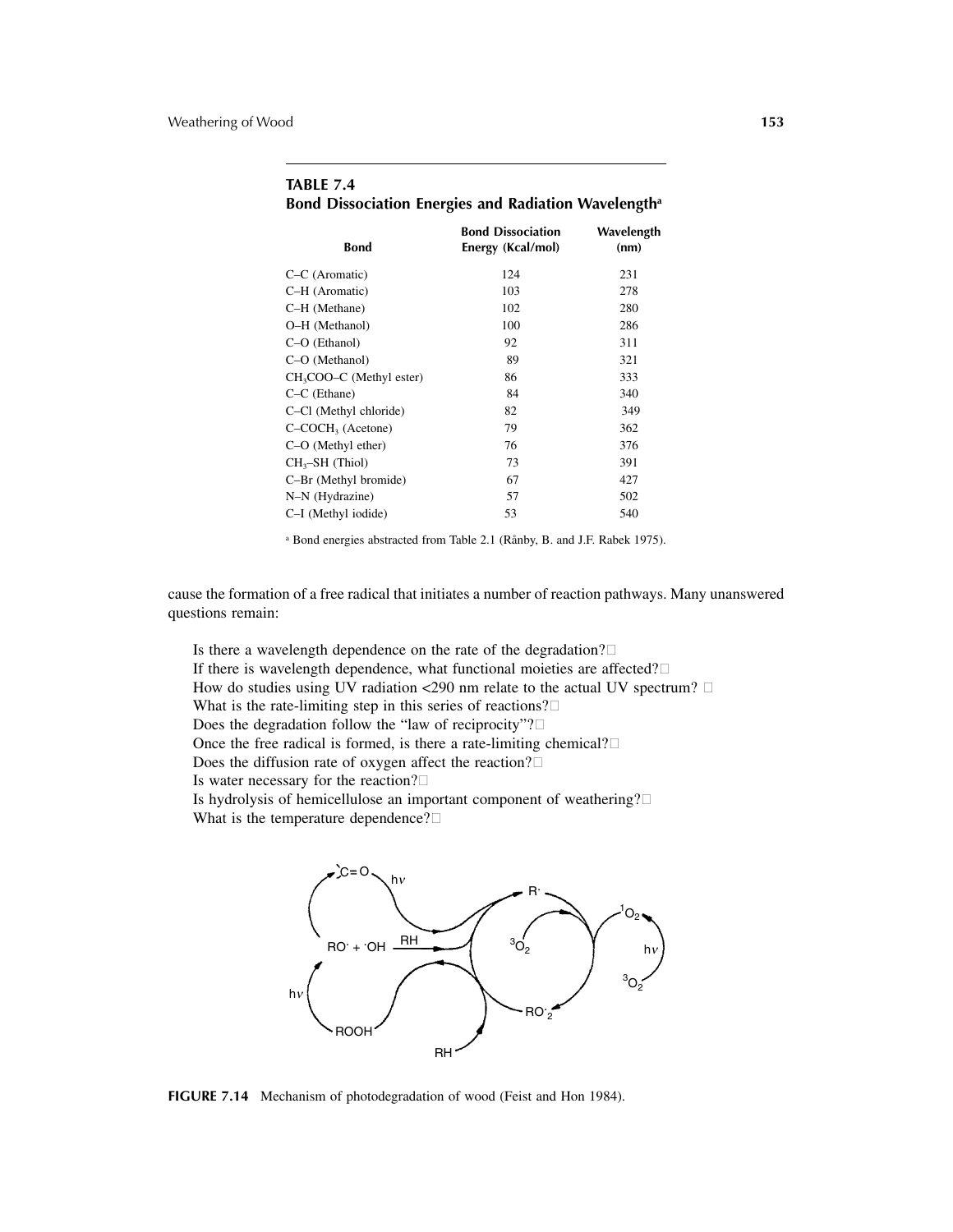As was previously discussed, UV radiation comprises only a small part of the total irradiance (spectral power distribution) that strikes the Earth's surface; however, the energy per photon is higher for UV radiation. The energy per photon increases as the wavelength decreases. The energy required to break chemical bonds depends on the type of chemical bond (see Table 7.4). The photon energy per wavelength is shown in Figure 7.13. By comparing the energy available from the photons in the UV range of the spectrum, it is apparent that there is sufficient energy to break bonds in the chemicals that comprise wood. However, in order for a bond to break, energy must be absorbed by some component of the wood. This is the first law of photochemistry (the Grotthus-Draper Principle). In addition, a particular molecule in the wood can absorb only one quantum of radiation (the Stark-Einstein Principle) (McKellar and Allen 1979). The absorbed energy puts the molecule in a higher energy (excited) state that can be dissipated through a number of paths. The most benign would be a return to the ground state through dissipation of heat. Other alternatives would involve chemical reactions.

#### **7.2.1 FREE RADICAL FORMATION**

In early work by Kalnins (1966), he proposed a free-radical initiation and the necessity of oxygen. He isolated volatile degradation products, noted the decrease in lignin content, characterized the IR spectrum of the wood surface following irradiation, noted the post-irradiation reactions, evaluated the effect of extractives, and analyzed surface and interior cellulose and lignin contents of nine wood species. His work established a basis for subsequent studies by others. The results showed in a qualitative way many of the important aspects of weathering, but the light sources did not represent the UV light at the Earth's surface. About 85% of the energy of the lamp was at wavelengths below 295 nm.

Studies to elucidate free-radical formation in wood by the absorption of photons were done by Hon and his collaborators and are covered in detail in Chapter 8 of *Developments in Polymer Degradation—3* and references therein (Hon 1981a). Through a series of experiments, it was clearly shown that the absorption of a photon by wood results in formation of free radicals. In all of these early studies, the light source had UV wavelengths down to 254nm. The energy at this wavelength is approximately 135 Kcal/mole, about 30 kcal/mole higher than the most energetic photons found at the Earth's surface (see Figure 7.13). It is difficult to relate these higher energies to the exact chemical moiety important in the degradation; however, the work clearly showed the importance of free radicals in the degradation process.

One of the common chemical reaction paths following the absorption of a quantum of energy is chemical dissociation to form a free radical. Since wood does not normally have free radicals, their presence following UV irradiation signals the dissociation of a chemical bond (Hon et al. 1980, Hon 1981a, Zhao et al. 1995). These free radicals can easily be detected using electron spin resonance (ESR). A simple ESR spectrum of wood irradiated with UV radiation of different intensities is shown in Figure 7.15. The ESR signal intensity for various exposure times and storage at ambient conditions for different UV radiation sources showed a dependence on the radiation intensity (Figure 7.16). In simple radicals such as a methyl radical, the spin of the free electron interacts with the hydrogen to produce splitting. This splitting can be used to infer the chemical structure. More information on the technique can be found in many texts on photo degradation, such as *Photodegradation, Photo-oxidation and Photostabilization of Polymers* by Rånby and Rabek (1975).

In studies of wood surfaces and model compounds using UV radiation >254nm, Hon showed that the formation and decay rate of free radicals was temperature dependent (Hon 1981a). Interpretation of ESR spectra of lignin was not possible because the splitting patterns were extremely complex. The reactive moieties in lignin include various carbonyls, carboxyls, and ethers, and the ESR signal may be comprised of several types of free radicals. Several model compounds were studied (Figure 7.17) and it was found that compounds a, b, and c were cleaved at the carboncarbon bond adjacent to the -carbonyl via a Norrish Type I reaction. The ESR spectrum for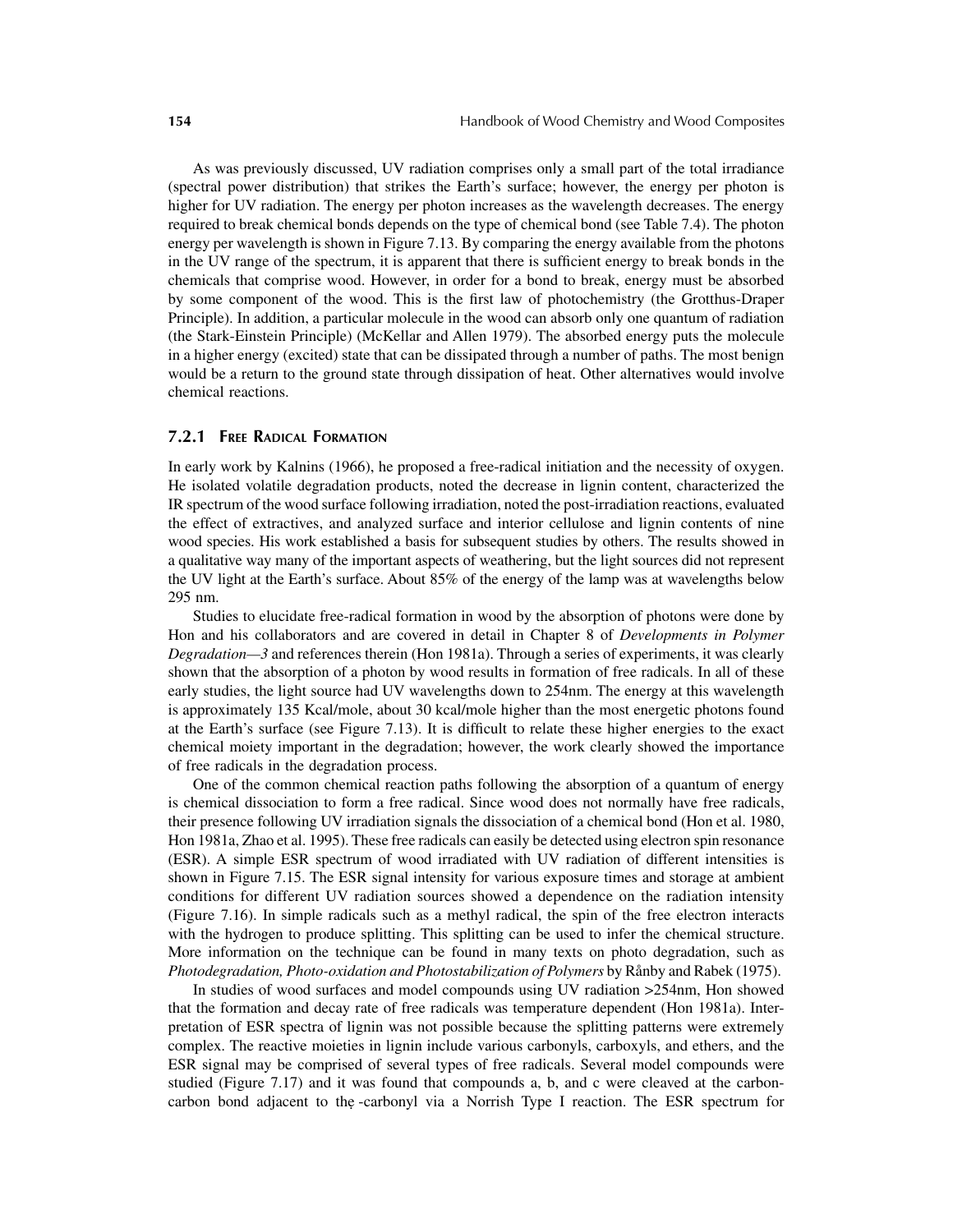Weathering of Wood **155** 



**FIGURE 7.15** Electron spin resonance (ESR) signals from wood irradiated with different radiation sources (77˚K for 60 min): a) fluorescent light; b) sunlight; c) UV radiation (Feist and Hon 1984).

compound-a showed a seven-line signal for an ethyl radical superimposed on a singlet for an acyl radical. Other compounds decomposed to form phenoxy radicals (see Figure 7.18). From the work on these model compounds, Hon concluded the following (Hon 1981a).

- • $\Box$  "Phenoxy radicals are readily produced from phenolic hydroxy groups by the action of light.
- • $\Box$  Carbon-carbon bonds adjacent to  $\alpha$ -carbonyl groups are photo-disassociated via the Norrish Type I reaction.
- • $\square$  The Norrish Type I reaction does not occur efficiently in those compounds with ether bonds adjacent to the  $\alpha$ -carbonyl Group. Photo-dissociation takes place at the ether bond.



**FIGURE 7.16** Electron spin resonance (ESR) signals from wood irradiated for a period of time then stored without radiation: 1) vacuum/control; 2) vacuum/fluorescent lamp; 3) air/control; 4) air/fluorescent lamp; 5) vacuum/sunlight; 6) air/sunlight (Feist and Hon 1984).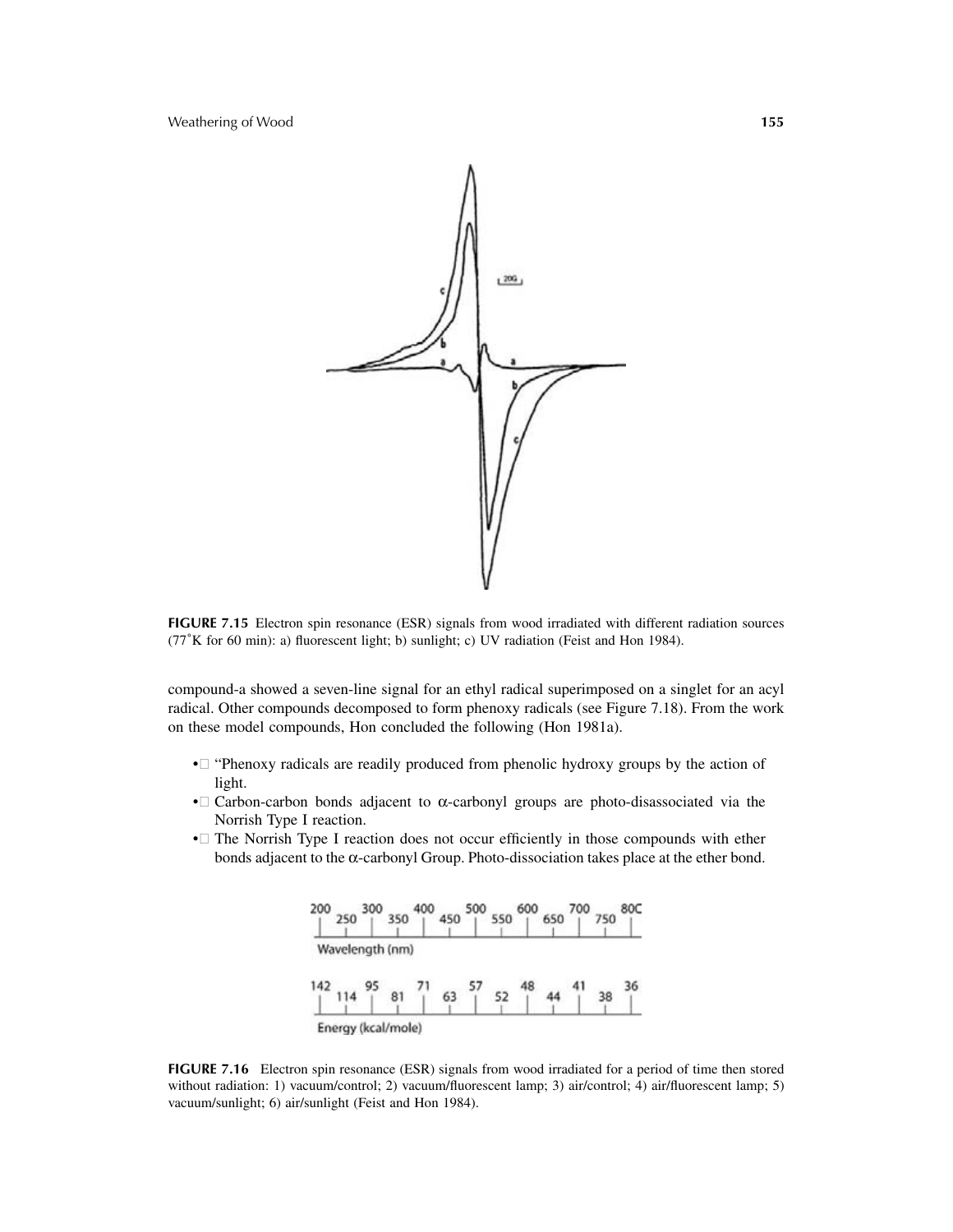

**FIGURE 7.17** Lignin model compounds (Hon 1981).

- $\bullet$   $\Box$  Compounds bearing benzoyl alcohol groups are not susceptible to photo-dissociation except when photosensitizers are present.
- • $\Box$   $\alpha$ -Carbonyl groups function as photosensitizers in the photo-degradation."

On the basis of the work with these model compounds, Hon concluded that the phenoxy radicals were the major intermediate formed in the photo degradation of lignin, and that these intermediates react with oxygen and demethylate to form an *o*-quinonoid structure (see Figure 7.19). In recent work by Kamoun et al. (1999) using ESR to evaluate photo degradation of lignin extracts from radiata pine, the formation of a phenoxy radical was confirmed. They proposed that the phenoxy radical is resonance stabilized by radical transfer reactions and confers stabilization to wood.

Two of the most interesting reports from early studies of lignin degradation involved measuring the yellowing of lignin model compounds (Lin and Kringstad 1970, Lin 1982). Twenty-seven



**FIGURE 7.18** Electron spin resonance (ESR) spectrum of model compound d: solid line, signal following UV irradiation at 254 nm (77˚K for 60 min); dotted line, signal after the irradiated specimen warmed to 298˚K.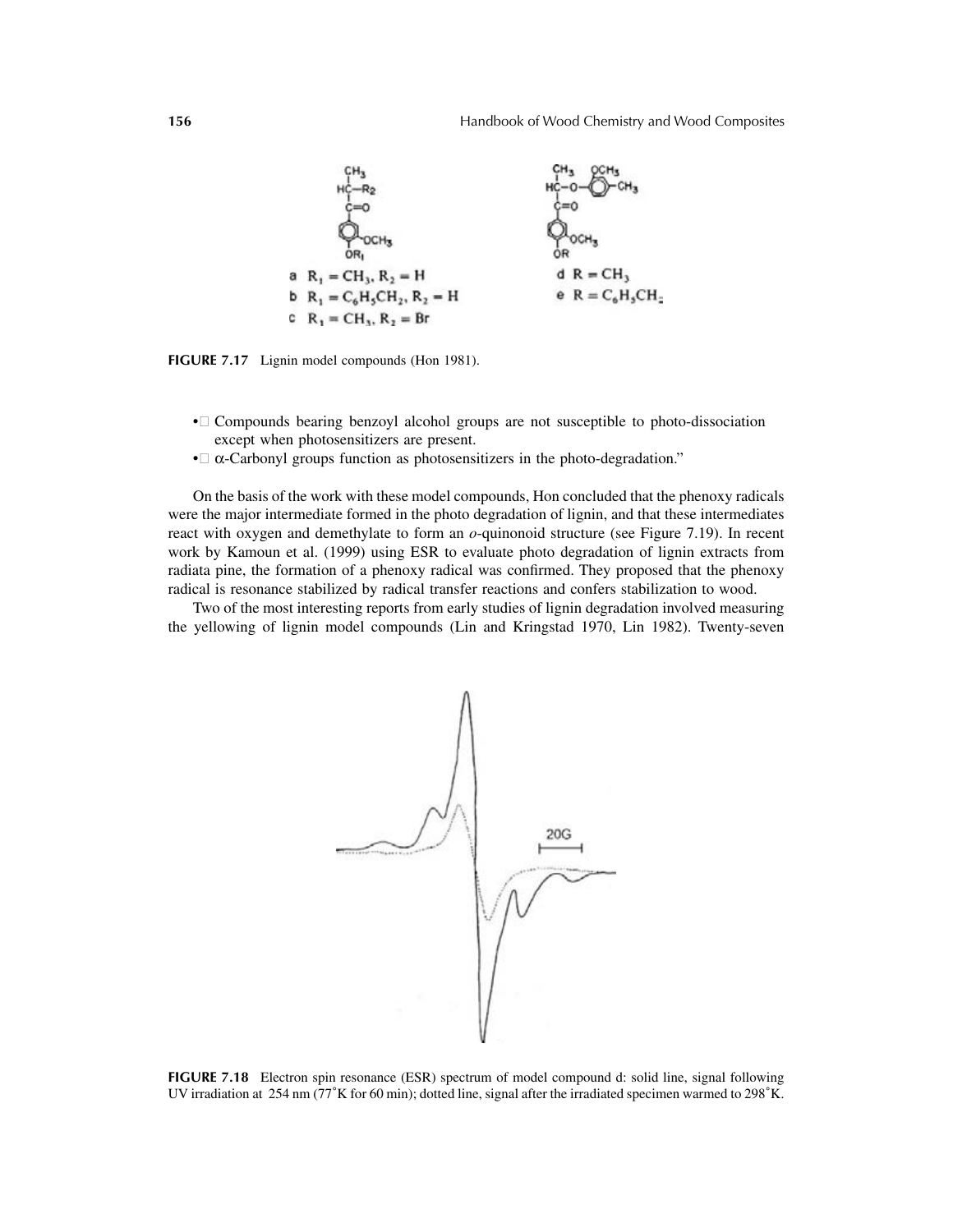

**FIGURE 7.19** O-quinonoid moiety.

compounds were irradiated in a UV-transparent solvent. The UV radiation source had a wavelength of 305–420 nm with peak intensity at 350 nm. They reported that lignin structural units having a saturated propane side chain do not absorb UV radiation; therefore, moieties such as Guaiacylgycerl guaiacyl ether, phenylcoumaran, and pinoresinol probably are not involved in photochemical degradation. The α-carbonyl moiety was the most labile, followed by biphenyl and ring-conjugated double bond structures.

## **7.2.2 HYDROPEROXIDES**

In cooperation with Chang and Feist, Hon showed that the reaction with oxygen to form a hydroperoxide was an integral part of the photo degradation process (Hon et al. 1982). Using singlet oxygen generators and quenchers to investigate the interaction of oxygen under photochemical conditions, they concluded that singlet oxygen was involved in the degradation process and that singlet oxygen quenchers could preclude the formation of hydroperoxides, thereby stabilizing wood against photodegradation. The investigation of the hydroperoxides continued, and in 1992 Hon and Feist reported differences in the hydroperoxide formation at two different UV radiation distributions (>254 nm or >300 nm). Using DRIFT spectroscopy (a combination of diffuse reflectance spectroscopy and Fourier transform infrared spectroscopy), they analyzed the formation and reactions of the hydroperoxides that formed on wood surfaces. The formation of hydroperoxides and carbonyls as well as the destruction of cellulose ether linkages was tracked for up to 180 days of UV radiation exposure. They discussed the energy requirements for bond cleavage in terms of the dissociation energy and proposed mechanisms for the reactions of the hydroperoxides. They also noted that differences in hydroperoxide formation depended on wood species and whether the surface was tangential or radial. These differences were attributed to difference in the wood components and lignin concentration for the various species and grain angles.

In summary, terrestrial UV radiation (295–400 nm) has sufficient energy to cause bond dissociation of lignin moieties having  $\alpha$ -carbonyl, biphenyl, or ring-conjugated double bond structures. A free radical is formed, which then reacts with oxygen to form a hydroperoxide. Additional reactions result in the formation of carbonyls. The degradation process depends on the surface composition of the wood. Lignin absorbs UV radiation throughout the UV radiation spectrum and into the visible light spectrum; however it is only the absorption above 295 nm that is important for weathering of wood (see Figure 7.20). UV radiation at wavelengths shorter than 295 nm are absorbed by the Earth's ozone layer and do not reach its surface.

## **7.3 REACTION PRODUCTS AND CHEMICAL ANALYSIS**

UV radiation at wavelengths below 295 nm can cause degradation not found in normal UV exposure. Barta et al. (1998) used a UV-laser at a wavelength of 248 nm to degrade eight wood species and reported increased carbonyl absorption at 1710–1760 cm<sup>−</sup>1 and decrease aromatic absorptions at 1276 and 1510 cm−1. They also found decreased absorption at 1396, 1465, and 1539 cm−1 and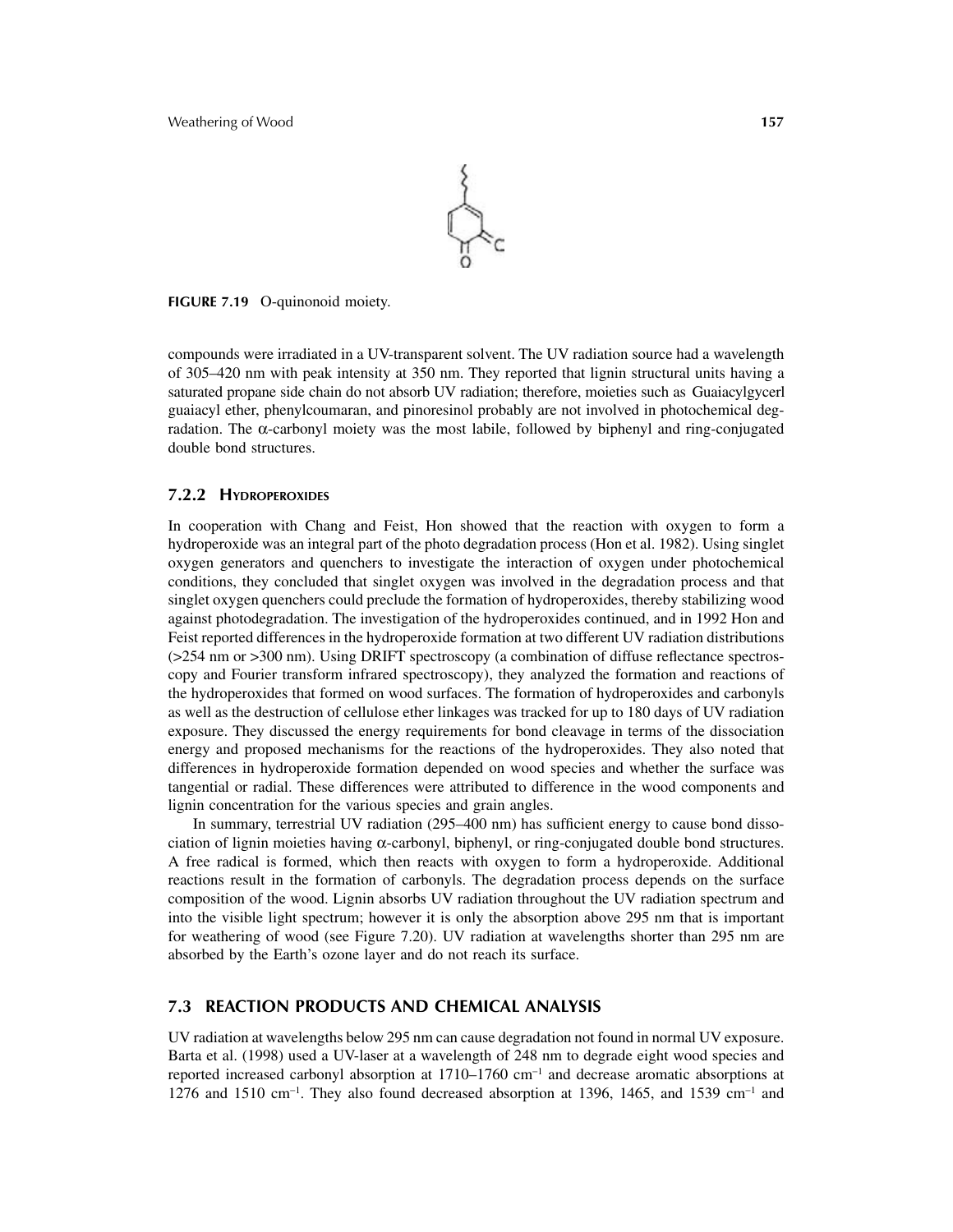

**FIGURE 7.20** UV absorption spectra for lignin.

attributed them to changes in lignin, but these changes were not found using conventional xenon arc exposure (UV radiation having filters to approximate the UV radiation at the Earth's surface). Papp (1999) reported that a UV-laser at a wavelength of 248 nm gives completely different results than traditional light sources. Chang (1985) exposed wood to UV radiation and visible light at  $>220$  nm,  $>254$  nm,  $>300$  nm,  $>350$  nm,  $>400$  nm, and  $>540$  nm and reported no lignin degradation at wavelengths above 400 nm.

The infrared spectral analysis of Southern pine (*Pinus sp.*) surfaces at various times as specimens were exposed to UV radiation  $(\lambda > 220 \text{ nm})$  in the laboratory showed a progressive increase in the carbonyl absorption at 1720 and 1735 cm<sup>−</sup>1 and a decrease in absorption at 1265 and 1510 cm<sup>−</sup>1 (see Figure 7.21) (Hon 1983, Hon and Chang 1984). The carbonyl absorption was attributed to the oxidation of cellulose and lignin. The decrease in the absorption at 1265 and 1510 cm<sup>−</sup>1 was attributed to loss of lignin, and this loss was also confirmed by UV absorption spectra of the water-soluble extracts following exposure (see Figure 7.22). Infrared spectra of similar specimens exposed outdoors were distinctly different from the laboratory-exposed specimens (see Figure 7.23) (Hon 1983). The decreased carbonyl absorption and lack of absorption at 1265 and 1510 cm<sup>−</sup>1 was attributed to leaching of the surface by rain as the exposure progressed. No explanation was given for the change at about 1200 cm<sup>-1</sup>. Gel permeation chromatography of the water soluble extract from the laboratory-exposed specimens showed a molecular weight (*Mn*) of about 900 Daltons that consisted of carbonyl-conjugated phenolic hydroxyls. They concluded that lignin was the major degradation product. It should be noted that the carbonyl absorptions are rather broad and poorly defined, and one would expect this from the degradation of a complex mixture of polymers. The oxidation undoubtedly occurs at a number of slightly different parts of the lignin.

Periodic FTIR surface analysis of radiata pine during 30 days of outdoor exposure showed perceptible lignin loss in as little as four hours and substantial lignin loss after six days (Evans et al. 1996). Evans (1988) attributed weight loss of specimens during weathering to lignin degradation, not to leaching of water-soluble extractives. Pandey and Pitman (2002) reported degradation in as little as one day of outdoor exposure. Substantial delignification of the surface of radiata pine (*Pinus radiata*) was found after as few as three days of outdoor exposure (Evans et al. 1996).

Hon and Feist (1986) studied the weathering of several hardwood species using UV radiation of  $(\lambda > 220$  and  $> 254$  nm) and as with softwoods, there was oxidation of the surface to form carboxyls, carbonyls, quinones, and loss of lignin. The oxidation was confirmed using electron spectroscopy for chemical analysis (ESCA) and showed chemical shifts of  $C_{1s}$  from 285.0 eV (carbon-carbon bond) to 287.0 eV and 289.5 eV (carbon-oxygen ether bond and carbon-oxygen carbonyl, respectively).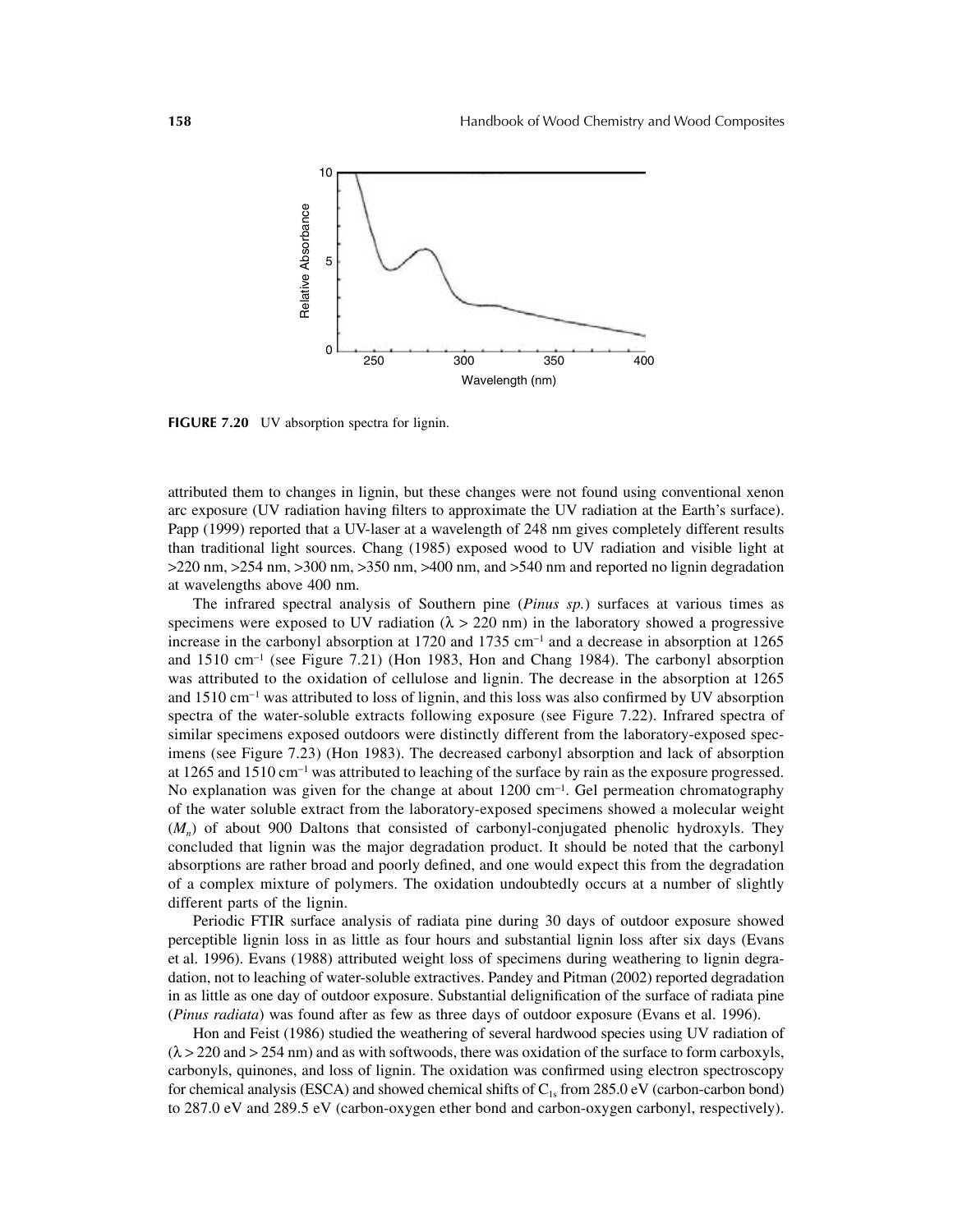

**FIGURE 7.21** Infrared (IR) spectra of wood surface following UV irradiation at ≥254 nm; a) control; b) one day; c) four days; d) 10 days; e) 20 days; f ) 40 days (Hon 1983).



**FIGURE 7.22** UV absorption spectra of water extracts of wood following UV irradiation; a) control: b) one day; c) four days; d) 20 days.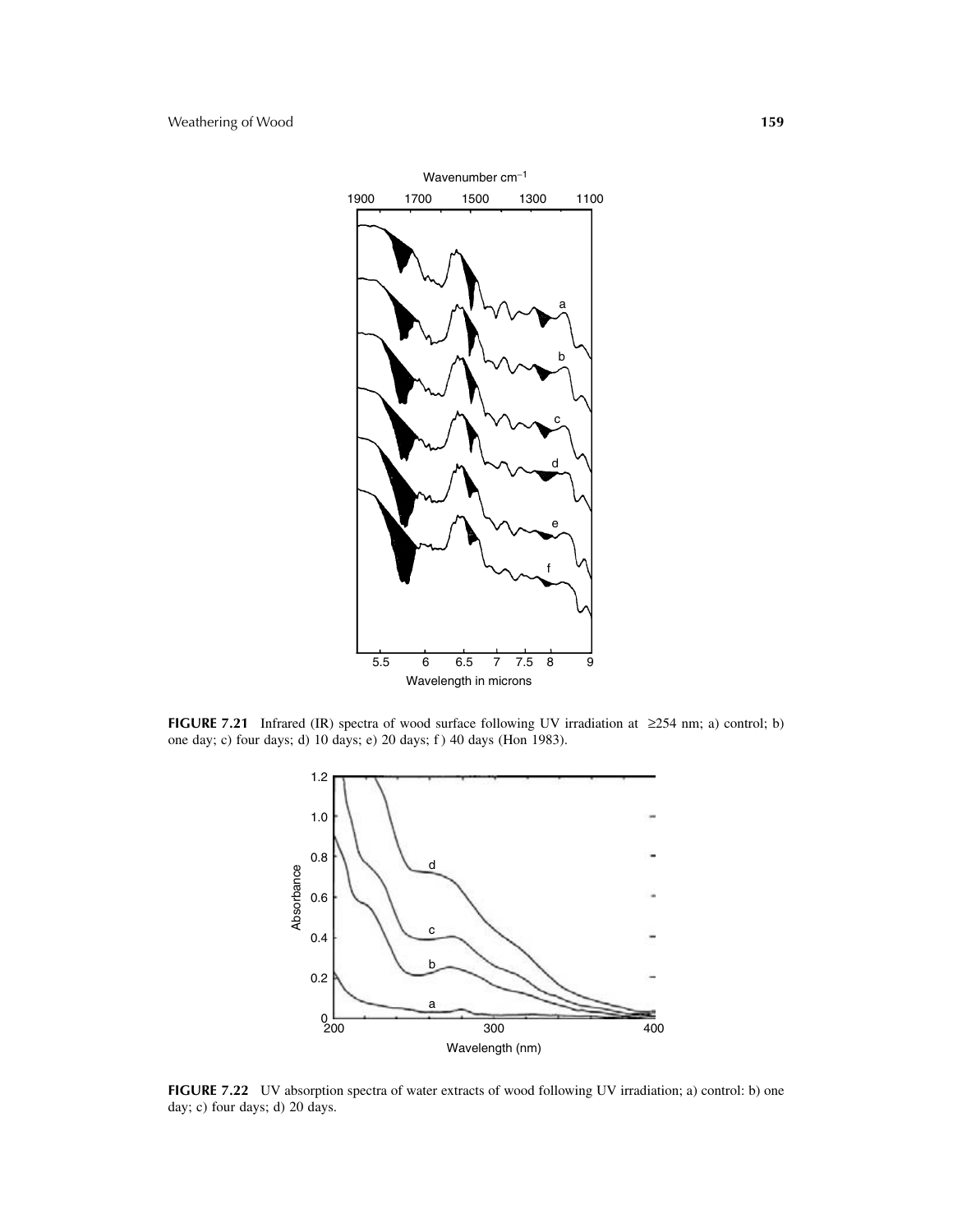

**FIGURE 7.23** Infrared (IR) spectra of wood following outdoor exposure: a) control; b) no water leaching; c) 30 days; d) 60 days; e)180 days; f) 300 days; g) 480 days.

Li (1988) evaluated the weathering of basswood (*Tilia amurensis* Rupr.) using ESCA, FTIR, and SEM and found similar results.

Using a xenon light source having borosilicate filters, much sharper carbonyl peaks were observed for the photodegradation of southern pine and western redcedar (*Thuja plicata Donn*) (Horn et al. 1992). The light source used in this work closely matched the natural UV spectra. They also reported the decrease in lignin absorption after exposure and showed that leaching by water was an important component of the weathering. Anderson et al. (1991a, b) also used a xenon light source having borosilicate filters to approximate natural UV radiation. They measured the surface degradation over 2400 hours of UV light exposure with daily water spray of 4 hours, or light without the water spray. Matching specimens were subjected to just water spray for 400 hours. The surface degradation of three softwoods (western redcedar, southern pine, and Douglas-fir) and four hardwoods [yellow poplar, quaking aspen (*Populus tremuloides*), white oak (*Quercus alba*), and hard maple (*Acer saccharum*)] was evaluated using diffuse reflectance FTIR. For the softwoods, the spectra for the three species were quite different before weathering and during weathering with light and water (Anderson et al. 1991a). The absorption at 1730–1740 cm<sup>−</sup>1 increased in intensity during the early exposure then decreased, and the 1514 cm−1 decreased. They also reported a rapid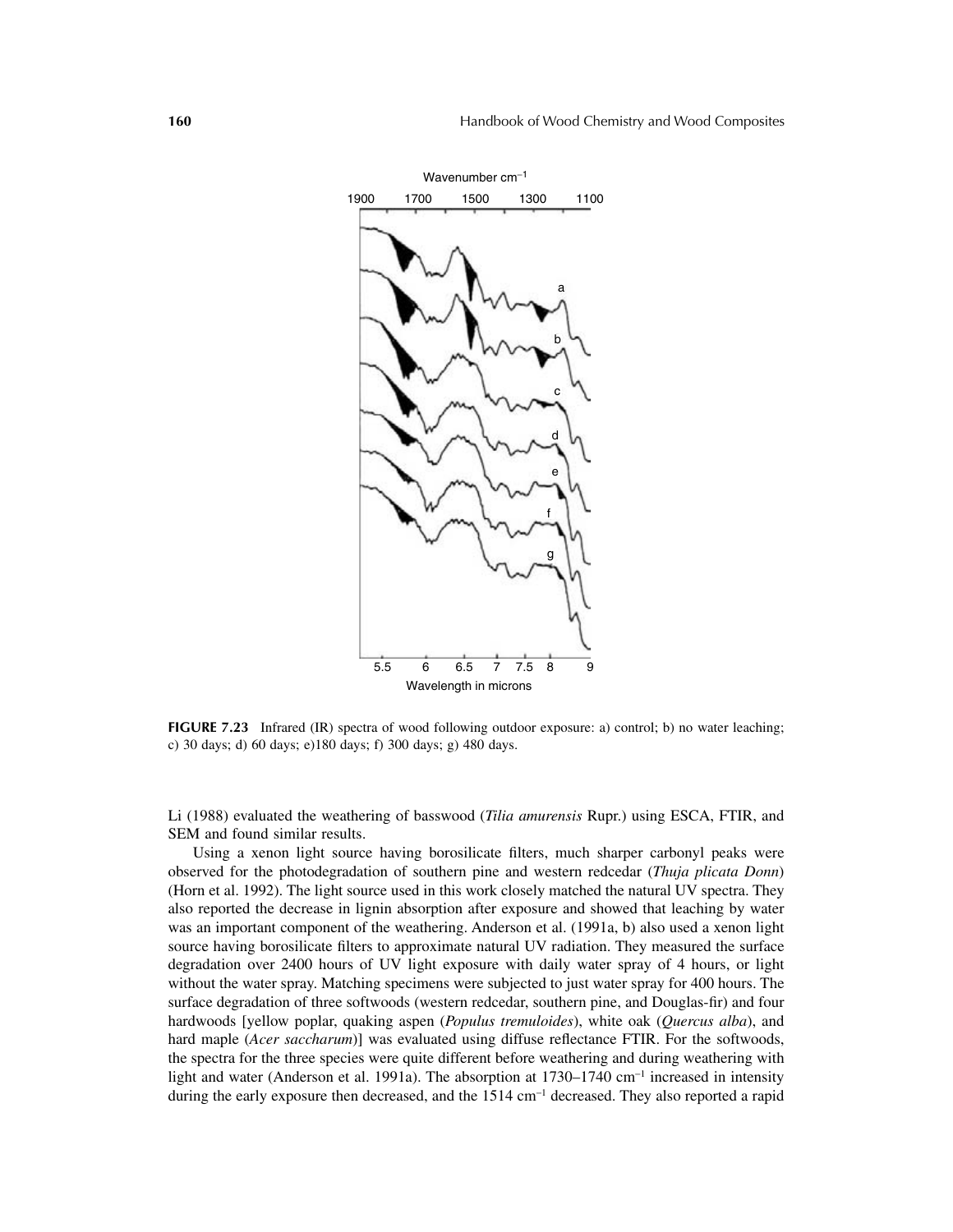

**FIGURE 7.24** Lignin photo-oxidation mechanism (Anderson et al. 1991b).

increase in the intensity at 1650 cm<sup>−</sup>1 early in the exposure period, followed by a rapid decrease in intensity; they attributed this to the formation of quinones and quinone methides. All softwood had a distinctly cellulosic spectra following 2400 hours of accelerated weathering (light and water), indicating a loss of lignin. The four hardwoods were slightly different (Anderson et al. 1991b). Yellow poplar and quaking aspen weathered much the same as the softwoods; however, white oak and hard maple weathered slower, probably because of their higher density. As with the softwood, lignin was removed from the surface. A mechanism was proposed (see Figure 7.24). Németh and Faix (1994) used DRIFT FTIR (bands at 1510, 1600, and 1740 cm<sup>-1</sup>) to quantify the degradation of locust (*Robinia pseudoacacia*) and quaking aspen. In a subsequent study of hardwoods and softwoods, Tolvaj and Faix (1995) reported that the carbonyl absorption was comprised of two subbands (1763 and 1710 cm<sup>−</sup>1) for softwoods, but not for hardwoods. Detailed absorption bands for pine (*Pinus sylvestris*), spruce (*Picea abies*) larch (*Larix decidua*), locust, and poplar (*Populus euramericana*) were reported. Wang and Lin (1991) evaluated the weathered surface of nine Taiwan species following seven years of outdoor weathering in Taiwan using IR spectroscopy. Powders from various depths of the degraded surface were analyzed by transmission (KBr method). IR absorption bands were tabulated.

Koˇís ková and Tolvaj (1998) irradiated *Populus grandis* for 50 hours (UV wavelength was not reported) and isolated the lignin using a series of dioxane, neutral, acid, and base extractions. Difference FTIR spectra (irradiated and unirradiated) of the neutral extracts showed an increase in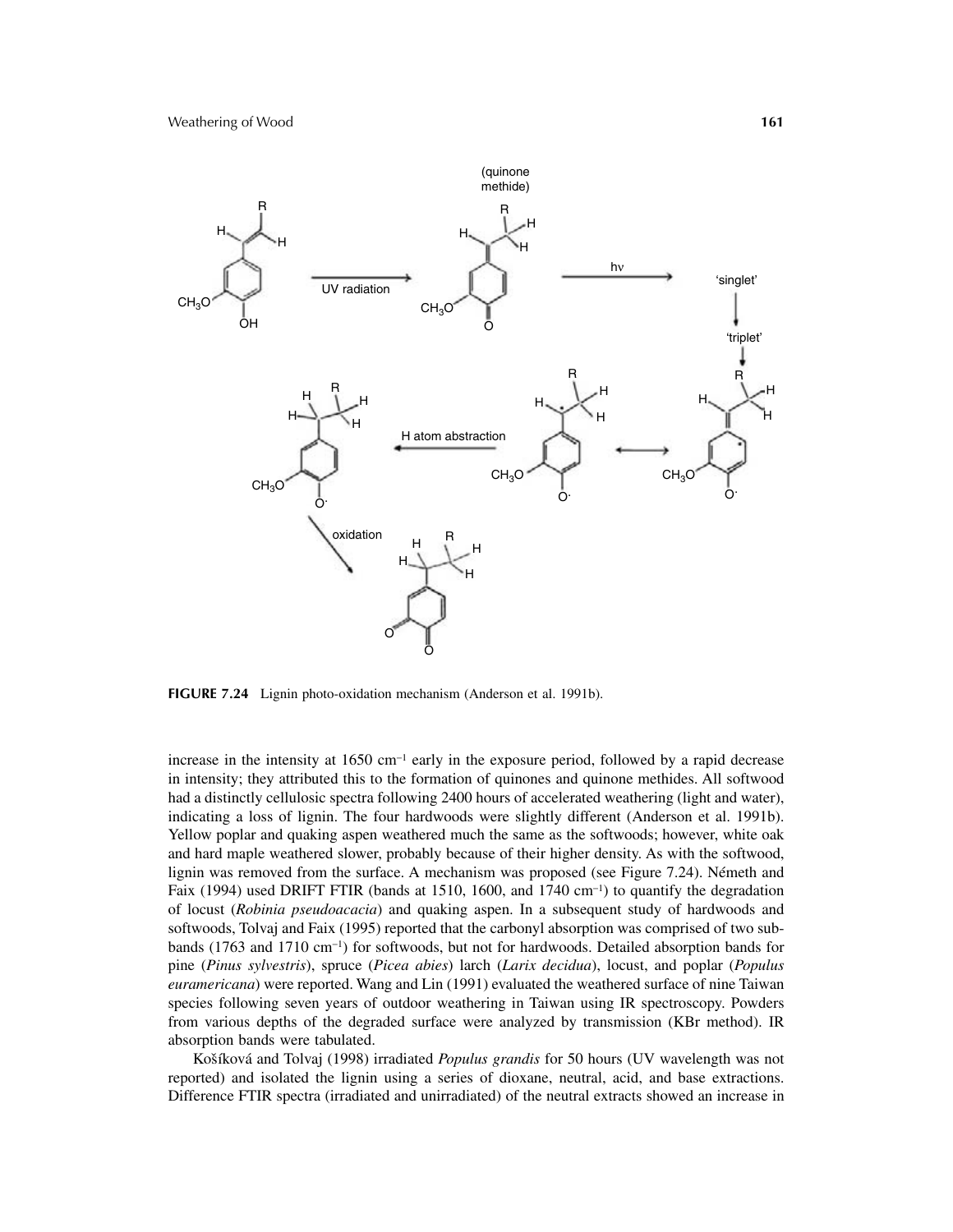OH bands (3500 cm<sup>−</sup>1), decrease in ring-conjugated carbonyl (1666 cm<sup>−</sup>1), increase in non-conjugated carbonyl (1747 cm-1), and a decrease in aromatic ring content (1514 and 1593 cm<sup>−</sup>1). Acid and alkaline extracts showed an increase of carbonyl band (1740 cm<sup>−</sup>1), and a decrease of aromatic and methoxy groups (1510 and 1270 cm<sup>-1</sup> respectively).

Mitsui et al. (2001), in studies of color change of spruce and Japanese cypress (*Chamaecyparis obtusa* Sieb. St Zucc), showed that color change of UV irradiated wood was greater when heated than at low temperatures, but at low temperatures the color change was more rapid at high humidity. In a later study, Mitsui (2004) used various filters to study the effect of wavelength on heat-induced color change. He noted differences for color change with and without heat treatment and attributed this to different chemical reactions for UV irradiation at ambient temperature and UV at elevated temperature. The degree of color change increased with decreasing wavelength. Some color change was observed at 400–500 nm and it was attributed to color change of extractives.

It appears that lignin decomposition follows first-order kinetics and is dependent on the wavelength of radiation. High humidity seems to accelerate the degradation.

#### **7.3.1 DEPTH OF DEGRADATION**

On the basis of the depth of color change, Browne and Simonson (1957) reported degradation of wood as deep as 2500 µm following exposure to weathering. Later work by Hon and Ifju (1978) and Hon (1981b) showed that this depth was beyond the limit for generation of free radicals. They measured UV radiation and visible light transmission through radial and tangential sections of Douglas-fir (*Pseudotsuga menziesii* [Mirb.] Franco), redwood (*Sequoia sempervirens*  [D. Don] Endl.), Southern pine, and western redcedar sections of various thicknesses in 25-µm steps from 25–300 µm, and the penetration of UV radiation was determined from the presence of free radicals using ESR. They reported that the UV radiation penetrated only 75 µm, whereas visible light penetrated 200 µm. More recent research has shown degradation products beyond the 75 µm limit reported by Hon and Ifju (1978). Horn et al. (1992) studied the penetration of UV radiation and visible light into western redcedar and southern pine. They measured the chemical change using FTIR in 10 µm steps and reported chemical change to about 120 µm. They also noted distinct differences with and without water spray; the water spray removed the degradation products. Kataoka and Kiguchi (2001) examined cross-sections of sugi (*Cryptomeria japonica*) following xenon arc exposure using a micro FTIR technique. Areas as small as 50  $\mu$ m in cross-section were measured, and the change in the carbonyl (1730 cm<sup>−</sup>1) and aromatic (1510 cm<sup>−</sup>1) absorptions were reported at depths of 600–700 µm (see Figure 7.25). Park et al. (1996) reported degradation at depths of 750–850 µm after weathering of hinoki (*Chamecyparis obtusa*  Endl.). Wang and Lin (1991**)** reported the limit to the depth of degradation of 900 µm. Yata and Tamura (1995) found that the depth of wood degradation remained constant after six months of outdoor weathering.

The differences in the reported depth of degradation may be reconciled by considering some of the factors that affect the penetration of UV radiation into wood. The penetration depends on the wood density and the wavelength distribution of the UV radiation and visible light. Denser wood is penetrated less by UV radiation, and shorter wavelengths also penetrate less. The 75 µm limit for UV radiation penetration reported by Hon and Ifju (1978) was determined using a light source having radiation well below 300 nm, whereas the work by Kataoka and Kiguchi (2001) used a UV lamp with radiation above 300 nm. The penetration for these two lights would be quite different, and this might explain the observed differences. The penetration is also dependent on the density, which would be different depending on species and the amount of earlywood and latewood. It was not possible in earlier research to determine UV radiation penetration on a fine enough scale to show the effects of wood anatomy (i.e. earlywood/latewood, radial/tangential gain). It is also possible that the reactions following the generation of the free radical might involve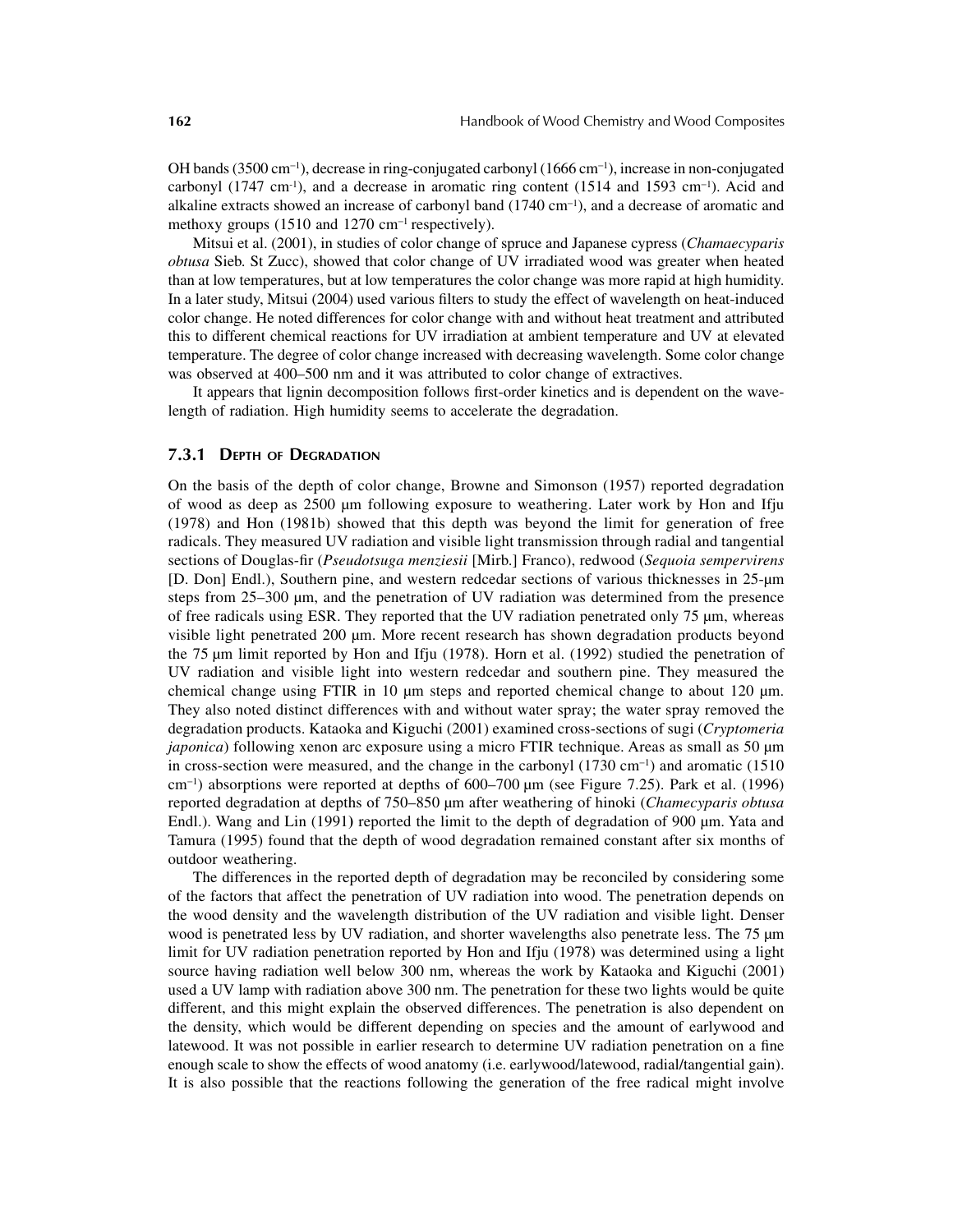

**FIGURE 7.25** Fourier transform infrared (FTIR) spectroscopy and selected peak ratios: a) FTIR spectroscopy depth profile of weathered *Cryptomeria japanica*; b) relative peak intensities at 1510 cm<sup>−</sup>1 and 1730 cm<sup>−</sup><sup>1</sup> compared with the intensity at 1370 cm<sup>−</sup>1 (Kataoka and Kiguchi 2001).

chemical moieties deeper into the wood than the depth at which the free radical was generated. The degradation products could also be carried deeper into the wood by the action of water. It was clearly shown that the water-soluble reaction products could be washed from the surface; they might also be washed deeper into the wood. UV radiation sources and filters are now available to do more detailed analysis in future work.

Using FTIR to evaluate grand fir (*Abies grandis*) following exposure to UV radiation, Dirckx et al. (1992) reported different reaction products depending on the wavelength of the UV radiation. They also reported that the hydroxyl absorption decreased as the carbonyl absorption increased, and that the change was dependent on oxygen concentration.

## **7.3.2 ACID EFFECTS**

Williams (1987, 1988) studied the effect of various concentration of sulfuric, sulfurous, and nitric acids on the weathering of western redcedar and found that pH of 2–3 increased the rate of weathering. Park et. al (1996) did a similar study using pH 2 sulfuric acid on hinoki (*Chamaecyparis obtusa* Endl) and evaluated the degradation using SEM. Acid-treated specimens had 1.5 times more degradation of the middle lamella and cell walls than specimens treated with water. Hon (1993) exposed southern pine to UV radiation ( $\geq$ 223 nm) and sulfuric acid spray ( $pH = 4.4, 3.0,$  or 2.0) at 65˚C and ambient temperatures. He reported increased carbonyl formation and decreased lignin with acid treatment and a slight increase in degradation with increased temperature. His results were similar to previous studies. For most areas of the country, the effect of acid appears to be minor except at pH of 2–3.

In summary, FTIR analysis of degraded wood surfaces show an increase in carbonyl and a decrease in hydroxyl and aromatic content. The oxidation results in cleavage of the lignin at specific locations such as α-carbonyls, and with sufficient degradation, the lignin products are washed from the surface. Oxygen appears to be essential for the reaction, but it was not determined whether it is rate-limiting for the degradation. The increase in the rate of erosion of wood with acid treatment is likely caused by increased hydrolysis of the carbohydrates.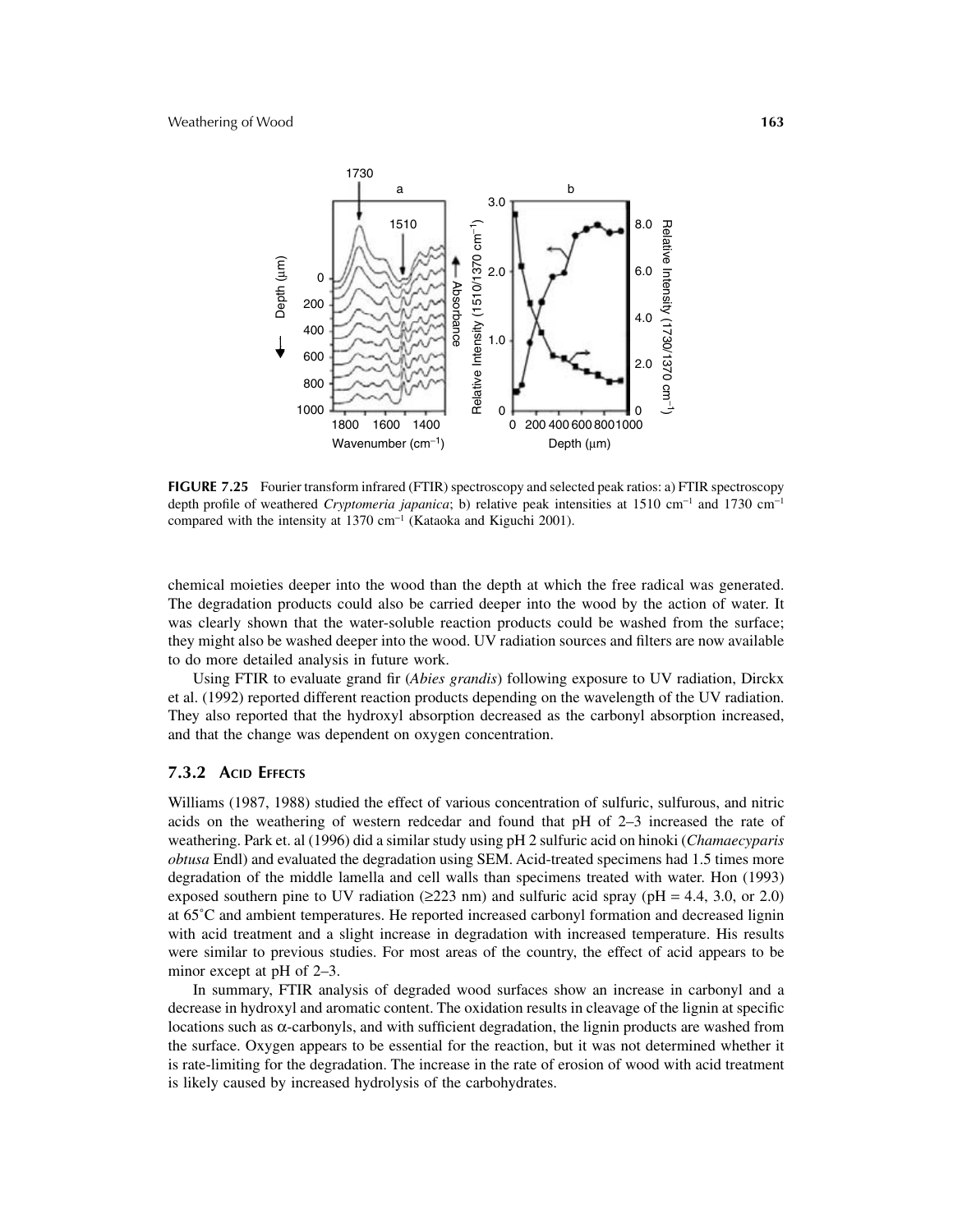

**FIGURE 7.26** Southern pine cross-section (1000×).

## **7.4 PHYSICAL ASPECTS OF DEGRADATION**

## **7.4.1 MICROSCOPIC EFFECTS**

## **7.4.1.1 Destruction of Middle Lamella**

As was shown in Chapter 3, Figure 3.8, because the lignin content is higher in the middle lamella than in the cell wall, therefore the photo degradation occurs preferentially in this area of the wood surface. This is particularly noticeable in micrographs of a southern pine cross-section before (Figure 7.26) and after UV exposure (≥220 nm) (Figure 7.27). Hardwood cross-sections (yellow poplar) showed similar degradation (Hon and Feist 1986). Both softwoods and hardwoods degraded at the middle lamella. In addition, the hardwoods degraded at the pores. Yellow poplar was also exposed outdoors and showed similar degradation. The radiant exposure for the laboratory- and outdoor-exposed specimens was not measured; therefore it is difficult to compare the two exposures.



**FIGURE 7.27** Southern pine cross-section following 1000 h of UV radiation ( $\lambda$  > 220 nm, 1000 $\times$ ).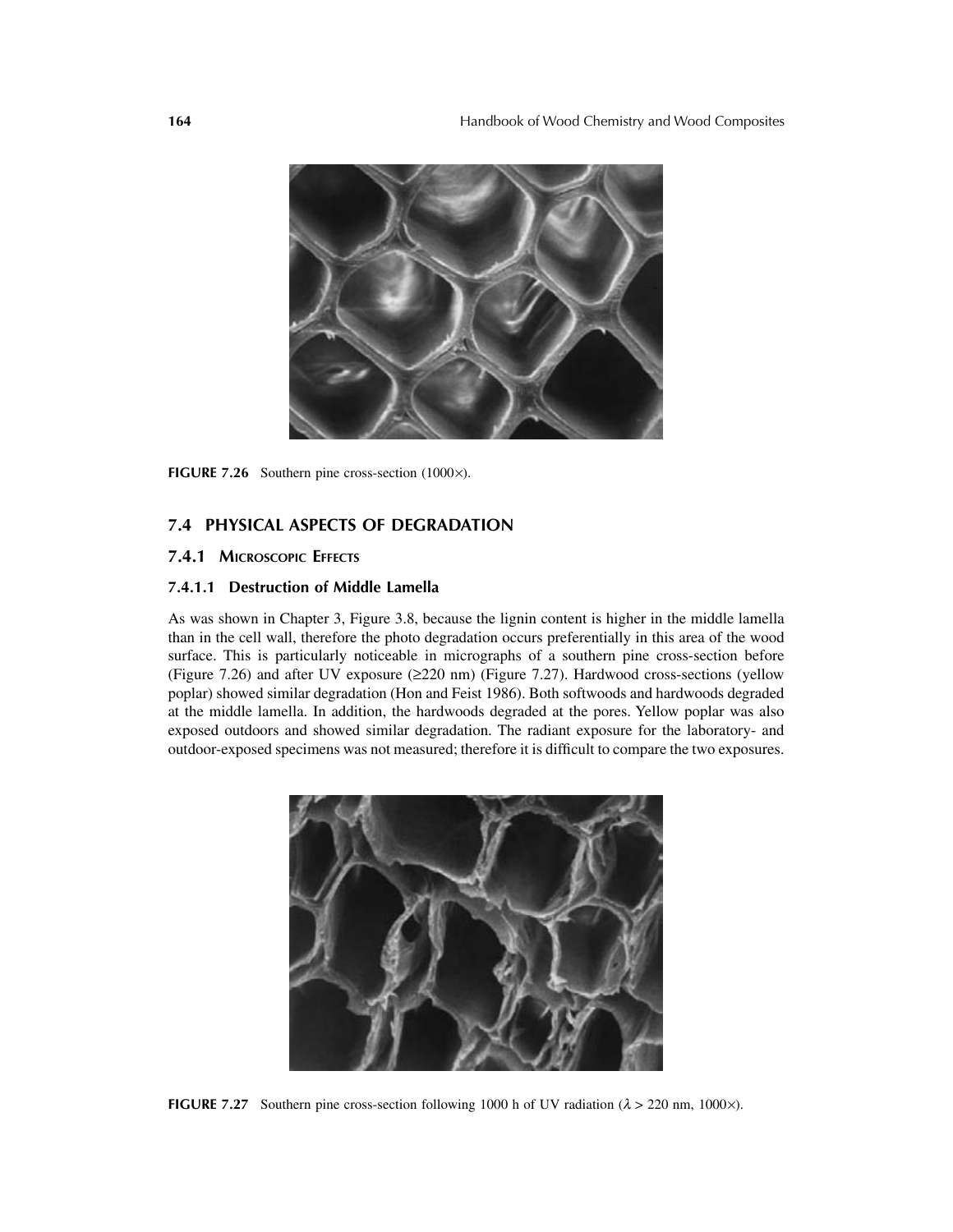

**FIGURE 7.28** Deterioration of bordered pits of radial section of southern pine following 1000h of UV radiation ( $\geq$ 220 nm, 1000 $\times$ ).

It should be noted that the wavelength for the laboratory exposure for some of these studies extended well below 295 nm, and the contribution of these high-energy photons can not be determined from these micrographs. Qualitatively, both have degraded in a similar manner. The micrographs from both types of exposure support the premise that the lignin is the photosensitive component in wood.

A number of researchers have shown detailed micrographs of wood at various stages during the weathering of wood. (Leukens and Sell 1972). Kuera and Sell (1987) reported that the degradation around the ray cells in flat-sawn beech was caused by differential dimensional changes between the ray cells and surrounding wood. Kuo and Hu (1991) tracked UV radiation-peak = 254 nm induced degradation of red pine (*Pinus resinosa* Ait.) for 3 to 40 days and showed the progressive degradation from the corners of the middle lamella to the cell wall.

#### **7.4.1.2 Destruction of Bordered Pits and Cell Wall Checking**

Micrographs of tangential and radial surface of wood also show lignin degradation (see Figure 7.28). Checks form at the bordered pits and extend aligned with the fibril orientation at a diagonal to the axis of the tracheid. It appears that the lignin binding of the fibrils has been degraded. There is also a separation between the cell walls of two adjacent cells. With extended weathering, cell wall components develop severe checking and the fibrils and tracheids loosen and become detached from the surface. Cross-sectional view of several wood species following more than ten years of outdoor exposure show similar results: There is greater erosion from the earlywood bands and a tendency to check along the earlywood latewood interface for the softwoods (see Figures 7.29a–c). Diffuse porous hardwoods tend to show more even erosion and less checking (see Figure 7.29d).

## **7.4.2 MACROSCOPIC EFFECTS**

## **7.4.2.1 Loss of Fiber**

Much of the information on the rates of wood degradation has been obtained from artificial weathering studies. Futo (1976) exposed wood specimens to UV radiation or thermal treatment and evaluated degradation by weight loss. Using SEM, he noted differences in the microstructure of thermally- and UV-degraded wood (Futo 1976). Williams and Feist (1985) used artificial weathering to evaluate the effects of chromic acid and chromium nitrate treatment of wood surfaces to retard weathering.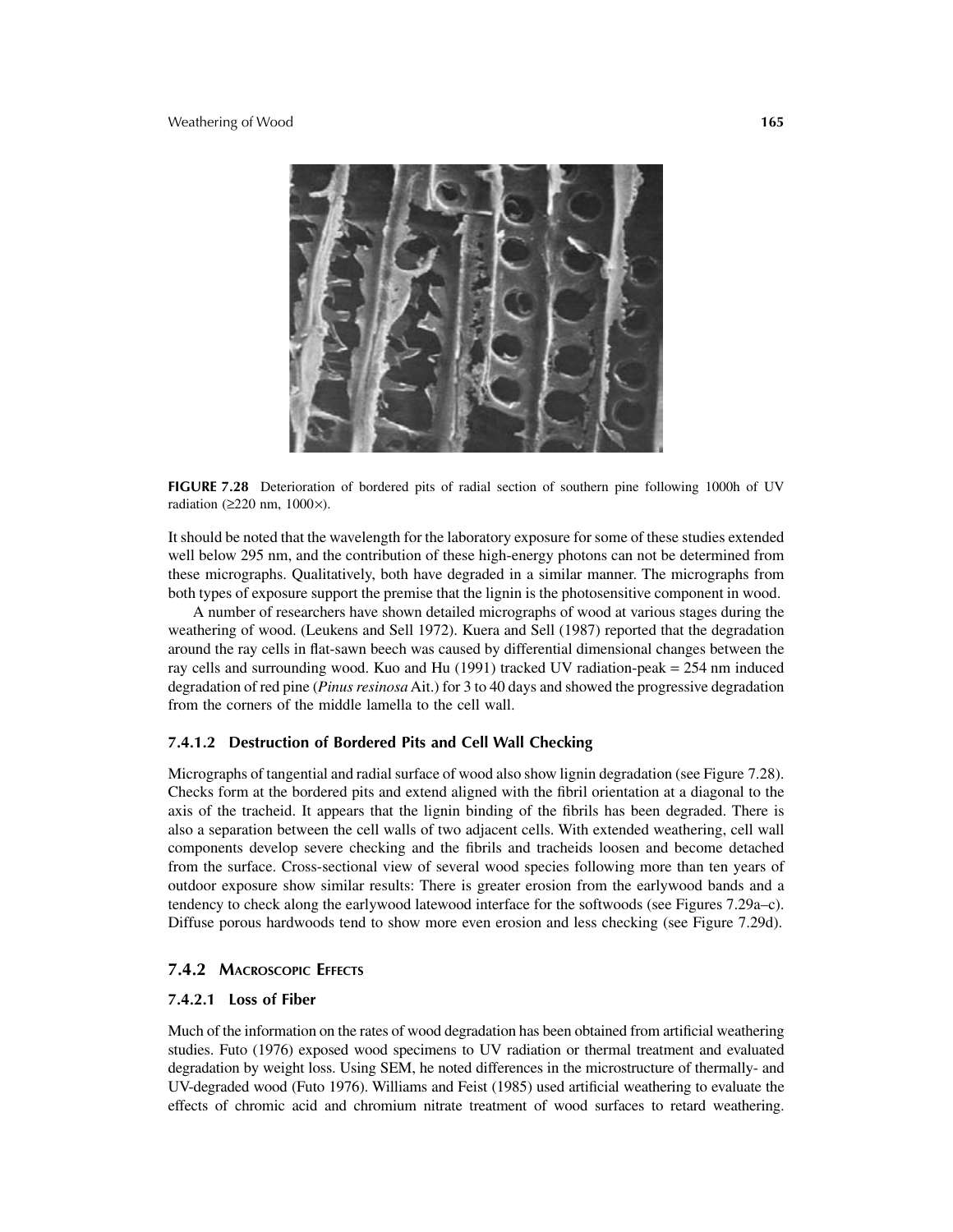

**FIGURE 7.29** Micrographs of cross-sections of weathered wood following more than 10 years of outdoor exposure; a) western redcedar; b) Douglas-fir; c) Engelmann spruce; d) red alder.

Williams (1987) used artificial UV radiation to determine the effects of acid on the rate of erosion; degradation was determined by measuring the change in wood mass. Arnold et al. (1991) measured wood erosion of European yew (*Taxus baccata*), Norway spruce (*Picea abies*), southern pine, western redcedar, and white ash (*Fraxinus americana*) during 2400 hours of artificial weathering using xenon arc with borosilicate filters and fluorescent UV chambers. Both were equipped with water spray. They obtained similar results with both chambers and noted that water spray was essential for simulating natural weathering. Derbyshire et al. (1997) used artificial weathering to determine the activation energies for several wood species; wood degradation was determined by loss of tensile strength.

Derbyshire and Miller (1981) exposed thin strips of Scots pine and lime (*Tilia vulgaris*) for up to 24 weeks outdoors under various filters to give wavelengths >300 nm, >350 nm, >375 nm, and >400 nm and measured the tensile strength. They reported that visible light (≥400 nm) contributed to the degradation. From measurement of the cellulose disperse viscosity of weathered and unweathered specimens, they concluded that there was cellulose degradation on specimens exposed to the total solar spectrum. Scanning electron micrographs of the failed specimens clearly show the degraded wood components. Derbyshire et al. (1995a) also used accelerated weathering to degrade specimens and used short-span tensile tests to evaluate degradation. In a second study by Derbyshire et al. (1996), 0-span and 10mm-span tensile tests were conducted on six softwood species. The drop in the strength was plotted against UV radiation dose and the difference in strength between the 0 span and 10mm-span was attributed to degradation of different components of wood. The 0-span test measured the cellulose strength, whereas the 10-mm span measured the wood strength. An exponential expression for the degradation was proposed and compared with the experimental data. In a third study (Derbyshire et al*.* 1997), they showed that the degradation of ten wood species was temperature dependent; linear Arrhenius plots had activation energies of 5.9–24.8 kJ/mol. On the basis of 0-span and 10mm-span tensile tests and SEM data, Derbyshire et al. (1995b, 1996) attributed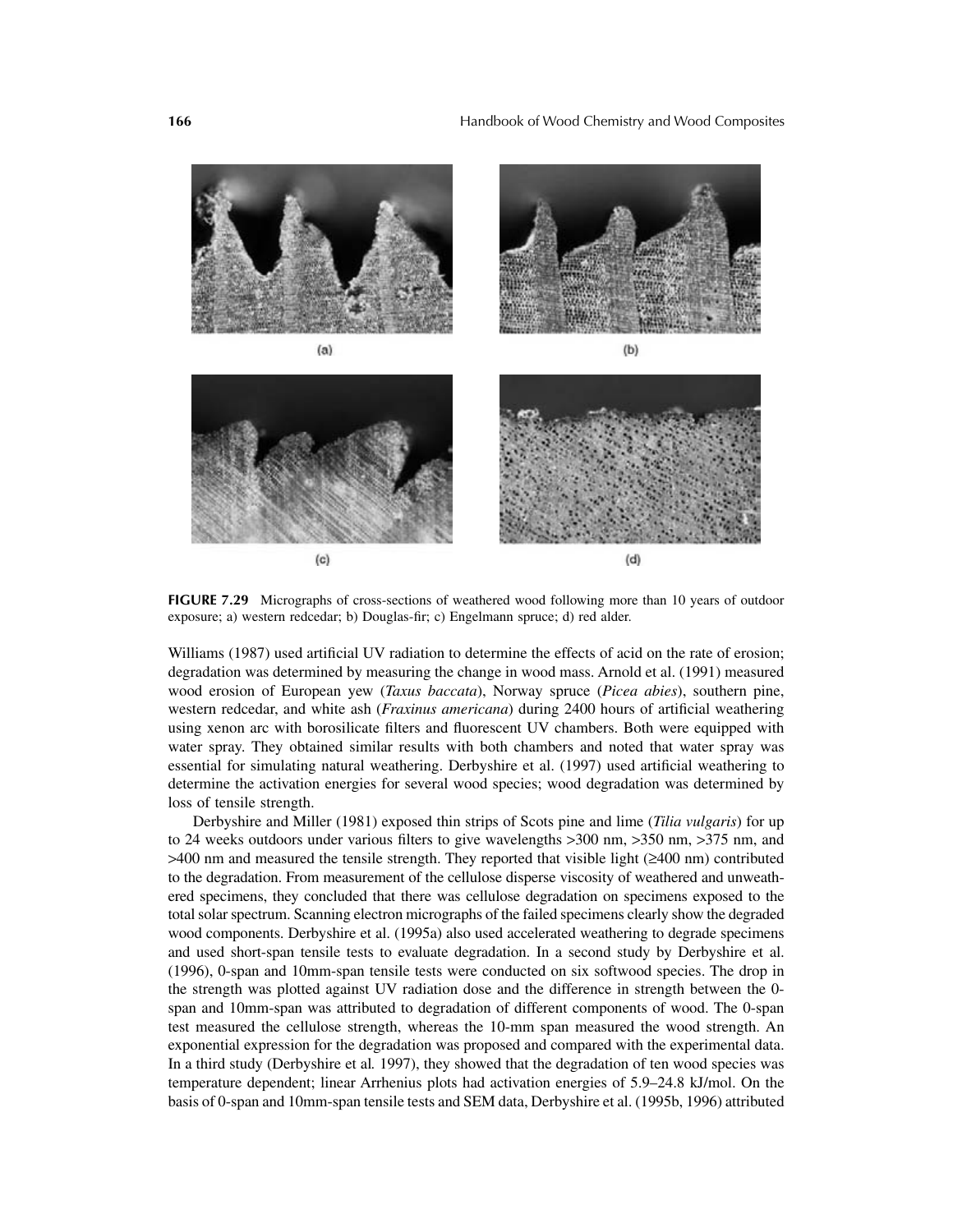the degradation to three phases in which the first phase was a slow surface structural change and the other two phases were rapid degradation of lignin and cellulose. They also compared the degradation of six softwood species and developed a mathematical expression that fit strength loss of thin sections of wood following short period of natural weathering. (Derbyshire et al. 1996)

Researchers have compared the results of natural and accelerated weathering. Feist and Mraz (1978) found good correlation between erosion rates from natural and accelerated weathering. These researchers also found good correlation between erosion rate and wood density. They reported similar erosion rates for earlywood and latewood for some species after an initial two-year period. Deppe (1981) compared 12- to 60-week accelerated weathering with 3- to 8 year natural weathering of wood-based composites, but he was primarily interested in water absorption, thickness swelling, and strength properties. Derbyshire et al. (1995a, b) compared natural and artificial weathering by assessing the degradation of small strips of wood. Evans (1988) also evaluated the degradation of thin wood veneers exposed outdoors for up to 100 days, using "weight loss" as the unit of measurement. Sell and Leukins (1971) weathered 20 wood species outdoors for one year at 45˚ south, but their main interest was in the discoloration of wood. Evans (1989) used SEM to show the loss of wood, primarily degradation of the middle lamella, following two years of natural weathering. Yoshida and Taguchi (1977) noted loss of strength in plywood exposed to natural weathering for seven years, and Ostman (1983) measured the surface roughness of several wood and wood-based products after four years of natural weathering. Bentum and Addo-Ashong (1977) evaluated cracking and surface erosion of 48 timber species, primarily tropical hardwoods, after five years of outdoor exposure in Ghana. Weathering characteristics of tropical hardwoods from Taiwan during both natural and accelerated weathering have also been reported (Wang 1981, 1990; Wang et al. 1980). Williams et al. (2001d) used accelerated weathering to evaluate the erosion rates of several tropical hardwoods from Bolivia.

In a series of outdoor studies spanning 16 years, Williams and coauthors reported on the effects of surface roughness, grain angle, exposure angle, and earlywood/latewood on weathering rates of several softwood and hardwood species (Williams et al. 2001a, b, and c). Erosion rates for earlywood and latewood were reported for several plywood and lumber species (see Table 7.5). For all wood species, erosion rates for earlywood and latewood differed greatly during the first seven years of weathering. For Douglas-fir and southern pine, significant differences continued after seven years. However, for western redcedar and redwood, erosion rates were generally the same after seven years. Because of this change in the erosion rate at seven years, the rates from 8–16 years may be more representative of long-term erosion rates (see Table 7.6). The erosion rate of vertical-grained lumber was considerably higher than that of flat-grained plywood. Only slight differences were observed for saw-textured as opposed to smooth plywood. The erosion rates confirmed the effect of wood-specific gravity, showing that more dense species weather more slowly. The density difference also affects the erosion rates of earlywood and latewood (see Figures 7.29a–c). The figure clearly shows more earlywood erosion for western redcedar than for Douglas-fir and Engelmann spruce. The erosion rate for vertical-grained wood varied from 4.5 µm/yr for southern pine to 9.5 µm/yr for western redcedar and plywood was slightly less.

In the second study in the series by Williams et al. (2001b), the erosion rates for ponderosa pine (*Pinus ponderosa*, Dougl. ex Laws), lodgepole pine (*Pinus contorta*, Dougl. ex Loud.), Engelmann spruce (*Picea engelmannii*, Parry ex Engelm.), western hemlock (*Tsuga heterophylla*, (Raf.) Sarg.), and red alder (*Alnus rubra*, Bong.) measured over ten years are shown in Table 7.7. The average erosion rates for earlywood and latewood for ponderosa pine, lodgepole pine, Engelmann spruce, and western hemlock varied from 40 to 50  $\mu$ m/yr. This is slightly less than the erosion rate usually given for softwoods. The erosion rate for earlywood alone was less than 60  $\mu$ m/yr. The erosion rate for red alder earlywood, 58 µm/year, was the same as that for western hemlock earlywood, which is not surprising given the similar specific gravity of these species. The thin latewood bands of red alder broke off as the earlywood eroded and had little effect on the rate of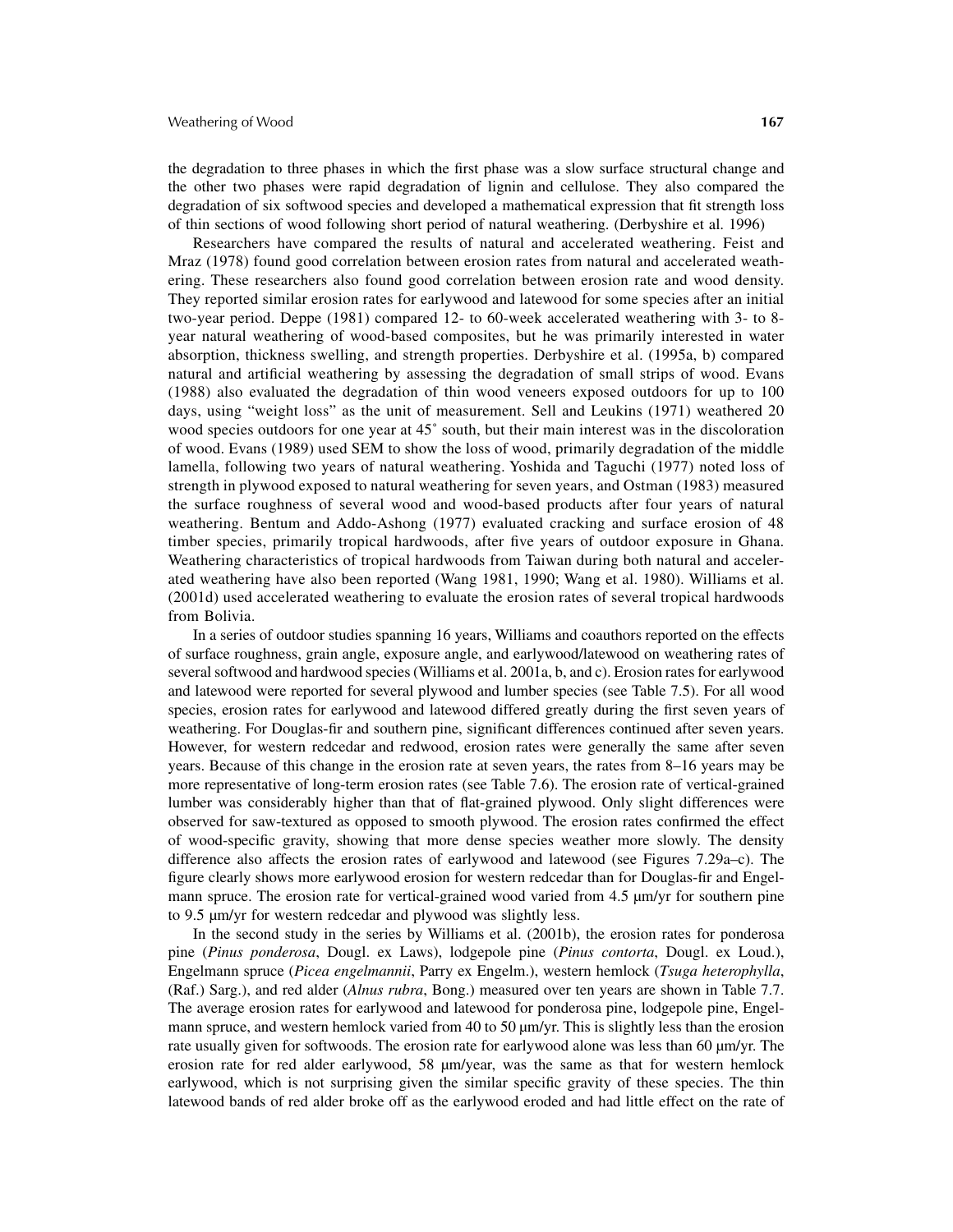#### **TABLE 7.5**

**Erosion of Earlywood and Latewood on Smooth-Planed Surfaces of Various Wood Species after Outdoor Exposure near Madison, Wisconsina** 

|                                |                 |                 |            |     |         |     |          |          | Erosion (µm) after Various Exposure Times <sup>c</sup> |      |          |       |          |
|--------------------------------|-----------------|-----------------|------------|-----|---------|-----|----------|----------|--------------------------------------------------------|------|----------|-------|----------|
| Wood<br><b>Species</b>         | Avg             |                 | 4 years    |     | 8 years |     | 10 years | 12 years |                                                        |      | 14 years |       | 16 years |
|                                | SG <sub>b</sub> | LW <sup>d</sup> | <b>EWd</b> | LW  | EW      | LW  | EW       | LW       | EW                                                     | LW   | EW       | LW    | EW       |
| Western<br>redcedar<br>plywood |                 | 170             | 580        | 290 | 920     | 455 | 1,09     | 615      | 1,16                                                   | 805  | 1,355    | 910   | 1,475    |
| Redwood<br>plywood             |                 | 125             | 440        | 295 | 670     | 475 | 800      | 575      | 965                                                    | 695  | 1,070    | 845   | 1,250    |
| Douglas-<br>fir<br>plywood     |                 | 110             | 270        | 190 | 390     | 255 | 500      | 345      | 555                                                    | 425  | 770      | 515   | 905      |
| Douglas-<br>fir                | 0.46            | 105             | 270        | 210 | 720     | 285 | 905      | 380      | 980                                                    | 520  | 1,300    | 500   | 1,405    |
| Southern<br>pine               | 0.45            | 135             | 320        | 275 | 605     | 315 | 710      | 335      | 710                                                    | 445  | 1,180    | 525   | 1,355    |
| Western<br>redcedar            | 0.31            | 200             | 500        | 595 | 1,09    | 765 | 1,32     | 970      | 1,56                                                   | 1,16 | 1,801    | 1,380 | 1,945    |
| Redwood                        | 0.36            | 165             | 405        | 315 | 650     | 440 | 835      | 555      | 965                                                    | 670  | 1,180    | 835   | 1,385    |

<sup>a</sup> Specimens were exposed vertically facing south. Radial surfaces were exposed with the grain vertical.<sup> $\Box$ </sup>

 $\rm ^{b}$  SG is specific gravity.  $\Box$ 

<sup>c</sup> All erosion values are averages of nine observations (three measurements of three specimens).  $\Box$ 

<sup>d</sup> EW denotes earlywood; LW, latewood.<sup>□</sup>

## **TABLE 7.6 Typical Erosion Rates for Various Species and Grain Angles for 8–16-Year Outdoor Exposure near Madison, Wisconsina**

| Species, Wood,<br>and Orientation | Earlywood Erosion <sup>b</sup><br>$(\mu m/year)$ | Latewood Erosion <sup>b</sup><br>$(\mu m/year)$ | Avg Erosion (µm)<br>per Year <sup>c</sup> | Erosion (mm)<br>per 100 Years |
|-----------------------------------|--------------------------------------------------|-------------------------------------------------|-------------------------------------------|-------------------------------|
| Western redcedar                  |                                                  |                                                 |                                           |                               |
| Lumber, vertical                  | 101.5                                            | 91.5                                            | 95                                        | 9.5                           |
| Plywood, flat                     | 66.5                                             | 75.5                                            | 70                                        | 7.0 <sup>d</sup>              |
| Redwood                           |                                                  |                                                 |                                           |                               |
| Lumber, vertical                  | 84.5                                             | 67.5                                            | 75                                        | 7.5                           |
| Plywood, flat                     | 65.0                                             | 56.0                                            | 60                                        | 6.5 <sup>d</sup>              |
| Douglas-fir                       |                                                  |                                                 |                                           |                               |
| Lumber, vertical                  | 77.0                                             | 44.0                                            | 60                                        | 6.0                           |
| Plywood, flat                     | 60.0                                             | 43.0                                            | 50                                        | 5.0 <sup>d</sup>              |
| Southern pine                     |                                                  |                                                 |                                           |                               |
| Lumber, vertical                  | 59.5                                             | 34.0                                            | 45                                        | 4.5 <sup>e</sup>              |

<sup>a</sup> For Southern Pine, erosion rates were determined from slope of regression line from 0- to12-year data.<sup> $\Box$ </sup>

**b** Average of erosion rates for vertical and horizontal (flat) grain exposures.

c Average of earlywood and latewood erosion rates rounded off to nearest 5 units. �

d The face veneer would be gone long before 100 years had passed.  $\Box$ 

<sup>e</sup> Specimens were decayed after 12 years of exposure.<sup>□</sup>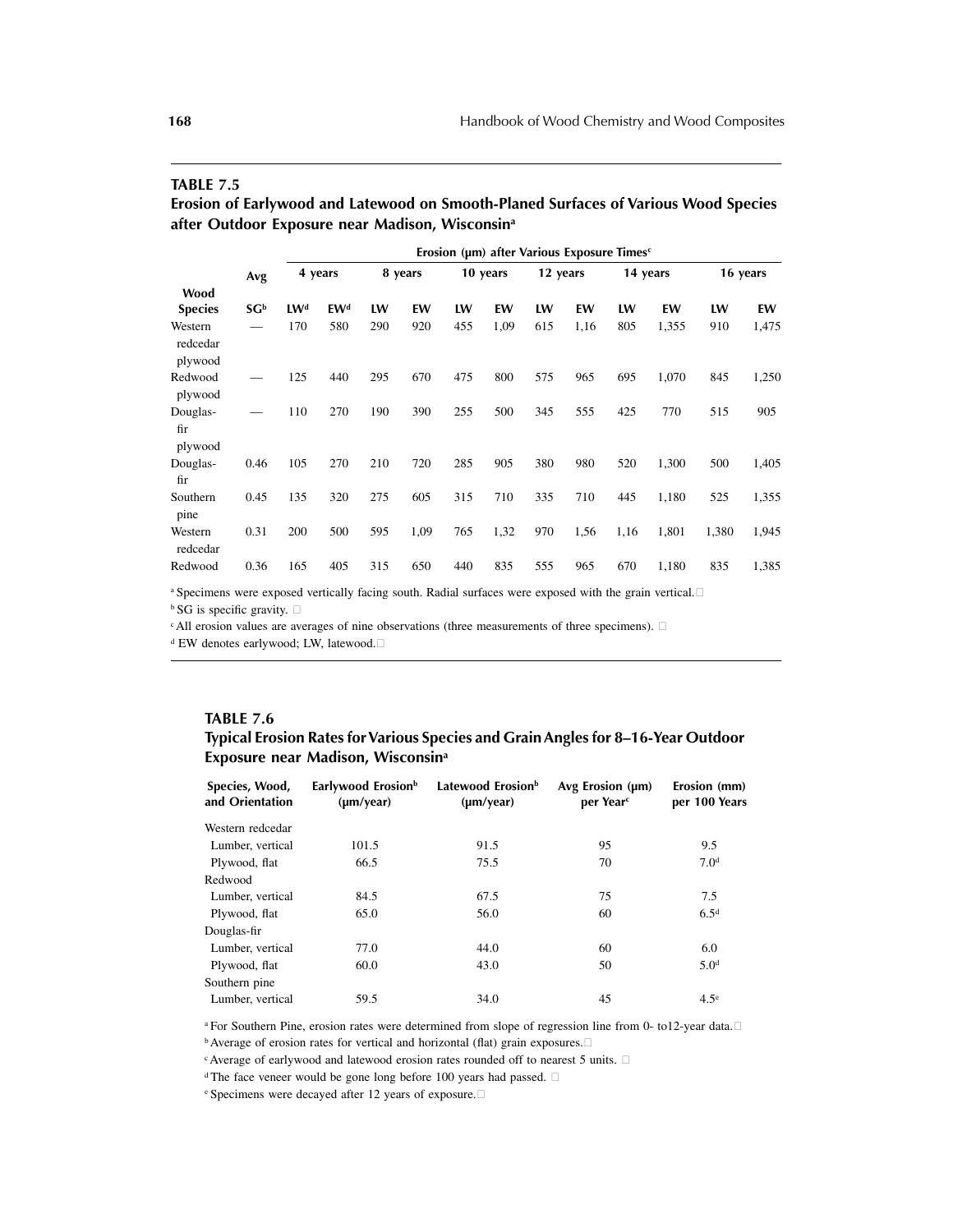## **TABLE 7.7 Typical Erosion Rates for Earlywood and Latewood for Various Species Measured during 10 Years of Outdoor Exposure near Madison, Wisconsina**

| <b>Species</b>   | Earlywood<br>$(\mu m/yr)$ | Latewood<br>$(\mu m/vr)$ | Average Erosion (µm)<br>per Year <sup>b</sup> | Erosion $(\mu m)$<br>per 100 Years <sup>c</sup> (mm) |  |  |
|------------------|---------------------------|--------------------------|-----------------------------------------------|------------------------------------------------------|--|--|
| Ponderosa pine   | 42                        | 35                       | 40                                            | 4.0                                                  |  |  |
| Lodgepole pine   | 49                        | 33                       | 40                                            | 4.0                                                  |  |  |
| Engelmann spruce | 54                        | 38                       | 45                                            | 4.5                                                  |  |  |
| Western hemlock  | 58                        | 39                       | 50                                            | 5.0                                                  |  |  |
| Red alder        | 58                        |                          | 60                                            | 6.0                                                  |  |  |

a Data from vertical and horizontal grain exposures were combined to compute earlywood and latewood erosion rates.

b Average erosion of earlywood and latewood rounded to nearest 5 units.

c Extrapolated from average earlywood and latewood erosion rates rounded to nearest 0.5 mm.

erosion (see Figure 7.29d). Differences in surface morphology were shown to affect weathering of the surface. Wood species with wide latewood bands weathered differently than did species with thin latewood bands (see Figure 7.29a–d).

Erosion rates were also determined for Douglas-fir, loblolly pine (*Pinus taeda* L.), southern pine, western redcedar, northern red oak (*Quercus rubra* L.), and yellow-poplar for different angles of exposure (see Table 7.8) (Williams et al. 2001c). The erosion rates of all species were considerably higher at the 45˚ angle of exposure than at 90˚. For many species, erosion was about twice as fast for the 45˚ exposure. Most species showed little difference in erosion between the 0˚ and 45˚ exposures. Although UV radiation is higher for horizontal specimens (0˚ exposure), the authors hypothesize that the decrease in the washing action of water and the build-up of degradation

#### **TABLE 7.8**

## **Typical Erosion Rates for Earlywood and Latewood of Various Species during 6 Years of Outdoor Exposure near Madison, Wisconsin, at Different Exposure Anglesa**

| <b>Species</b>   | Earlywood (µm/year) |              |                                 | Latewood (µm/year) |              |                      | Average Erosion <sup>b</sup><br>per 100 Years (mm) |              |                      |
|------------------|---------------------|--------------|---------------------------------|--------------------|--------------|----------------------|----------------------------------------------------|--------------|----------------------|
|                  | $90^\circ$          | $45^{\circ}$ | $\overline{\mathbf{0}}^{\circ}$ | $90^\circ$         | $45^{\circ}$ | $\mathbf{0}^{\circ}$ | $90^\circ$                                         | $45^{\circ}$ | $\mathbf{0}^{\circ}$ |
| Douglas-fir      | 42                  | 97           | 81                              | 20                 | 42           | 48                   | 3                                                  |              |                      |
| Loblolly pine    | 34                  | 78           | 89                              | 20                 | 44           | 39                   | 2.5                                                |              |                      |
| Southern pine    | 62                  | 123          | 102                             | 20                 | 48           | 44                   |                                                    |              |                      |
| Western redcedar | 131                 | 177          | 135                             | 26                 | 96           | 77                   |                                                    |              |                      |
| Northern red oak | 35                  | 67           | 114                             | 30                 | 80           | 105                  | 3                                                  | 7.5          | 11                   |
| Yellow-poplar    | 48                  | 117          | 209                             |                    |              |                      |                                                    |              |                      |

<sup>a</sup> Data from vertical grain (radial surface) exposure of earlywood and latewood.  $\Box$ 

 $b$  Extrapolation of average of earlywood and latewood erosion rounded to nearest 5 units. Where the difference in $\Box$ erosion rate between earlywood and latewood was large, average erosion is not given.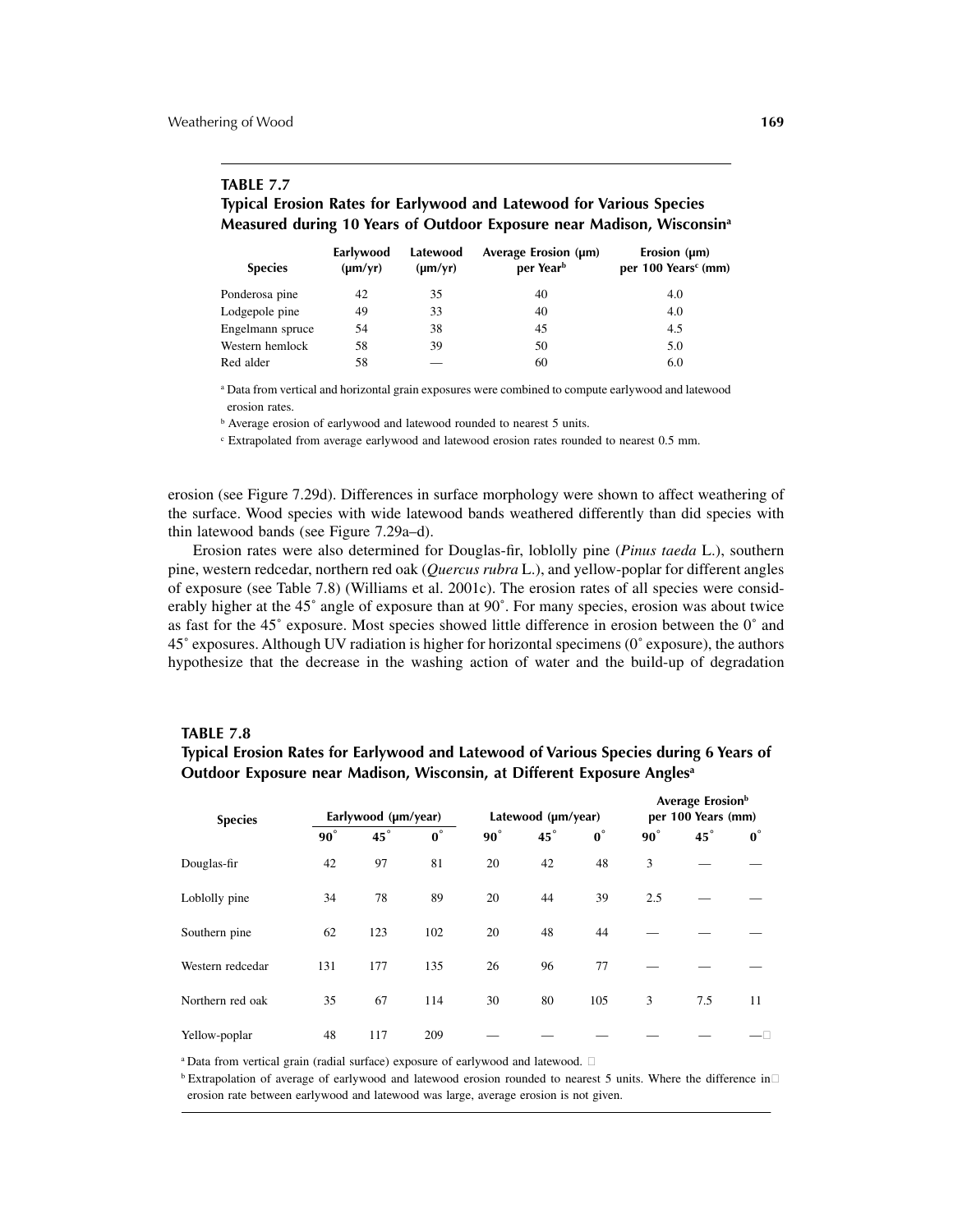products and dirt on the surface probably protected these specimens to some extent. More rapid degradation at 0–45˚ would be expected to have a great effect on the service life of wood products used for roofing and decks. The average erosion rate for Douglas-fir and loblolly pine (earlywood and latewood) exposed at 90° was about 30 and 25 µm/year respectively, considerably less than that for softwoods such as ponderosa pine, lodgepole pine, Englemann spruce, and western hemlock.

Evans measured weight loss of thin veneers of radiata pine following 50 days of outdoor exposure at various exposure angles and reported the following: 90˚ (vertical), 17.0%; 70˚, 26.5%; 60˚, 29.4%; 45˚, 31.8%; and 0˚, 34.1% weight loss. Seasonal effects cause slower erosion in the winter. (Raczkowski 1980; Evans 1996). Groves and Banana (1986) used SEM studies to determine the degradation of radiata pine exposed up to six months in Australia.

#### **7.4.2.2 Grain Orientation**

In a detailed study of the effects of grain angle on weathering of Scots pine and Norway spruce (*Picea abies* Karst.) following 33 months outdoors, Sandberg (1999) reported the following: Pine had 13 and spruce 6 times more total checking per unit area on the tangential versus radial surface; tangential surfaces had deeper checks; CCA and linseed oil treatment had only minimal effect to decrease checking; on radial surfaces, checking occurred primarily at the latewood/earlywood border; degradation of bordered pits was a distinct difference between radial and tangential surfaces; and the microfibrils in the  $S<sub>2</sub>$  layer are the most weather resistant component.

## **7.4.2.3 Water Repellency**

As wood weathers, the extractives are leached from the surface and it becomes less water-repellent. The loss of lignin also makes the surface more hydrophilic. Contact angle measurements on weathered western redcedar dropped from 77˚ to 55˚ after four weeks of outdoor weathering (Kalnins and Feist 1993). Kang et al. (2002) also reported increased wettability for Sitka spruce exposed to xenon arc radiation and water spray.

#### **7.4.2.4 Checks and Raised Grain**

In addition to the slow erosion of the wood surface as wood weathers, the surface also developed checks and raised grain. This type of degradation is often more severe than erosion. For example, wood decks are often replaced long before their expected service life because of raised grain and splitting. This degradation is caused primarily by moisture. A cross-section view of weathered wood surfaces for several wood species after ten years of outdoor weathering clearly shows the formation of checks (Figures 7.29b and c). The check often forms at the earlywood/latewood interface as shown for southern pine and Douglas-fir. On flat-grained surfaces, checking occurs predominately on the bark side; however, the raised grain on the pith side can be a more severe problem. Both checking and raised grain result from the wetting and drying of wood that occurs from precipitation and daily and seasonal changes in RH. As was found from the study of Bolivian hardwoods, the erosion rate for many of the species was extremely slow, but after 20–30 wet/dry cycles, they developed severe checking (Williams et al. 2001d).

Water in the absence of UV radiation or light can cause strength loss of wood veneers (Banks and Evans 1984; Evans and Banks 1988; Voulgardis and Banks 1981). Scots pine (*Pinus sylvestris*) and lime (*Tilia vulgaris*) veneers were soaked in deionized water at 50˚C and 65˚C; SEM of specimens following tension tests showed different failure modes for the soaked specimens compared with controls that had not been soaked. Controls failed by fracture across the cell wall, whereas the veneers that had been soaked failed by inter-fibril sheer. Chemical analysis of wood flour that had been placed in  $65^{\circ}$ C water for 50 days showed a loss of hemicellulose and lignin, but not cellulose (Evans and Banks 1990). It seemed likely that hydrolysis of the hemicelluloses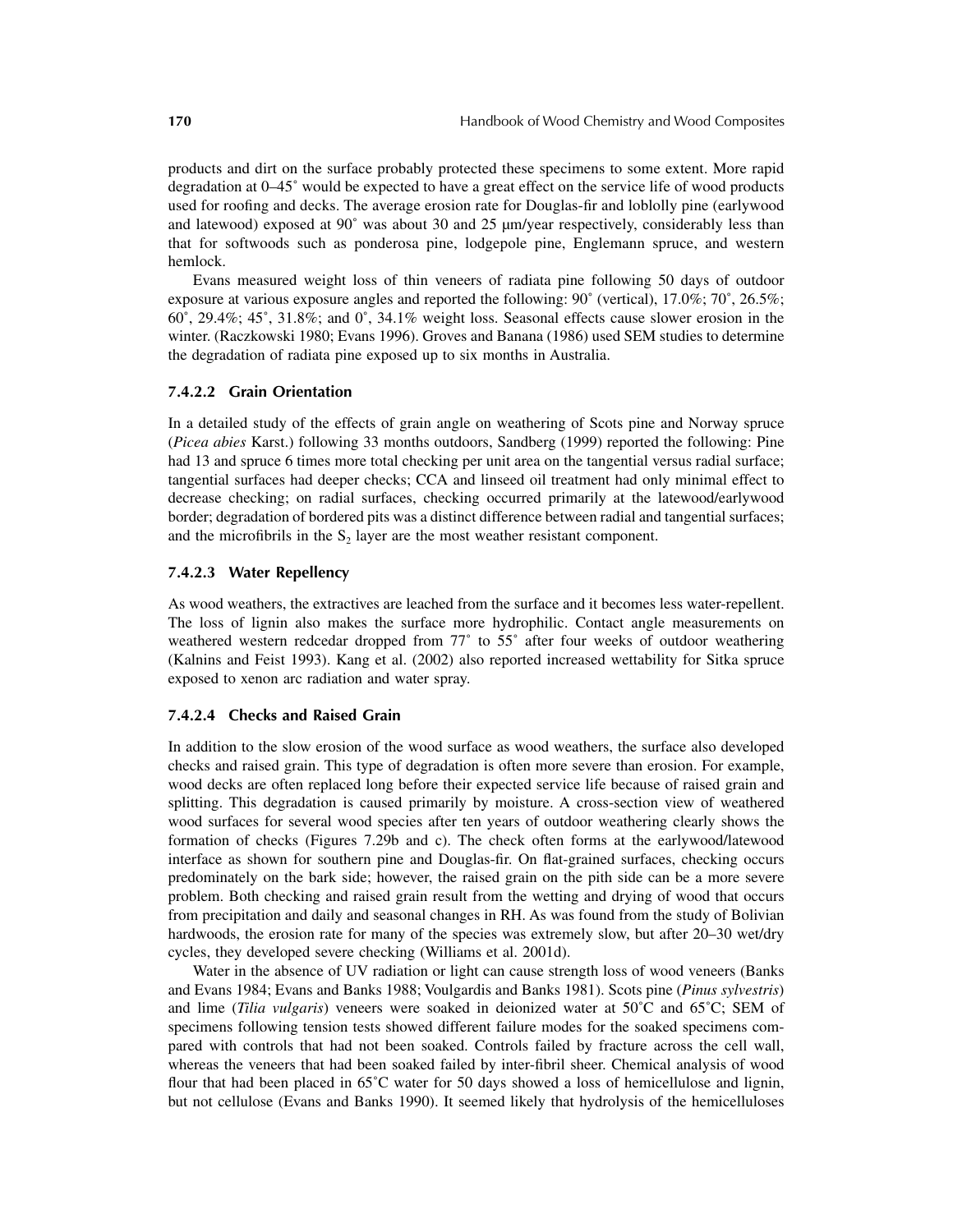had occurred. In subsequent studies using radiata pine (Evans et al. 1992), mannose and xylose were isolated from water extracts from weathered wood. Analysis of the holocellulose following weathering showed depletion of mannose, xylose, arabinose, and galactose. Following outdoor exposure, methanol and hot water extracts of weathered wood yielded 6.4% and 18.0% soluble components respectively, whereas unweathered wood had only 1.6% and 2.2%. They attributed the increased solubility to degradation of the lignocellulose matrix.

During outdoor weathering, water mechanically abrades the surface and washes away degradation products. In addition, water probably hydrolyzes hemicelluloses, particularly at the surface. As the lignin degrades, the hemicelluloses become more vulnerable to hydrolysis. Sudiyani et al. (1999b) reported that water was instrumental in the decomposition of the lignin in addition to washing away the reaction products.

The effects of iron in contact with wood during laboratory weathering that included moisture, freezing, heat, UV radiation, and fatigue cycling caused 25% more creep in specimens exposed to iron than those without iron contact. (Helinska-Raczkowska and Raczkowski 1978). It seems the iron compounds can catalyze moisture-induced degradation. Raczkkowski (1982) reported that iron in contact with beech (*Fagus sylvatica*) increased the degradation during laboratory exposure to cyclic moisture, temperature, and UV radiation, but that beech modified by *in situ* polymerization of styrene retarded degradation. Hussey and Nicholas (1985) reported that hindered amine light stabilizers inhibited the iron/water degradation of wood. In tensile tests of specimens exposed to water, water/iron, water/iron/stabilizer and controls, the stabilized specimens had greater tensile strength than both the water- and water/iron-exposed specimens.

In summary, the erosion rate depends on the anatomy of the wood, grain angle, density, and angle of exposure. In general, most softwoods erode at a rate of 6 mm/century and hardwoods at 3 mm/century. In addition to UV radiation, water causes degradation. Water abrades the surface, washes away reaction products, hydrolyzes carbohydrates, and causes checking and raised grain.

#### **7.4.3 WEATHERING OF WOOD/WOOD COMPOSITES**

Wood composites, such as plywood, fiberboard, flake-board, and particleboard, are vulnerable to degradation. As with solid wood, the surface of these products undergoes photochemical degradation. Composites comprised of wood bonded to wood, whether made with veneers, flakes, or particles, are much more vulnerable to moisture cycles than is solid wood.

Exterior grades of plywood are manufactured from veneers that are rotary-peeled from logs. This process yields a veneer that is flat-grained, and the peeling process forms lathe checks in the veneer. When the surface veneers are put in place to from the plywood, the surface having lathe checks is placed facing the inner veneer. The lathe checks are not visible on the surface, but the veneer has internal flaws. As plywood weathers, these lathe checks grow to the surface to form parallel-to-grain cracks in the surface veneer. As shown in Tables 7.5 and 7.6, plywood surfaces erode slightly slower than solid wood of the same spe cies, but it is the development of surface cracks that limit the service life of unprotected plywood. It is the moisture cycles that cause these cracks to form. If plywood is not protected with a finish, it can fail within ten years (see Figure 7.30). The figure shows a western redcedar plywood panel after eight years. The left part of the panel was protected by a batten and is not weathered. About half the thickness of the surface veneer has eroded and there are numerous cracks in the face veneer. Plywood must be protected with a finish. Surface checking and cracking of surface veneers also occurs on laminated veneer lumber (Hayashi et al. 2002). Yoshida and Taguchi (1977a, b) determined the decrease in thickness and mechanical properties of three- and five-ply red luan (*Shorea sp.*) and three-ply kapur (*Dryobalanops* sp*.*), Shina (basswood: *Tilia sp.*), and kaba (birch: *Betula sp.*) following seven years of outdoor exposure. Surface checks primarily affected shear strength of the panels. The erosion of the surface decreased static and impact bending strength. Five-ply panels had slightly higher erosion rates, compared with three-ply panels of the same species.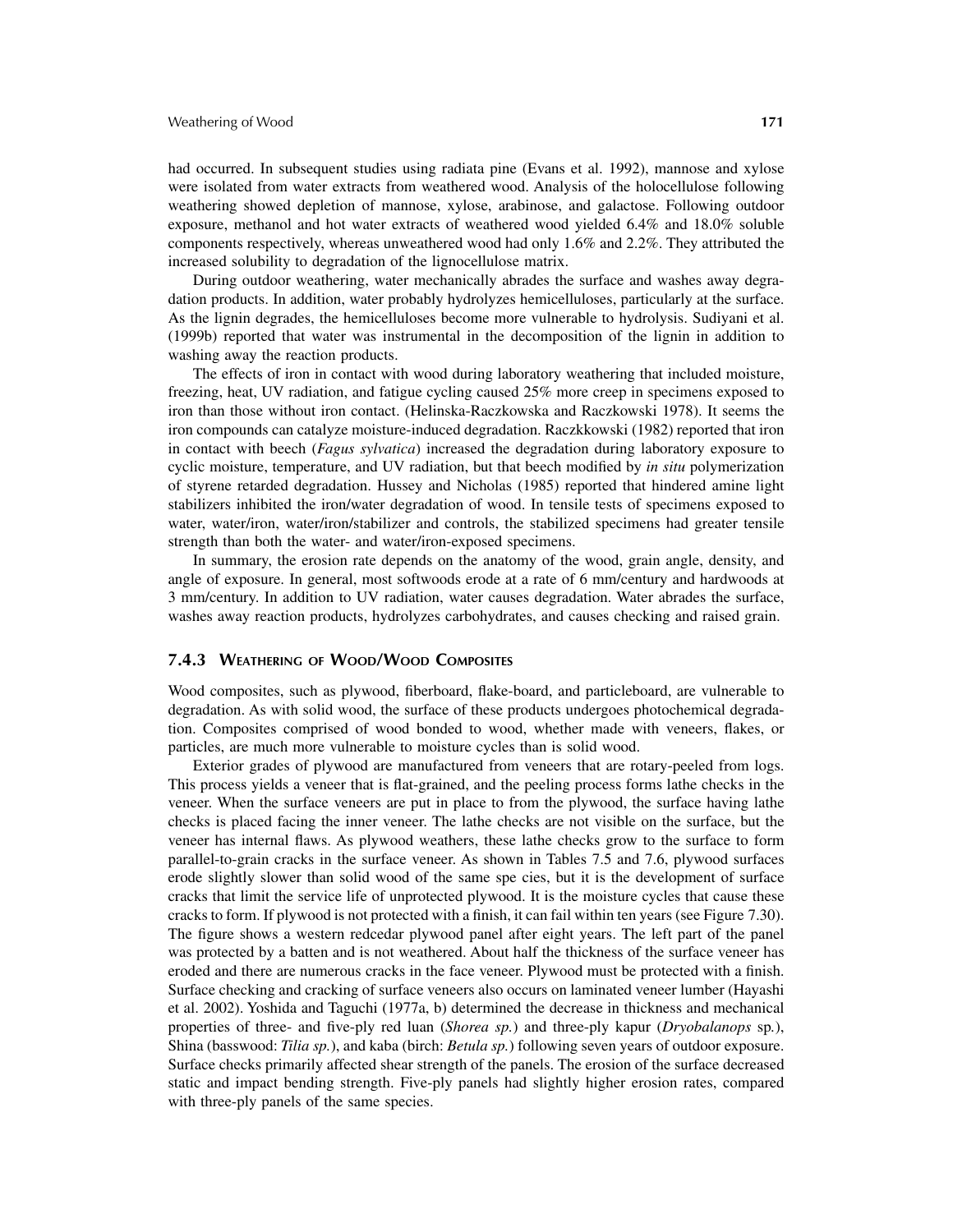

**FIGURE 7.30** Western redcedar plywood following 8 years of outdoor exposure (left-half was protected by a batten).

As with plywood, flake-board, fiberboard, and other types of particle boards are extremely vulnerable to moisture cycles. As they weather, the surface flakes or particles debond and fall off. They must be finished with a multi-coat paint system if they are to be used outdoors.

#### **7.4.4 WEATHERING OF WOOD/PLASTIC COMPOSITES**

Wood/plastic composites are less susceptible to moisture cycles than wood composites, but are degraded by UV radiation and are more sensitive to heat (see Chapter 13). During weathering of wood/high density polyethylene (wood/HDPE) composites, such as decking, thermal degradation of the polyethylene component is an important factor and can be described by firstorder kinetics with an activation energy of 23.2 kJ/mol (Li 2000). In addition to the thermal effects on the HDPE component, wetting and drying of the wood component causes the HDPE to crack. Li reported that these effects cause more damage than photo-oxidation. Bending tests of kanaf-filled HDPE following 2000 hours of xenon arc weathering showed significant decreases in bending strength and stiffness (24% and 42%, respectively) (Lundin et al. 2002). Wood flour-filled HDPE showed similar results; strength and stiffness decreased 20% and 33% respectively.

Stark and Matuana (2002) exposed various formulations of wood-flour/HDPE composites and HDPE to 2000 hours of xenon arc weathering. They reported that hindered amine light stabilizers (HALS) did improve color stability and mechanical properties. The wood/HDPE composites maintained flexural modulus of elasticity (MOE) until about 2000 hours of weathering, whereas the HDPE showed decreased MOE after 1000 hours. Matuana et al. (2001) reported that rutile titanium dioxide was an effective UV stabilizer for wood/PVC composites.

Matuana and Kamdem (2002) reported that the wood in wood/polyvinyl chloride (wood/ PVC) composites was an effective chromosphore; wood/PVC degraded faster than PVC (QUV weathering with water spray). Degradation was evaluated using DRIFT-FTIR and ESCA. In contrast, Lundin et al. (2002) reported that weathered wood/PVC specimens showed no loss in strength or stiffness (tension tests), but the unfilled PVC lost almost 50% of its strength after only 400 hours of weathering. They attributed the improved mechanical properties to loadbearing properties and stress transfer of the wood flour. Stark et al. (2004) compared the weathering of injection-molded, extruded, and extruded then planed 50% wood/HDPE specimens. They showed that the manufacturing method affected the surface composition. Planed specimens had a higher wood component at the surface than the injection-molded or extruded specimens and had higher degradation during the first 1000 hours of xenon arc weathering with water spray.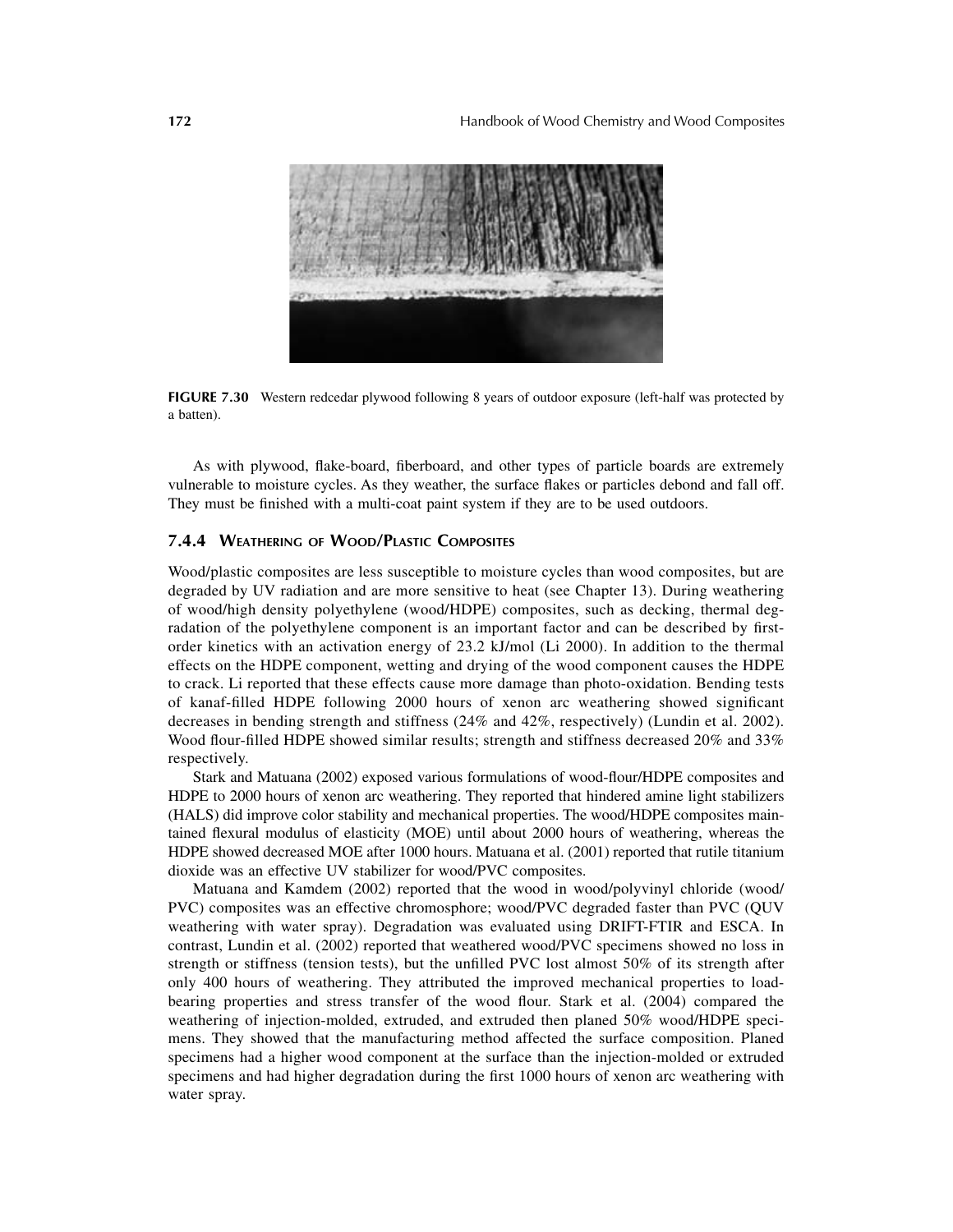Rowell et al. (2000) used xenon-arc/water-spray weathering cycle (2000 hours) to evaluate the effect of fiber content in an aspen/polyethylene composites (fiber loading of 0, 30–60%, by weight). As the fiber content increased, the weight loss increased, but at the conclusion of the 2000 hours, after the degraded surface was scraped from the surface, the weight loss was greater for the polyethylene with no wood fiber. It seems that the polyethylene degradation products are not washed from the surface during weathering as are the wood degradation products.

These studies exemplify the importance of the surface composition on weathering and the importance of water in the process. Composites having a high concentration of wood fibers at the surface can absorb water, whereas surfaces having fibers encapsulated by HDPE cannot absorb water until the HDPE has degraded.

#### **7.4.5 EFFECTS OF BIOLOGICAL AGENTS**

It is generally accepted that mold (mildew) such as *Aureobasidium pullulans*, the most common microorganism found on weathered wood, does not have the enzymes to degrade lignin or polysaccharides. However, the blue stain fungus (*Diplodia natalensis*) caused more strength loss to Lime (*Tilia vulgaris* Hayne) specimens weathered for 30 days compared with specimens that had not been inoculated with the fungi. (Evans and Banks 1986) In general, molds cause more appearance problems than actual degradation of wood; however, aggressive cleaning methods to remove them using strong chemicals and/or power-washing can greatly accelerate the loss of wood fiber from wood surfaces.

## **7.4.6 UV DEGRADATION OF TROPICAL WOODS**

Researchers have reported the degradation of several tropical wood species. Fuwape and Adeduntan (1999) reported the weight loss of Gmelina (*Gmelina arborea* Roxb.) weathered outdoors. Nakamura and Sato (1978) evaluated the degradation of red-lauan, kapur, shinanoki, and kaba (botanical names not given in paper) plywood after seven years of outdoor exposure. Onishi et al. (2000) reported on the degradation of 12 species following 2 years of outdoor exposure. Wang (1981) and Wang et al. (1980) reported strength loss of 18 Taiwan wood species exposed to four years outdoor exposure and accelerated weathering. The degradation was measured by static and impact bending tests. The strength decreased linearly with time of exposure.

#### **7.4.7 PAINT ADHESION**

Williams et al*.* (1987) preweathered western redcedar for 0, 1, 2, 4, 8, and 16 weeks prior to painting. They reported that two to four weeks of weathering of western redcedar prior to painting caused up to 50% loss in paint adhesion. Matched specimens were placed outdoors. After 17 years exposure, the paint on the controls (0 weeks preweathering) was in almost perfect condition, whereas the paint on all preweathered panels was degraded. The longer the wood was preweathered, the poorer the paint (Williams and Feist 2001). Underhaug et al. (1983) reported that one month of wood weathering prior to painting lead to paint failure within 6 to 10 months. Kleive (1986) reported poor performance of paint when refinished after up to 4 years weathering. Williams and Feist (1993) reported premature failure of paints and solid-color stains that were weathered prior to finishing. Williams and Feist (1994) reported on the service life of semitransparent stains, acrylic latex paints, alkyd paints, and solid-color stains applied to Engelmann spruce (*Picea engelmannii*), yellow poplar (*Liriodendron tulipifera*), southern pine (*Pinus* sp.), and sweetgum (*Liquidambar styraciflua*). Wood substrates were weathered for 4, 8, and 12 weeks prior to applying the finishes. The type of finish had the greatest effect on service life, followed by surface roughness, type of substrate, and finally the amount of preweathering.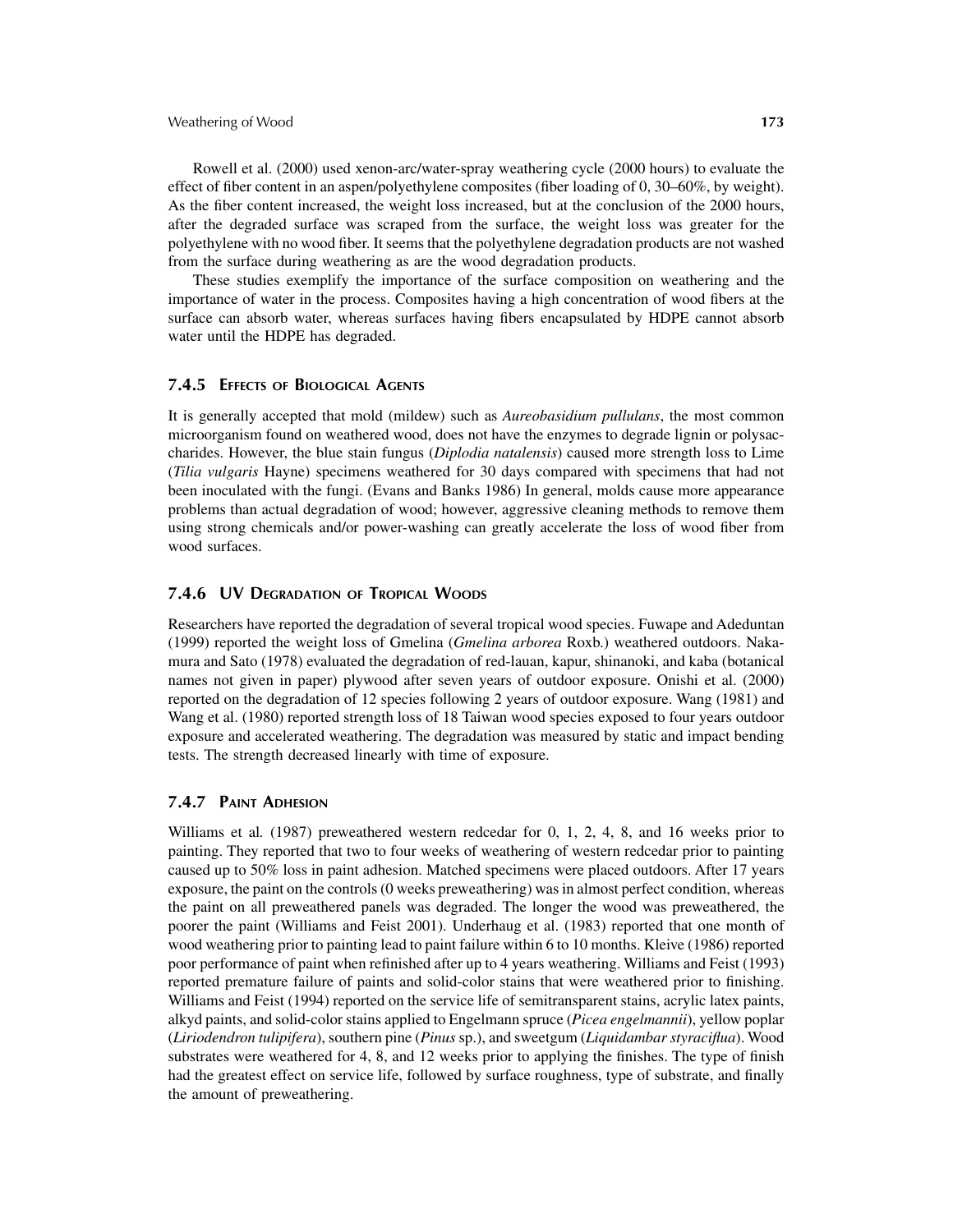## **7.5 CHEMICAL TREATMENTS TO RETARD WEATHERING**

#### **7.5.1 CHROMIC ACID**

Chromic acid is an aqueous solution of chromium trioxide (CrO<sub>3</sub>); the chromium is in its +6 oxidation state. Treatment of wood with 5–10% chromic acid gives a surface that is highly resistant to photochemical degradation. The chromic acid treatment also gives a surface that is water repellent. Aqueous solutions of other chromium VI compounds such as sodium dichromate also retarded the weathering of wood. The benefits of the treatment were investigated in detail by Black and Mraz (1974) and later by Feist (1979) and the mechanism was studied by Pizzi (1981a,b) and Williams and Feist (1984). Numerous references to other work are contained in these publications. More recent work has shown similar effects (Li et al. 1989, Pandey and Khali 1998; Pandey and Pitman 2002). Chromium oxidizes wood components and in the process is reduced to chromium III (+3 oxidation state). Cr (VI) forms tetrahedral coordination compounds and when it is reduced to Cr (III), it becomes octahedral. With ample sites for coordination with either lignin or carbohydrates, chromium forms a highly insoluble complex with wood, cellulose, or lignin model compounds. In essence, it becomes a integral part of the wood surface. This complex greatly retards photochemical degradation. Chang et al. (1982) compared chromic acid treated and untreated southern pine following exposure to artificial UV radiation (see Figures 7.26 and 7.27). The untreated specimens clearly show degradation of the middle lamella and cell wall. Chromic acidtreated specimens show almost no degradation (see Figure 7.31). The mechanism by which chromic acid treatment protects wood has not been determined; however, the important characteristics are that a chromium complex is formed at the surface, the complex is insoluble, and the complex interferes with the photochemical pathway. Williams and Feist (1984) used ESCA to evaluate the oxidation of the surface of wood and cellulose and showed that cellulose was slightly degraded by the chromic acid treatment and gave off CO<sub>2</sub> following chromic acid treatment. ESCA evaluations of wood treated with chromic acid were also reported by de Lange et al. (1992). They also reported decarboxylation of cellulose and confirmed the stabilization of lignin by chromium complexes.

Guajacol was used as a lignin model compound to study the reactions of chromic acid with wood. It forms an insoluble polymeric complex and Pizzi and Mostert (1980) attributed the waterproofing of wood by chromic acid to the formation of chromium complexes with lignin. Kubel and Pizzi (1981) reported similar waterproofing with other metal oxides that form water-insoluble complexes with



**FIGURE 7.31** Southern pine cross-section treated with 5% chromic acid following 1000 hours UV radiation (≥220 nm, 1000×).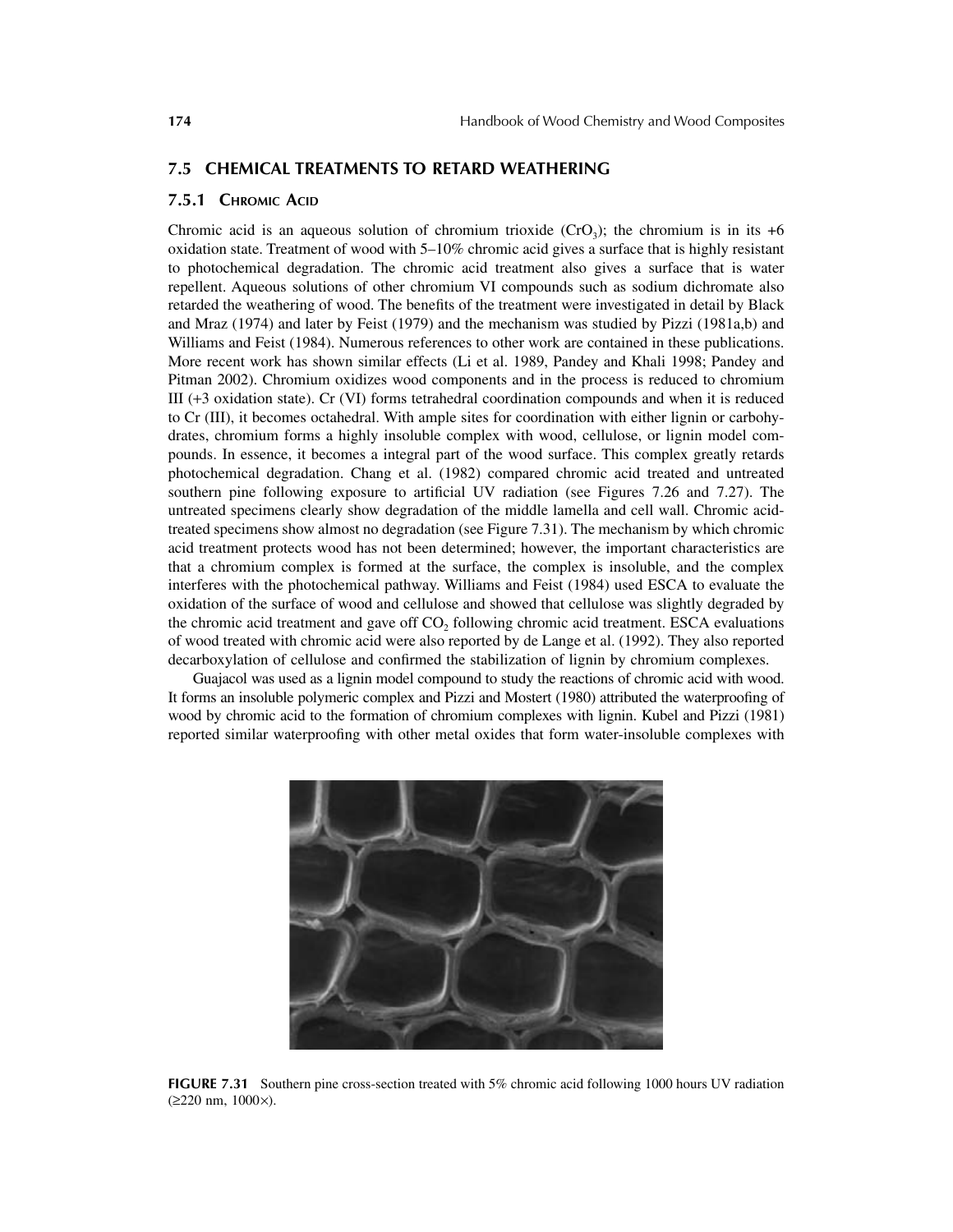guajacol. The reaction kinetics have been determined and the rate constant and activation energies agree well with the rates of chromic acid reactions with wood. Pizzi and Mostert (1980) and Schmalzl et al. (1995) characterized the reaction products of guaiacol with aqueous solutions of ferric chloride and chromic trioxide. Both compounds gave complex mixtures of guaiacol oligomers, however chromium complexes were highly insoluble, thermally stable, and acted as a screen against UV radiation (Schmalzl et al. 2003).

Chromic acid also reacts with pure cellulose to form a waterproof complex. (Williams and Feist 1984) It seems that chromic acid can react with both lignin and polysaccharides to waterproof wood.

Evans and Schmalzl (1989) and Derbyshire et al. (1996) used 0-span tensile tests of thin veneers to determine strength loss. The strength loss following outdoor weathering was attributed to degradation of the cellulose components in wood. Evans and Schmalzl (1989) compared the strength loss with weight loss following weathering and found that chromic acid-treated wood had about the same 0-span strength loss as untreated controls, but the weight loss was significantly less. Image analysis scanning election micrographs of checking at bordered and half-bordered pits following weathering was used as a means to quantify the effect of chromic acid and aqueous solutions of ferric chloride and ferric nitrate treatment of wood. (Evans et al. 1994) It is known that chromic acid causes degradation of cellulose (Williams and Feist 1984) and the 0-span tensile test confirms this. The chromic acid protects the lignin; therefore, the weight loss is less for the chromic acidtreated specimens.

## **7.5.2 CHROMATED COPPER ARSENATE PRESERVATIVES**

Southern pine pressure treated with chromated copper arsenate (CCA) eroded slower than similar wood treated with brush-applied chromic acid. (Feist and Williams 1991) The higher penetration and retention of chromium in the pressure-treated wood gave better protection. Others showed similar effects (Chang et al. 1982, Williams and Feist 1984, Hon and Chang 1984, Evans 1992).

## **7.5.3 COPPER-BASED PRESERVATIVES**

Using FTIR to monitor the lignin degrade (1510 cm<sup>-1</sup>) and formation of carbonyls (1720–1740 cm<sup>-1</sup>), Liu et al. (1994) reported that 2% ammoniacal copper quat (ACQ) preservative treatment of southern pine sapwood retarded wood degradation more than 2% CCA treatment. The specimens were exposed for 35 days outdoors and evaluated weekly. In a similar study, treatment with didecyldimethyl ammonium chloride (DDAC) performed worse than the controls, while the ACQ retarded degradation (Jin et al.1991).

#### **7.5.4 CHEMICALLY BONDED STABILIZERS**

On the basis of the studies using chromic acid, Williams (1983) investigated organic stabilizers that bonded to wood. Chemically reacting a UV absorber having an epoxy moiety [2-hydroxy-4- (2,3 epoxypropoxy)benzophenone] to the wood surface retarded the erosion rate and gave improved performance to clear coating applied over the modified surface. Kiguchi (1992) did additional work using the same treatment on several Japanese wood species and reported similar results.

### **7.5.5 COMMERCIAL STABILIZERS**

Hon et al. (1985) prepared benzophenone-containing monomers using glycidyl methacrylate to form 2-hydroxy-4 (3-methacryloxy-2-hydroxy propoxy) benzophenone. Polymeric coatings using this monomer improved color stability of southern pine. The UV stabilizer was not bound directly to the wood. They also prepared mixtures of several commercial stabilizers in the coatings. Treatments also included several penetrating mixtures of PEG-400 with 1-octadecanol, which improved color retention. It should be noted that the UV exposure included wavelengths below 295 nm and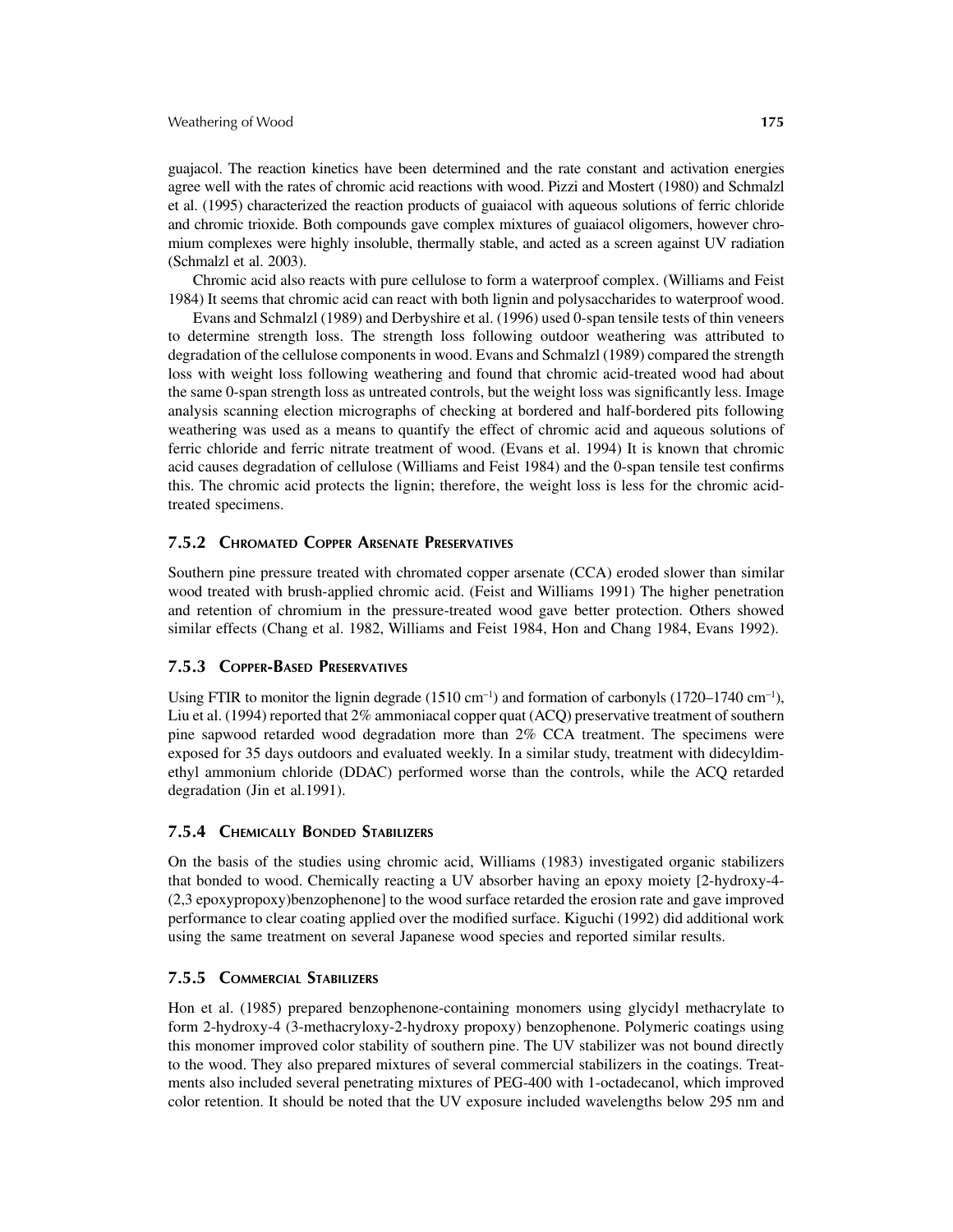did not have water spray. Additional work was done using these chemicals and exposing the specimens at the same wavelengths by Panda and Panda (1996). They reached the same conclusions.

#### **7.5.6 CHEMICAL MODIFICATION**

Rowell et al. (1981) and Feist and Rowell (1982) reacted southern pine sapwood with either butylene oxide or butyl isocyanate as a cell wall modification (see Chapter 14) or with *in situ* polymerized methyl methacrylate as a lumen filler (see Chapter 15). Specimens that had only butylene oxide or butyl isocyanate cell wall modification degraded at the same rate as the unmodified specimens under xenon arc accelerated weathering, but the methyl methacrylate lumen fill decreased the rate. The best results were obtained using both lumen fill and cell wall modification—these specimens degraded at half the rate of the controls. The cell wall modification made the wood dimensionally stable, and the lumen fill helped hold degradation products in place, thus improving UV resistance. Similar results were obtained using acetic anhydride to modify the cell wall and methyl methacrylate to fill the lumen of aspen (Feist et al. 1991).

Using ESCA to evaluate the oxidation of the surface after exposure to UV fluorescent lamps, Kiguchi (1992) reported a slight improvement in weather resistance for butylene oxide-treated Sugi (*Cryptomeria japonica* D. Don) compared with methylation of phenolic hydroxyls and acetylation. Kiguchi (1997) used ESCA to evaluate the UV resistance of Sugi modified with acetic anhydride and butylene oxide, and reported no improvement in the weatherability of the uncoated wood, but an improvement in the performance of transparent coatings applied over the modified wood. He noted a slight improvement in color retention for the modified wood.

Hon (1995) found that acetylation of southern pine gave only temporary improvement in color stability and, on the basis of ESR studies of a model compound [(4-methyl-2-methoxphenoxy)– hydroxypropiovanillone], suggested that the cleavage of the β-O-4 linkage in the model compound and the acetyl group formed phenoxy radicals. Hon attributed the formation of chromophoric groups to these phenoxy radicals.

Denes and Young (1999) incorporated various combinations of zinc oxide, graphite, benzotriazole, 2-hydroxybenzophenone, and phthalocyanine into polydemethylsiloxane, coated wood with these mixtures, and modified the wood surface using oxygen plasma. Following two weeks of artificial weathering (filtered xenon arc, water spray), some of the modified woods had decreased weight loss compared with untreated controls.

Hill et al. (2001) investigated chemical modification and polymeric grafting of methacrylic anhydride/styrene to Scots pine, and exposed the specimens to UV radiation and water using QUV artificial weathering apparatus (Q-Panel Co). They reported no positive effect for the treatment.

Imamura (1993) exposed acetylated wood (weight gains up to 20%) to natural weathering. SEM observation of the treated and untreated controls showed that both the acetylated wood and the controls degraded at the middle lamella, had enlarged bordered pits, and displayed checking along the microfibril angle of the  $S_2$  layer of the cell wall, but the checking was less severe in the treated wood. The treated wood tended to hold the degraded fibers in place longer. Kalnins (1984) also reported no improvement in weather resistance for acetylated, methylated, or phenylhydrazine-modified wood. Ohkoshi et al. (1996) reported that acetylation combined with polyethylene glycol methacrylate treatment of wood prior to clear-coating improved the coating performance (decreased color change, peeling, and checking). Onoda (1989) modified buna (*Fagus crenata* Blume), sawara (*Chamaecyparis pisifera* Endl), and hinoki (*Chamaecyparis obtusa* Endl) with alkyl ketene dimers; the treatment caused wood degradation, but the treated wood was more resistant to weathering than the untreated ones. Pandey and Pitman (2002) reported improved weathering resistance of acetylated rubberwood.

Chang and Chang (2001) modified China fir (*Cunninghamia lanceolata* var. *lanceolata*) with acetic anhydride, succinic anhydride, maleic anhydride, and phthalic anhydride and evaluated photodegradation (color change) following QUV irradiation (315–400 nm, with peak radiation at 351). Acetylation was most effective in decreasing color change and phthalic anhydride acted as a photosensitizer.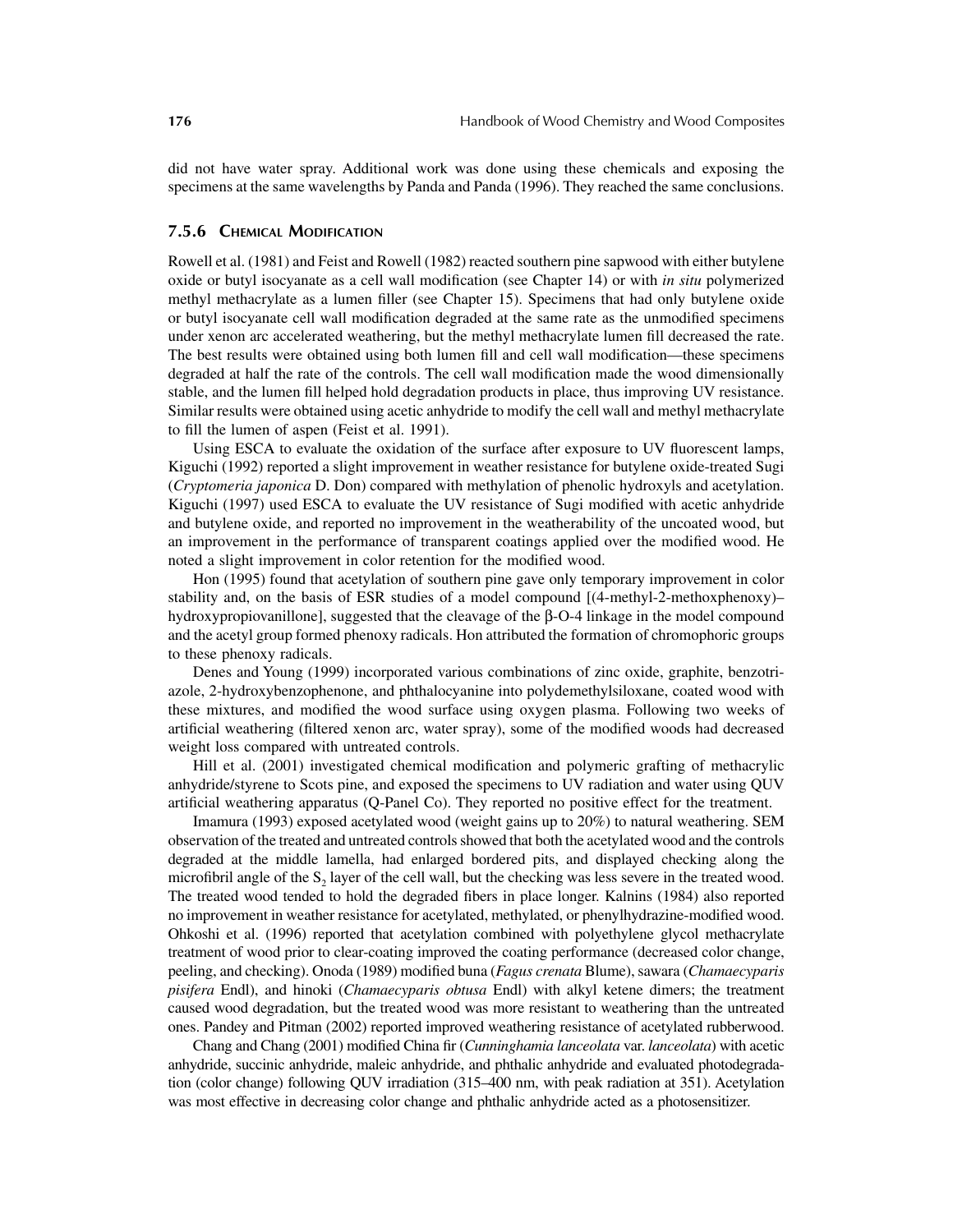Kiguchi (1990) modified sugi surfaces by cyanoethylation, benzylation, or allylation. The modified surfaces did not improve weather resistance, but the benzylation and allylation as a modified surface gave improved performance of an acrylic-silicon coating. Murakami and Matsuda (1990) reported that phthalic anhydride- and epichlorohydrin-treated wood degraded less in accelerated weathering exposure. Benzoylation of wood to about 70% weight gain was found to decrease wood weathering and ESR spectroscopy showed that the treatment decreased the amount of free radicals during exposure to UV radiation (Evans et al. 2002).

Rapp and Peek (1999) treated Scots pine sapwood, Norway spruce (*Picea abies* L.), English oak heartwood (Quercus robur L.), and Douglas-fir heartwood with varnish or melamine resin and exposed them outdoors for two years. Compared with untreated controls, the melamine resin provided protection against weathering, but not against checking or absorption of moisture.

Sudiyani et al. (1996, 1999a, 2002) treated albizzia (*Paraserianthes falcata* Becker) and sugi (*Cryptomeria japonica* D.Don) with acetic anhydride (AA), propylene oxide, paraformaldehyde, dimethyrol dihydroxy ethylene urea (DMDHEU), and phenol-formaldehyde (PF) resins and evaluated their weathering following one year outdoors in the tropics or 1080 hours of carbon arc (with water spray). They reported the best improvement for PF-modified wood, followed by AA-modified wood. The outdoor exposure was much more severe. They attributed the more severe weathering to high rainfall and possible decay in the tropical exposure.

It seems that cell wall modification such as acetylation, benzylation, etc., and lumen filling with methyl methacrylate give only modest protection against UV degradation.

## **7.5.7 WATER-REPELLENT PRESERVATIVES**

Water repellents give slight protection during early stage of weathering by decreasing the amount of degradation products washed from the surface (Feist 1987, Minemura et al. 1983). Wang and Tsai (1988) reported a decrease in weathering rate because of the water repellent. However, it was also reported that water repellent effectiveness is lost as wood weathers, and reapplications of the water repellent do not perform as well on weathered wood as on wood that has not previously been weathered (Voulgaridis and Banks 1981). The weathered substrate doesn't give a firm base for the water repellent to be effective.

#### **7.5.8 PAINTS AND STAINS**

Weathering of wood gives a surface that cannot hold paint very well, but the weathered surface can accept penetrating stains extremely well. Although the stains will not peel as does paint from weathered wood, the increase in the amount of stain does not improve the service life. (Arnold et al. 1992) A tape-peel test was used to determine adhesion of acrylic latex and an oil-modified acrylic latex primers to radiata pine exposed outdoors for five to ten days. (Evans et al. 1996) They found that the oil-modified acrylic latex bonded well, whereas the unmodified primer did not. Williams et al. (1999) reported more than 15 years of service life for oil-modified latex paint applied to severely weathered western redcedar and redwood. In this case the oil in the coating stabilized the surface, thereby improving the paint adhesion.

Semitransparent stain on southern pine pressure treated with chromated copper arsenate (CCA) had a longer service life than similar wood treated with brush-applied chromic acid prior to staining. (Feist and Williams 1991) The higher penetration and retention of chromium in the pressure-treated wood gave better protection. Plackett and Cronshaw (1992) reported similar results for artificial weathering of western redcedar and radiata pine pressure treated with various concentrations of CCA and brush-applied chromic acid prior to application of a clear moisture-curing urethane.

Performance of clear films on wood depends primarily on the weathering of the wood at the coating wood interface (Black and Mraz 1974, Feist 1979, Feist and Hon 1984, Williams 1983, Nakano et al. 1980; Lindberg 1986). Unless a coating has a pigment or other suitable additive to either absorb, quench, or block UV radiation, the radiation is absorbed by the wood surface at the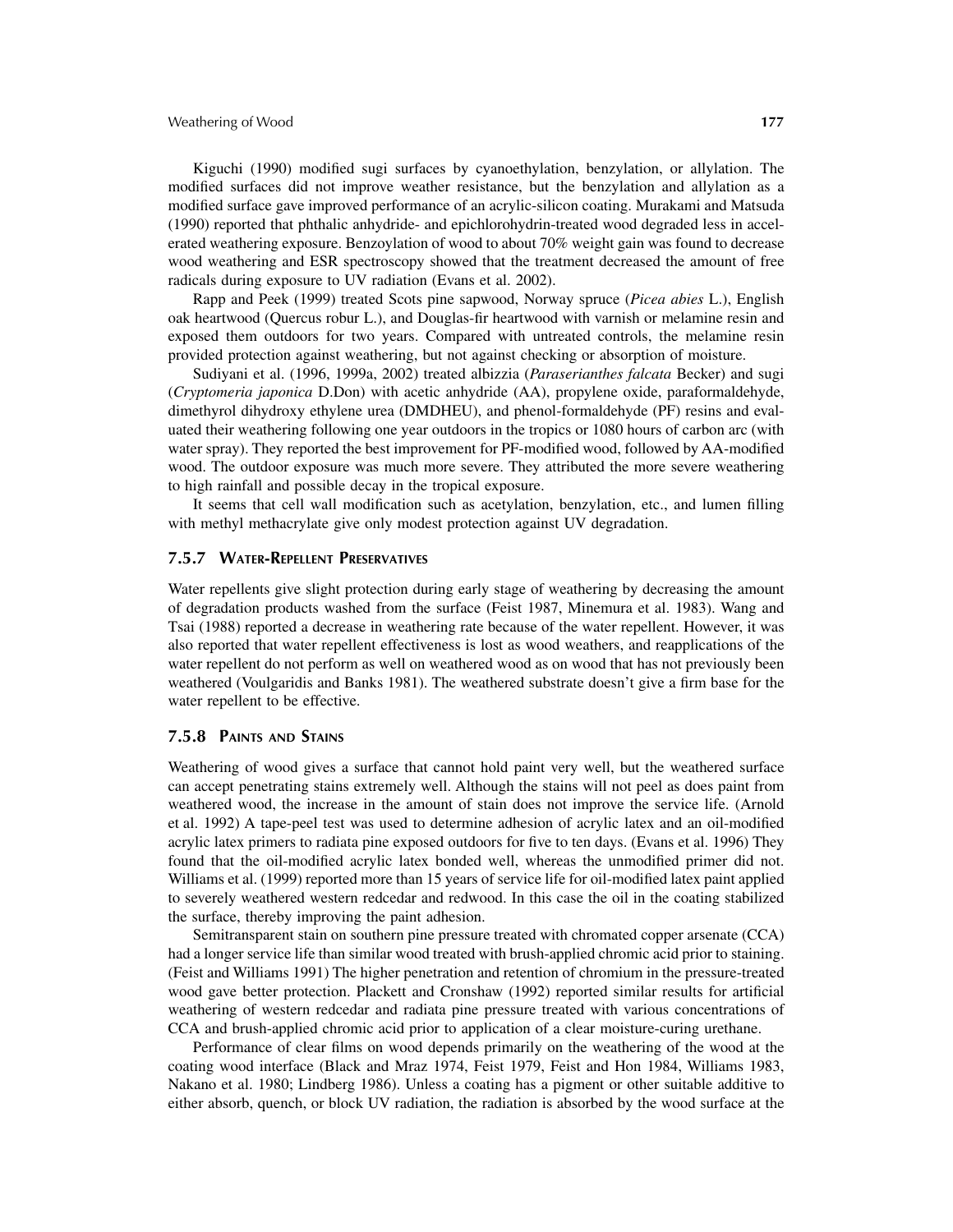coating/wood interface. The wood degrades and the coating debonds. MacLeod et al. (1995) measured the interface degradation of western redcedar coated with a clear acrylic periodically as it weathered outdoors for 50 weeks using ATR FTIR. Cut-off filters (320, 360, 390, 490, and 620 nm) were used to evaluate the degradation at various wavelengths. They reported that lignin degradation at interface increased with decreasing wavelength.

Turkulin et al. (1997) exposed finished and unfinished Scots pine and Norway spruce to natural and QUV weathering. Finishes included both film-forming paints and semitransparent stains. On the basis of detailed SEM evaluations and tensile tests of the finish/wood interface, they reported that pine and spruce have the same modes of failure, but spruce had somewhat less structural change; early evidence of degradation were checks in the aspirated bordered pits; as weathering progresses, tension test specimens showed a brittle failure mode; opaque paints fully protected the interface; and solvent-borne stains failed at the interface.

A properly applied paint system gives the greatest protection to a wood surface against UV radiation. The pigments in the paint block the UV radiation, and the paint film retards water absorption. In the absence of a proper paint film, modification of wood with chromium compounds still stands out as the best treatment to retard photodegradation. Unfortunately, they probably will never be used as a commercial wood treatment because of environmental and health concerns. Chemical modification with organic compounds such as acetic anhydride, epoxides, grafted UV stabilizers, and methyl methylacrylate have shown only moderate efficacy. There is considerable research underway to develop new stabilizers, such as HALS, that can be grafted to wood to give a UV-resistant surface. Use of this technique along with UV absorbers in clear coatings will likely give UV-resistant wood/coating systems.

## **7.6 SUMMARY AND FUTURE CONSIDERATIONS**

The middle lamella between the wood cells has a higher lignin content than the cell wall and degrades faster than the cell wall. The α-carbonyl sites in the lignin have been shown to be quite labile to absorption of UV radiation. ESR analysis confirms the formation of free radicals that initiate a series of oxidative degradation reaction. The cross-link density of lignin decreases, resulting in loss of lignin. Water plays a crucial role in washing the degradation products from the surface, leaching hemicelluloses, abrading the surface, and causing checking.

Much of the early research was done using UV radiation below 300 nm, but it showed, in a qualitative way, the depth of penetration of UV radiation, formation of free radicals, the importance of oxygen, and the reaction products. In many of the studies of photodegradation of wood, the UV radiation sources have not simulated the natural UV radiation. In addition, the sources covered extremely broad ranges. As was shown in Table 7.4, specific wavelengths of radiation can cause specific bond dissociation. To gain a better understanding of these reactions, filters should be used to study the chemical changes that occur at narrow wavelength ranges. This is the approach being used to study coating degradation by J. Martin and others at the National Institute of Standards and Technology. (Martin and Bauer 2002, Bauer and Martin 1999) By using narrow ranges of UV radiation, the chemistry specific to that wavelength can be studied. By using this approach, it might be possible to resolve the broad carbonyl absorptions that are observed in FTIR spectra of wood surfaces following photodegradation. By measuring the chemical changes at specific wavelengths, it might be possible to gain a better understanding of the mechanism of wood weathering.

#### **REFERENCES**

- Anderson, E.L., Pawlak, Z., Owen, N.L., and Feist, W.C. (1991a). Infrared studies of wood weathering. Part I: Softwoods. *Applied Spectroscopy* 45(4):641–647.
- Anderson, E.L., Pawlak, Z., Owen, N.L., and Feist, W.C. (1991b). Infrared studies of wood weathering. Part II: Hardwoods. *Applied Spectroscopy* 45(4):648–652, 1991.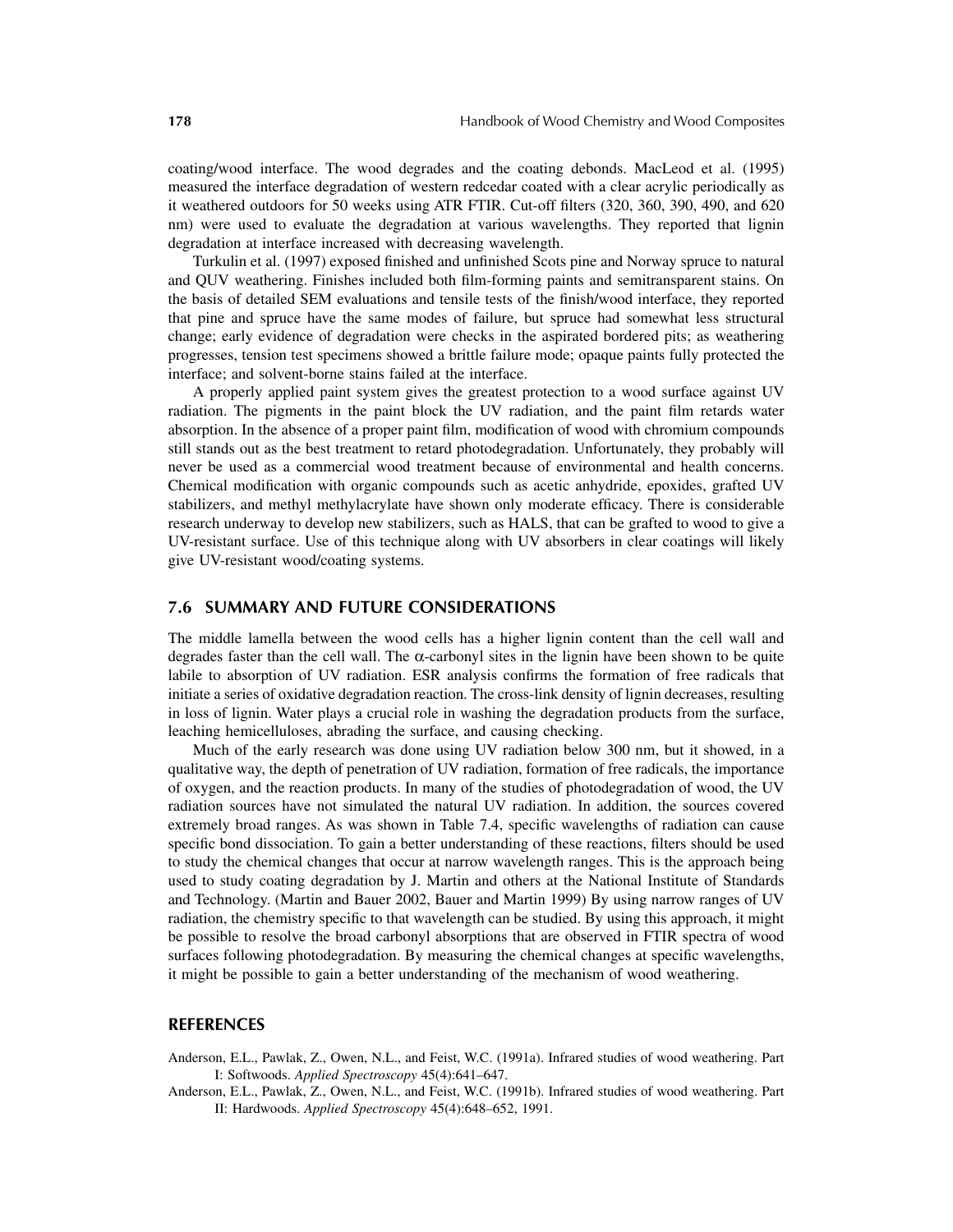- Arnold, M., Feist, W.C., and Williams, R.S. (1992). Effects of weathering of new wood on the subsequent performance of semitransparent stains. *Forest Products Journal* 42(3):10–14
- Arnold, M., Sell, J., and Feist, W.C. (1991). Wood weathering in fluorescent ultraviolet and xenon arc chambers. *Forest Products Journal* 41(2):40–44.
- Banks, W.B. and Evans, P.D. The degradation of wood surfaces by water. *Fifteenth Annual Meeting of the International Research Group on Wood Preservation*, IRG/WP/3289. May 28–June 1, 1984.
- Barta, E., Tolvaj, L., and Papp, G. (1998). Wood degradation caused by UV-laser of 248 nm wavelength. *Holz als Roh- und Werkstoff* 56(5):318.
- Bauer, D.R. and Martin, J.W. (1999) (Eds.) Service Life Prediction of Organic Coatings: A Systems Approach. *American Chemical Society Series* 722, Oxford Press, New York, 1999.
- Bentum, A.L.K. and Addo–Ashong, F. W. (1977). Weathering performance of some Ghanaian timbers. Technical Note 26, Forest Products Research Institute, Ghana.
- Black, J.M. and Mraz, E.A. (1974). Inorganic surface treatments for weather-resistant natural finishes. U.S Forest Service Res. Pap. FPL 232, U.S. Department of Agriculture, Forest Service, Forest Products Laboratory, Madison, WI.
- Browne, F.L. and Simonson, H.C. (1957). The penetration of light into wood. *Forest Products Journal*  7(10):308–314.
- Chang, S.-T. (1985). Effect of light wavelength on the degradation of wood. *Forest Products Industry*  4(2):118–123.
- Chang, S.-T. and Chang, H.-T. (2001). Comparison of the photostability of esterified wood. *Polymer Degradation and Stability* 71(2):261–266.
- Chang, S.-T., Hon, N.-S., and Feist, W.C. (1982). Photodegradation and photoprotection of wood surfaces. *Wood and Fiber* 14(2):104–117.
- de Lange, P.J., de Kreek, A.K., van Linden, A., and Coenjaarts, N.J. (1992). Weathering of wood and protection by chromium studied by XPS. *Surface and Interface Analysis* 19:397–402.
- Denes, A.R. and Young, R.A. (1999). Reduction of weathering degradation of wood through plasma-polymer coating. *Holzforschung* 53(6):632–640.
- Deppe, H.J. (1981). A comparison of long-term and accelerated aging tests on coated and uncoated woodbased materials. *Holz-Zentralblatt* 107(63–64):1051–1054.
- Derbyshire, H. and Miller, E.R. (1981). The photodegradation of wood during solar irradiation. Part 1: Effects on the structural integrity of thin wood strips. *Holz als Roh- und Werkstoff* 39(8):341–350.
- Derbyshire, H., Miller, E.R, and Turkulin, H. (1995a). Investigations into the photodegradation of wood using microtensile testing. Part 1: The application of microtensile testing to measurement of photodegradation rates. *Holz als Roh- und Werkstoff* 53(5):339–345.
- Derbyshire, H., Miller, E.R., and Turkulin, H. (1995b). Assessment of wood photodegradation by microtensile testing. *Drvna Industrija* 46(3):123–132.
- Derbyshire, H., Miller, E.R., Sell, J., and Turkulin, H. (1995). Assessment of wood photodegradation by microtensile testing. *Drvna Industrija* 46(3):123–132.
- Derbyshire, H., Miller, E.R., and Turkulin, H. (1996). Investigations into the photodegradation of wood using microtensile testing. Part 2: An investigation of the changes in tensile strength of different softwood species during natural weathering. *Holz als Roh- und Werkstoff* 54:1–6.
- Derbyshire, H., Miller, E.R., and Turkulin, H. (1997): Investigations into the photodegradation of wood using microtensile testing. Part 3: The influence of temperature on photodegradation rates. *Holz als Rohund Werkstoff* 55(5):287–291.
- Dirckx, O., Triboulot-Trouy, M.C., Merlin, M., and Deglise, X. (1992). Modification de la couleur du bois d' *Abies grandis* exposé à la lumière solaire. *Ann. Sci. For*. 49:425–447.
- Evans, P.D. (1988). A note on assessing the deterioration of thin wood veneers during weathering. *Wood and Fiber Science* 20(4):487–492.
- Evans, P.D. (1989). Structural changes in *Pinus radiata* during weathering. *Journal of Institute of Wood Science*  11(5):172–181.
- Evans, P.D*.* (1996). The influence of season and angle of exposure on the weathering of wood*. Holz als Rohund Werkstoff* 54(3):200.
- Evans, P.D. and Banks, W.B. (1986). Physico-chemical factors affecting the degradation of wood surfaces by *Diplodia natalensis*. *Material und Organismen* 21(3):203–212.
- Evans, P.D. and Banks, W.B. (1988). Degradation of wood surfaces by water: changes in mechanical properties of thin wood strips. *Holz als Roh- und Werkstoff* 46(11):427–435.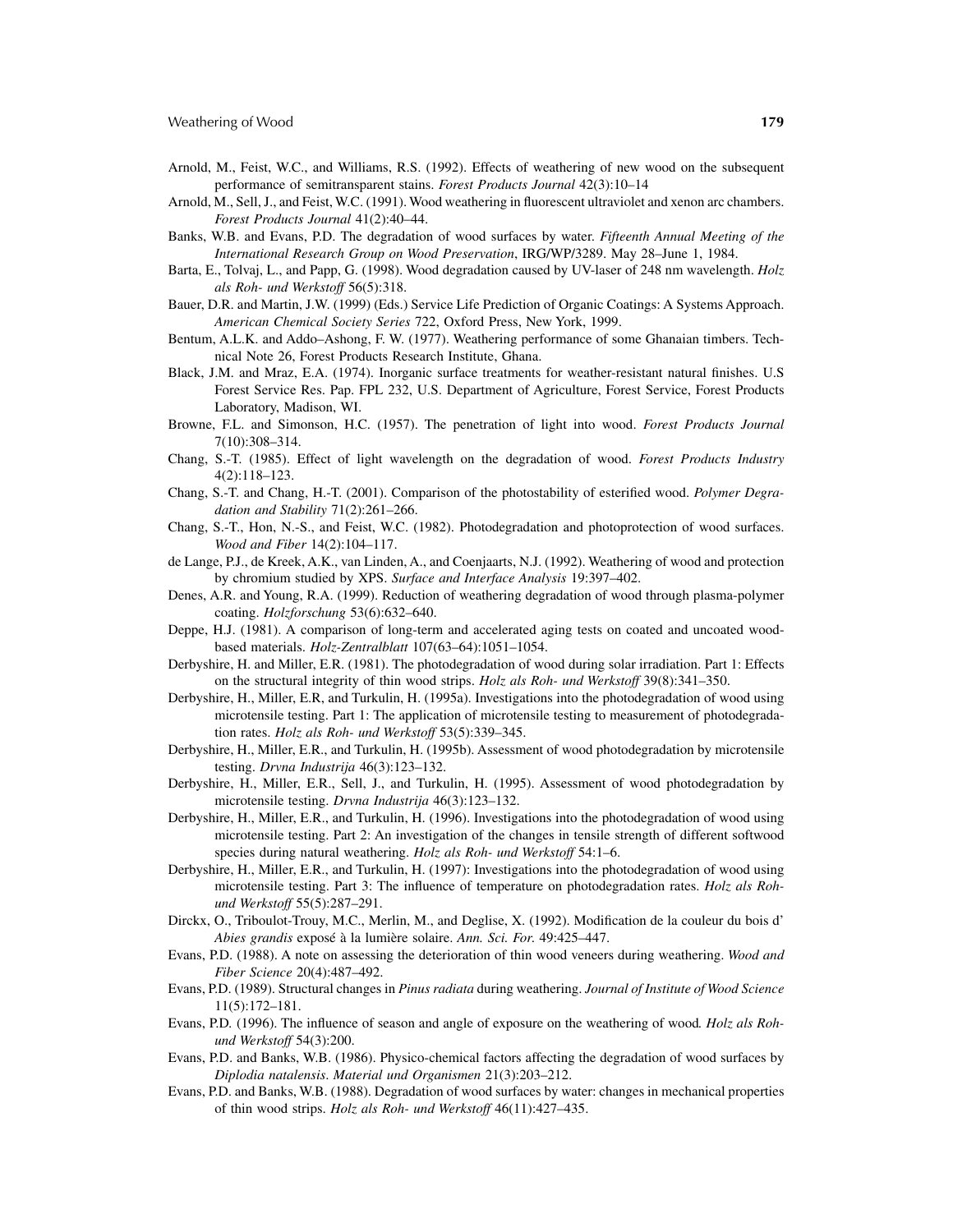- Evans, P.D. and Banks, W.B. (1990). Degradation of wood surfaces by water: Weight losses and changes in ultrastructural and chemical composition. *Holz als Roh- und Werkstoff*, 48(4):159– 163.
- Evans, P.D. and Schmalzl, K.J. (1989). A quantitative weathering study of wood surfaces modified by chromium VI and iron III compounds. *Holzforschung* 43(5):289–292.
- Evans, P.D., Michell, A.J., and Schmalzl, K.J. (1992). Studies of the degradation and protection of wood surfaces. *Wood Science and Technology* 26(2):151–163.
- Evans, P.D, Owens, N.L., Schmid, S., and Webster, R.D. (2002). Weathering and photostability of benzoylated wood. *Polymer Degradation and Stability* 76(2):291–303, 2002.
- Evans, P.D., Pirie, J.D.R., Cunningham, R.B., Donnelly, C.F., and Schmalzl, K.J. (1994). A quantitative weathering study of wood surfaces modified by chromium VI and iron III compounds: Part 2: Image analysis of cell wall pit micro-checking. *Holzforschung* 48(4):331–336.
- Evans, P.D., Thay, P.D., and Schmalzl, K.J. (1996). Degradation of wood surfaces during natural weathering. Effects on lignin and cellulose and on the adhesion of acrylic latex primers. *Wood Science and Technology* 30(6):411–422.
- Feist, W.C. (1987). Weathering of wood and its control by water-repellent preservatives. In Hamel, M.P. (Ed.), *Wood Protection Techniques and the Use of Treated Wood in Construction*. Proceedings Wood Protection Techniques and the Use of Treated Wood in Construction Conference. Forest Products Society, Memphis, TN.
- Feist, W.C. (1979). Protection of wood surfaces with chromium trioxide. U.S. Forest Service Res. Pap. FPL 339. USDA Forest Service, Forest Products Laboratory, Madison, WI.
- Feist, W.C. (1990). Outdoor wood weathering and protection. In: Rowell, R.M. and Barbour, J.R. (Eds.), *Archaeological Wood: Properties, Chemistry, and Preservation.* Advances in Chemistry Series 225. Proceedings of 196th meeting, American Chemical Society; 1988 September 25–28, Los Angeles. American Chemical Society, Washington DC.
- Feist, W.C. and Hon, D.N.-S. (1984). Chemistry and weathering and protection. In: Rowell, R.M. (Ed.), *The Chemistry of Solid Wood.* Advances in Chemistry Series 207. American Chemical Society, Washington, DC.
- Feist, W.C. and Mraz, E.A. (1978). Comparison of outdoor and accelerated weathering of unprotected softwoods. *Forest Products Journal* 28(3):38–43.
- Feist, W.C., and Rowell, R.M. (1982). Ultraviolet degradation and accelerated weathering of chemically modified wood. In: Hon, D.N.-S. (Ed.), *Graft Copolymerization of Lignocellulose Fibers.* American Chemical Society Symposium Series 187. American Chemical Society, Washington, DC. pp. 349–370.
- Feist, W.C. and Williams, R.S. (1991). Weathering durability of chromium-treated southern pine. *Forest Products Journal* 41(1):8–14.
- Feist, W.C., Rowell, R.M., and Ellis, W.D. (1991). Moisture sorption and accelerated weathering of acetylated and methacrylated aspen. *Wood and Fiber Sci*. 23(1):128–136.
- Futo, L.P. (1976). Effects of temperature on the photochemical degradation of wood. I. Experimental presentation. *Holz als Roh- und Werkstoff* 34(1):31–36.
- Futo, L.P. (1976). Einfluss der Temperatur auf den photochemischen Holzabbau: 2. Mitteilung: Rasterelektronenmikrokopische Darstellung. *Holz als Roh- und Werkstoff* 34(2):49–54.
- Fuwape, J.A. and Adeduntan, S.O. (1999). Effect of photodegradation on some properties of *Gmelina arborea*  wood. *J. Temb. Dev. Assoc*. (India), XLV(3–4):5–9.
- Groves, K.W. and Banana, A.Y. (1986). Weathering characteristics of Australian grown radiata pine. *J. Inst. Wood Sci*. 10(5):210–213.
- Hayashi, T., Miyatake, A., and Harada, M. (2002). Outdoor exposure tests of structural laminated veneer lumber. I. Evaluation of physical properties after six years. *The Japanese Wood Research Society, J. Wood Sci*. 48:69–74.
- Helinska-Raczkowska, L. and Raczkowski, J. (1978). Creep in pine wood subjected previously to atmospheric corrosion in contact with rusting iron. *Holzforschung und Holzverwertung* 30(3):50–54.
- Hill, C.A.S., Cetin, N.S., Quinney, R.F., Derbyshire, H., and Ewen, R.J. (2001). An investigation of the potential for chemical modification and subsequent polymeric grafting as a means of protecting wood against photodegradation. *Polymer Degradation and Stability* 72(1):133–139.
- Hon, D.N.-S. (1981a). Photochemical degradation of lignocellulosic materials. In: Grassie, N. (Ed.), *Developments in Polymer Degradation–3*. Essex: Applied Science Ltd. Chapter 8, 229–281.
- Hon, D.N.-S. (1981b). Weathering of wood in structural use. In: *Environmental Degradation of Engineering Materials in Aggressive Environments*. Proceedings of Second International Conference on Environmental Degradation of Engineering Materials. September 21–23, 1981, Blacksburg, VA.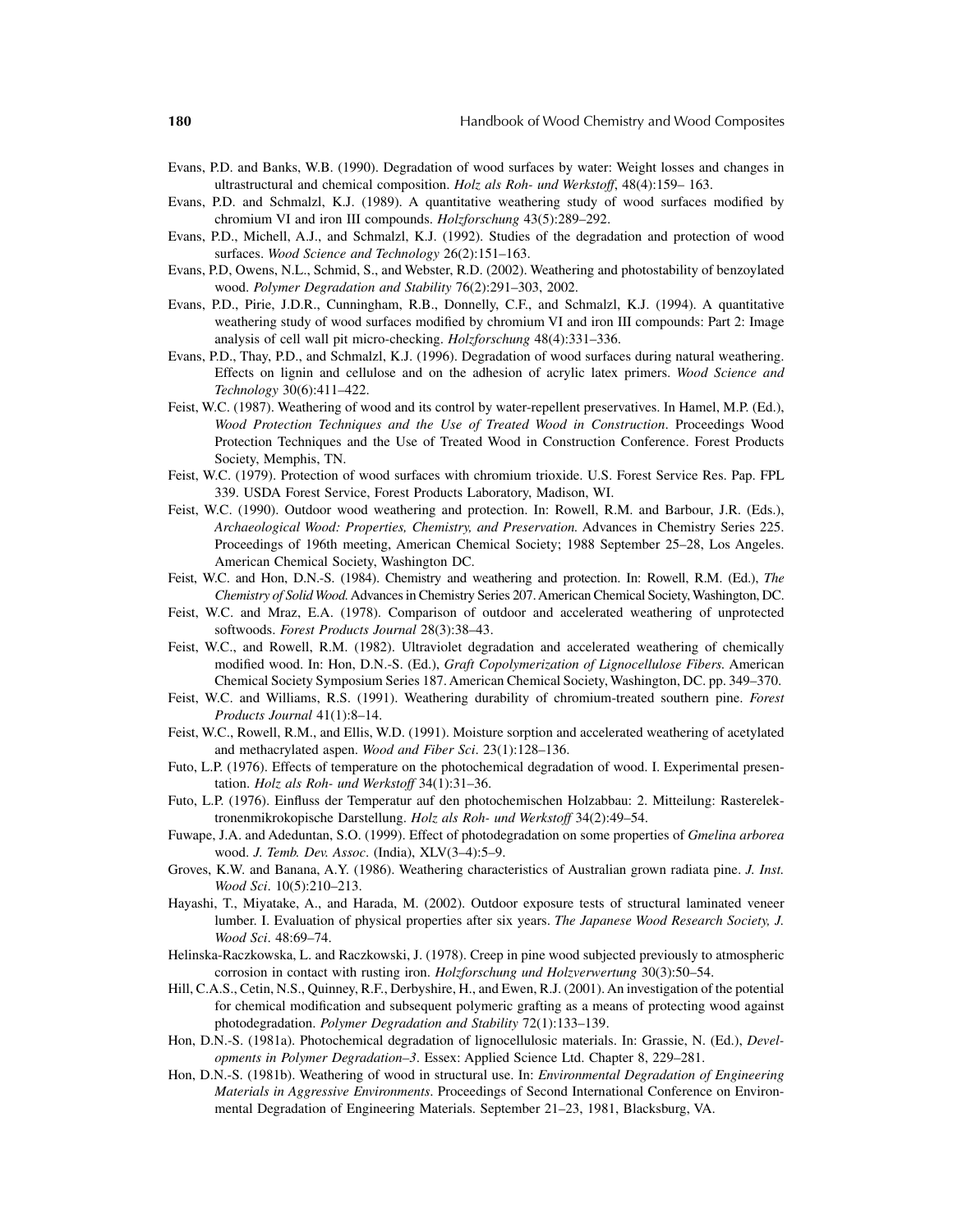Weathering of Wood **181** 

- Hon, D.N.-S., (1983). Weathering reactions and protection of wood surfaces. *J Appl. Polymer Sci*. 37(1):845–864.
- Hon, D.N.-S. (1993). Degradative effects of ultraviolet light and acid rain on wood surface quality. *Wood and Fiber Sci*. 26(2):185–191.
- Hon, D.N.-S. (1995). Stabilization of wood color: acetylation blocking effective? *Wood and Fiber Sci*. 27(4):360–367.
- Hon, D.N.-S. and Chang, S.-T. (1984). Surface degradation of wood by ultraviolet light. *J. of Polymer Science*  22:2227–2241.
- Hon, D.N.-S., Chang, S.-T., and Feist, W.C. (1982). Participation of Singlet Oxygen in the Photodegradation of wood surfaces. *Wood Sci. Technol*. 16(3):193–201, 1982.
- Hon, D.N.-S., Chang, S.-T., and Feist, W.C. (1985). Protection of wood surfaces against photooxidation. *J. of Applied Polymer Sci*. 30:1429–1448.
- Hon, D.N.-S. and Feist, W.C. (1986). Weathering characteristics of hardwood surfaces. *Wood Sci. Technol.*  20(2):169–183.
- Hon, D.N.-S. and Feist, W.C. (1992). Hydroperoxidation in photoirradiated wood surfaces. *Wood and Fiber Science* 23(4):448–455.
- Hon, D.N.-S. and Ifju, G. (1978). Measuring penetration of light into wood by detection of photo-induced free radicals. *Wood Sci*. 11(2):118–127.
- Hon, D.N.-S., Ifju, G., and Feist, W.C. (1980). Characteristics of free radicals in wood. *Wood and Fiber*  12(2):121–130.
- Horn, B.A., Qiu, J., Owen, N.L., and Feist, W.C. (1992). FT-IR Studies of weathering effects in western redcedar and southern pine. In: *Chemical Modification of Cellulose*, FRI Bull. 176. Forest Research Institute, Rotorua, New Zealand, pp. 67–76.
- Hussey, B.E., and Nicholas, D.D. (1985). The effect of light stabilizers on the iron and water degradation of wood. Proceeding American Wood Preserver's Association, No. 81, 169–173.
- Imamura, Y. (1993). Morphological change in acetylated wood exposed to weathering. *Wood Research*, 79:54–61.
- Jin, L., Archer, K., and Preston, A. (1991). Surface characteristics of wood treated with various AACs, ACQ and CCA formulations after weathering, Int. Res. Group on Wood Pres., Doc No. IRG/WP/2369.
- Kalnins, M.A. (1966). Surface characteristics of wood as they affect durability of finishes. Part II. Photochemical degradation of wood. U.S. Forest Service Res. Pap. FPL 57, Madison, WI, U.S. Department of Agriculture, Forest Service, Forest Products Laboratory: pp. 23–57.
- Kalnins, M.A. (1984). Photodegradation of acetylated, methylated, phenylhydrazine-modified, ACC- treated wood. *J. Applied Polymer Science* 29(1):105–115.
- Kalnins, M.A. and Feist, W.C. (1993). Increase in wettability of wood with weathering. *Forest Products J*. 43(2):55–57.
- Kamoun, D., Merlin, A., Deglise, X., Urizar, S.H., and Fernandez, A.M. (1999). Electron paramagnetic resonance spectroscopy study of photodegradation of lignins extracted and isolated from *Pinus radiata*  wood. *Annals of Forest Sci*. 56(7):563–578.
- Kang, H.-Y., Park, S.-J., and Kim, Y.-S. (2002). Moisture sorption and ultrasonic velocity of artificially weathered spruce. *Mokchae Konghak*, 30(1):18–24.
- Kataoka, Y. and Kiguchi, M. (2001). Depth profiling of photo-induced degradation in wood by FTIR microspectroscopy*. J. Wood Sci*. 47(4):325–327.
- Kiguchi, M. (1990). Chemical modification of wood surfaces by etherification. II. Weathering ability of hotmelted wood surfaces and manufacture of self hot-melt bonded particleboard. *Mokuzai Gakkaishi*, 36(10):867–875.
- Kiguchi, M. (1992). Photo-deterioration of chemically modified wood surfaces: preliminary study with ESCA. In; *Chemical Modification of Lignocellulosic*, Rotorua, New Zealand, Forest Research Institute Bulletin No. 176:77–86, 1992.
- Kiguchi, M. (1997). Photo-deterioration of chemically modified wood surfaces: acetylated and alkylated wood. *JARQ* 31(2):147–154.
- Kleive, K. (1986). Weathered wooden surfaces—their influence on the durability of coating systems. *J. Coatings tech*. 58(740):39–43.
- Kollmann, F.F.P. and Côté, W.A. (1968). *Principles of Wood Science and Technology: I Solid Wood.* Springer-Verlag, Berlin.
- Košíková, B. and Tolvaj, L. (1998). Characterization of lignin fraction isolated from photodegraded wood. *Drevársky V skum y´* 43(2):19–28.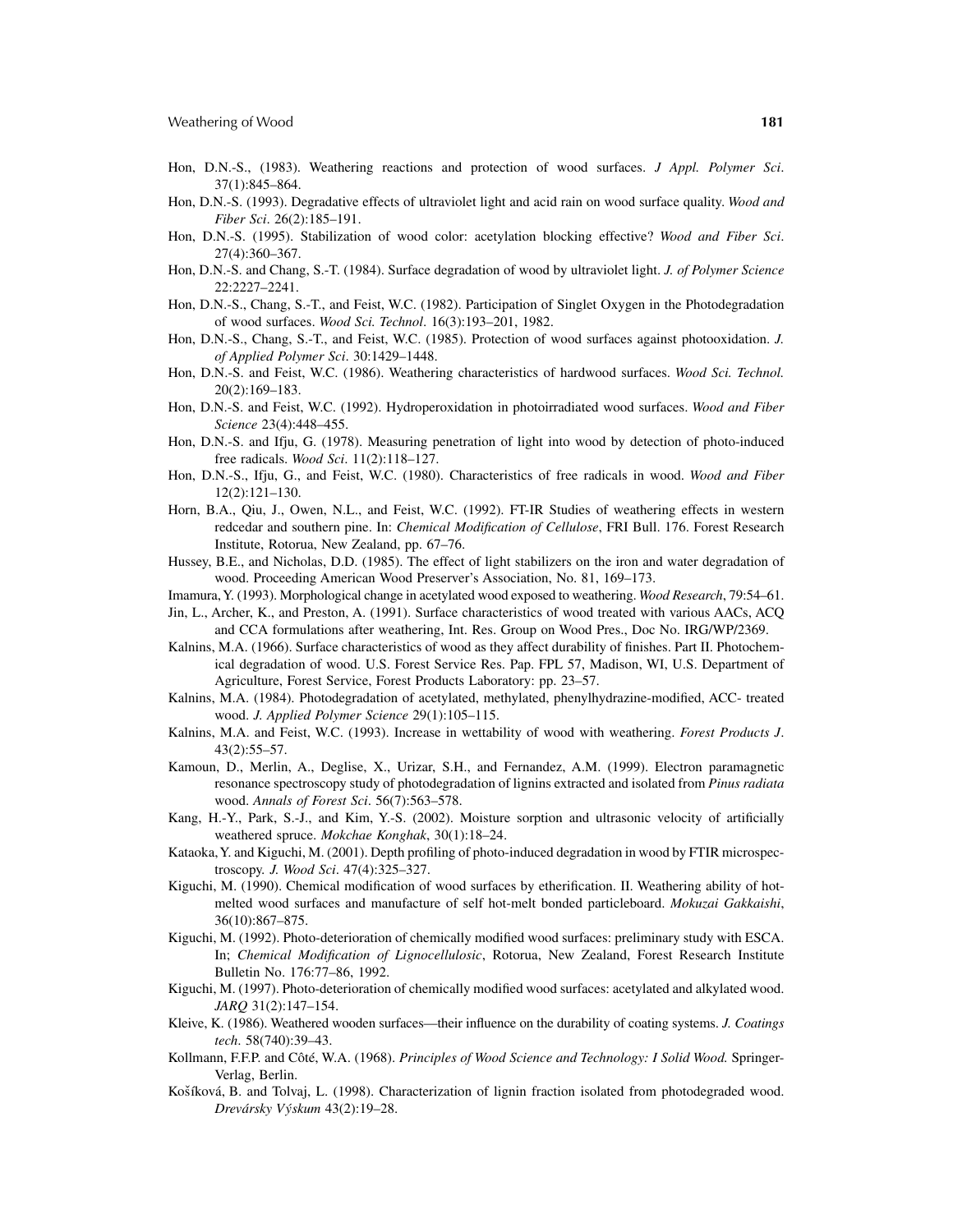- Kubel, H. and Pizzi, A. (1981). Protection of wood surfaces with metallic oxides. *J. of Wood Chemistry and Technology* 1(1):75–92.
- Kučera, L.J. and Sell J. (1987). Weathering behavior of beech wood in the ray tissue region. *Holz als Rohund Werkstoff*, 45(3):89–93.
- Kuo, M. and Hu, N. (1991). Ultrastructural changes of photodegradation of wood surfaces exposed to UV. *Holzforschung* 45(5):347–353.
- Leukens, von U. and Sell, J. (1972). Bewitterungsversuch der EMPA mit Holz und Anstrichen für Holzfassaden. *Separatabdruck aus der Schweizerischen Maler- und Gipsermeister-Zeitung* Nr. 14.
- Li, J. (1988). A study on the weathering resistance of lignocellulosic material. *Scientia Silvae Sinicae* 24(3):266–371.
- Li, J., Han, S.J., Xu, Z.C., and Peng, H.Y. (1989). Surface deterioration and protection of lignocellulosic material. *J. of Northeast Forestry University* 17(2):48–56.
- Li, R. (2000). Environmental degradation of wood-HDPE composite. *Polymer Degradation and Stability*  70(2):135–145.
- Lin, S.Y. (1982). Photochemical reaction mechanisms of lignin. Forest Products Industries, Dept. of Forestry, National Taiwan Univ. 1(2):2–19.
- Lin, S.Y. and Kringstad, K.P. (1970). Photosensitive groups in lignin and lignin model compounds. *Tappi*  53(4):658–663.
- Lindberg, B. (1986). Improving the outdoor durability of wood by surface treatment. *FATIPEC Congress*, 18(2/B):589–608.
- Liu, R., Ruddick, J.N.R., and Jin, L. (1994). The influence of copper (II) chemicals on the weathering of treated wood, Part I. ACQ treatment of wood on weathering. Int. Res. Group on Wood Pres., Doc. No. IRG/WP/94-30040.
- Lundin, T., Falk, R.H., and Felton, C. (2002). Accelerated weathering of natural fiber-thermoplastic composites: effect of ultraviolet exposure on bending strength and stiffness. Proceedings: Sixth International Conference on Woodfiber-Plastic Composites, Madison, WI: Forest Products Society, pp. 87–93.
- MacLeod, I.T., Scully, A.D., Ghiggino, K.P., Ritchie, P.J.A., Paravagna, O.M., and Leary, B. (1995). Photodegradation at the wood-clearcoat interface. *Wood Science and Technology* 29(3):183–189.
- Martin, J.W. and Bauer, D.R. (Eds). (2002). *Service Life Prediction Methodology and Metrology.* American Chemical Society Series. 805 New York: Oxford Press.
- Matuana, L.M. and Kamdem, D.P. (2002). Accelerated ultraviolet weathering of PVC/wood-flour composites. *Polymer Engineering and Sci*. 42(8):1657–1666.
- Matuana, L.M., Kamdem, D.P., and Zhang, J. (2001). Photoaging and stabilization of rigid PVC/wood-fiber composites. *J. of Applied Polymer Sci*. 80(11):1943–1950.
- McKellar, J.F. and Allen, N.S. (1979). *Photochemistry of Man-Made Polymers.* London: Applied Science Publishers, Ltd.
- Minemura, N., Umehara, K., and Sato, M. (1983). The surface performance of wood coated with water repellents. *J. of the Hokkaido Forest Products Res. Inst*. No. 380:11–16.
- Mitsui, K. (2004). Changes in the properties of light-irradiated wood with heat treatment. Part 2. Effect of light-irradiation time and wavelength. *Holz Roh Werkst* 62(1):23–30.
- Mitsui, K., Takada, H., Sugiyama, M., and Hasegawa, R. (2001). Changes in the properties of light-irradiated wood with heat treatment. Part 1. Effect of treatment conditions on the change in color. *Holzforchung*  55(6):601–605.
- Murakami, K. and Matsuda, H. (1990). Oligoesterified woods based on anhydride and epoxide VIII. Resistance of oligoesterified woods against weathering and biodeteration. *Mokuzai Gakkaishi*, J. of the Japan Wood Res. Soc. 36(7):538–544.
- Nakamura, F. and Sato, M. (1978). Degradation of the surface layer of weathered plywood: Measuring the depth of degradation in a Taber-Abrasion test method. *J. of the Hokkaido Forest Products Res. Inst*., No. 320:13–18.
- Nakano, T., Yamashima, H., and Kawakami, H. (1980). Improvement of wood by impregnation with low content resins: III. The durability in outdoor exposure of the coating films on wood plastic composites. Hokkaido For. Prod. Res. Inst., Hokkaido, Japan. *Rinsan Shikenjo Geppo*, 346:14–18.
- Németh, K. and Faix, O. (1994). Observation of the photodegradation of wood by quantitative DRIFT spectroscopy. *Holz als Roh- und Werkstoff*, 52(4):261–266.
- Ohkoshi, M., Tsuji, N., and Suzuki, K. (1996). Improvement in weathering performance of transparent-resincoated wood by acetylation and treatment with PEGMA. *Mokuzai kogyo*, 51(5):203–208.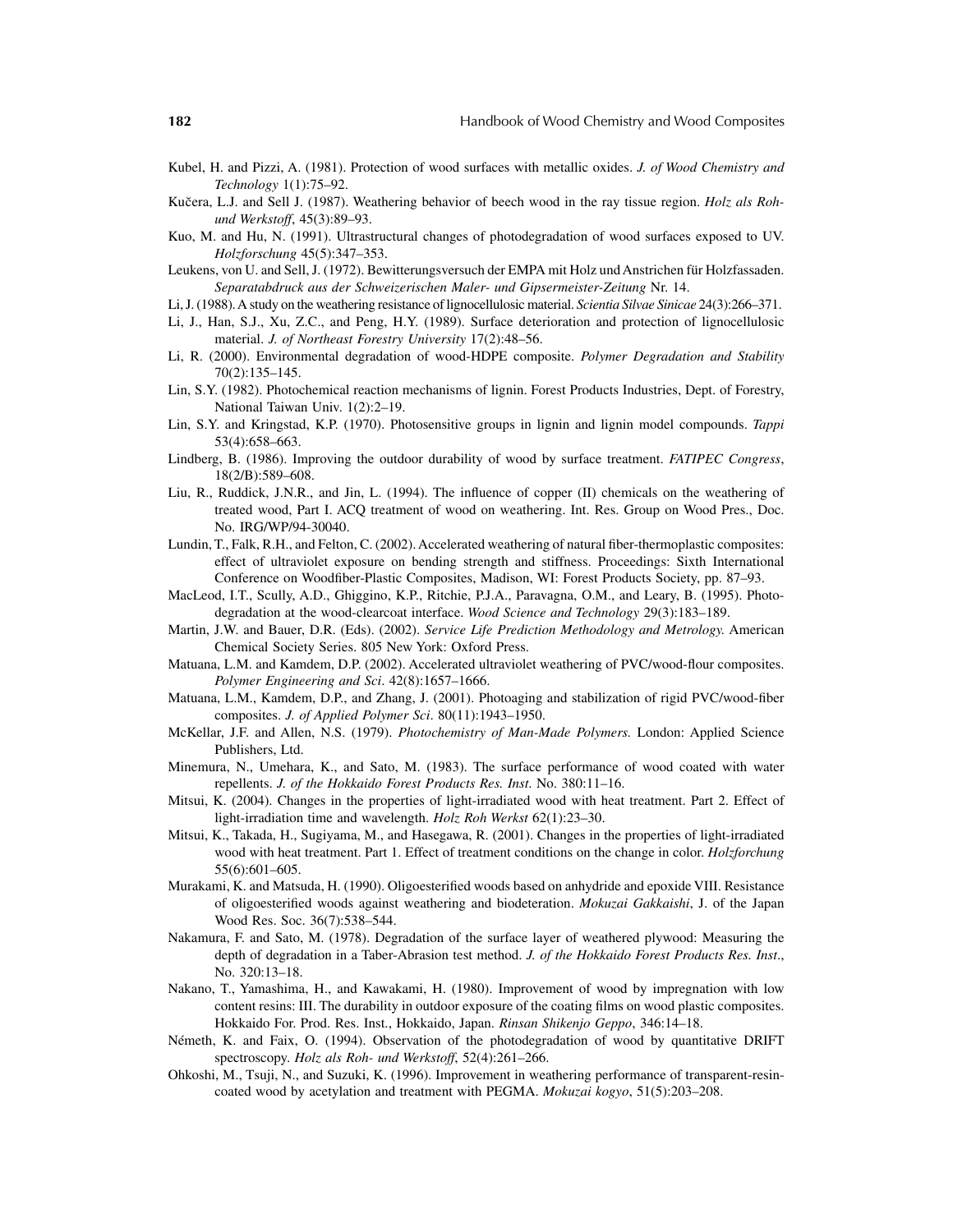- Onishi, M., Tsujimoto, Y., and Sakuno, T. (1989). Degradation behavior of exterior wood after outdoor exposure for 2 years. Research Bulletin of the Tottori University Forests*.* No. 26:93–99.
- Onoda, K. (1989). Chemical modification of wood. *Mokuzai Kogyo*, 44(511):476–480.
- Ostman, B.A.L. (1983). Surface roughness of wood-based panels after aging. *Forest Products Journal*. 33(7,8):35–42.
- Panda, R. and Panda, H. Chemical modification of wood; protection of wood surfaces against photooxidation. *Advances in forestry Res. in India* Vol. XIV:220–249.
- Pandey, K.K. and Khali, D.P. (1998). Accelerated weathering of wood surfaces modified by chromium trioxide. *Holzforschung*, 52(5):467–471.
- Pandey, K.K. and Pitman, A.J. (2002). Weathering characteristics of modified rubberwood (*Hevea brasiliensis*). *J. of Appl. Polm. Sci*. 85(3):622–631.
- Papp, G., Tolvaj, L., and Barta, E. (1999). Proceedings: 4th International Conference on the Development of Wood Science 4<sup>th</sup> M'issenden Abbey, UK, 14–16 July, 1999, pp. 494–501.
- Park, B.S., Furuno, T., and Uehara, T. (1996). Histochemical changes of wood surfaces irradiated with ultraviolet light. *Mokuzai Gakkaishi* 42(1):1–9.
- Pizzi, A. (1981a). The chemistry and kinetic behavior of Cu-Cr-As/B wood preservatives. I. Fixation of chromium on wood. *J. Polym. Sci. Chem Ed*. 19(12):3093–3121.
- Pizzi, A. (1981b). Wood water proofing and lignin crosslinking by means of chromium trioxide/guajacyl units complexes. *J. of Applied Polymer Sci*. 25(11):2547–2553.
- Pizzi, A. and Mostert, D. (1980). Model compound kinetics of the polymerization of  $CrO<sub>3</sub>$  with lignin guajacyl units. *Holzforschung und Holzverwertung* 32(6):150–152.
- Plackett, D.V. and Cronshaw, D.R. (1992). Performance of transparent finishes on chemically pretreated timber surfaces. *Surface Coatings Australia* 29(11):11–15.
- Raczkowski, J. (1982). Seasonal effects on the atmospheric corrosion of spruce micro-sections. *Holz als Rohund Werkstoff*, 38(6):231–234.
- Raczkowski, J. (1982). Modification of wood with polystyrene improves its resistance against accelerated weathering in contact with rusting iron. In: Meyer, R.W. and Kellogg, R.M. (Eds.), *Structural Uses of Wood in Adverse Environments.* pp. 150–155.
- Rånby, B. and Rabek, J.F. (1975). *Photodegradation, photooxidation and photostabilization of Polymers, Principles and Applications*. London: John Wiley and Sons, pp. 50–76.
- Rapp, A.O. and Peek, R.-D. (1999). Melamine resin treated as well as varnish coated and untreated solid wood during two years of natural weathering. *Holz als Roh- und Werkstoff*, 57(5):331–339.
- Rowell, R.M., Feist, W.C., and Ellis, W.D. (1981). Weathering of chemically modified southern pine. *Forest Products Journal* 12(4):202–208.
- Rowell, R.M., Lange, S.E., and Jacobson, R.E. (2000). Weathering performance of plant-fiber/thermoplastic composites. *Mol. Cryst. and Liq. Cryst*. 353:85–94.
- Sandberg, D. (1999). Weathering of radial and tangential wood surfaces of pine and spruce. *Holzforschun*g, 53(4):355–264.
- Schmalzl, K.J., Forsyth, C.M., and Evans, P.D. (1995). The reaction of guaiacol with iron III and chromium VI compounds as a model for wood surface modification. *Wood Science and Technology*, 29(4):307–319.
- Schmalzl, K.J., Forsyth, C.M., and Evans, P.D. (2003). Evidence for the formation of chromium III diphenoquinone complexes during oxidation of guaiacol and 2,6-dimethoxyphenol with chromic acid. *Polymer Degradation and Stability* 82(3):399–407.
- Sell, J. and Leukens, U. (1971). Investigations on weathered wood surfaces. Part II. Weathering: phenomenon of unprotected wood species. *Holz als Roh- und Werkstoff* 29(1):23–31.
- Stark, N.M. and Matuana, L.M. (2002). Photostabilization of wood flour filled HDPE composites. Annual Technical Conference, Society of Plastics Engineers, 60(2):2209–2213.
- Stark, N.M., Matuana, L.M., and Clemons, C.M. (2004). Effect of processing method on surface and weathering characteristics of wood–flour/HDPE composites. *J. Appl. Polymer Sci* 93(3):1021–1030.
- Sudiyani, Y., Immura, Y., and Takahashi, M. (1996). Weathering effects on several properties of chemically modified wood. Proceedings: Annual Meeting of the Japan Wood Res. Soc., 46<sup>th</sup>, Kumamoto, April 1996, *Wood Research* No. 83:55–58.
- Sudiyani, Y., Takahashi, M., Immura, Y., and Minato, K. (1999a). Physical and biological properties of chemically modified wood before and after weathering. *Wood Research* No. 86:1–6.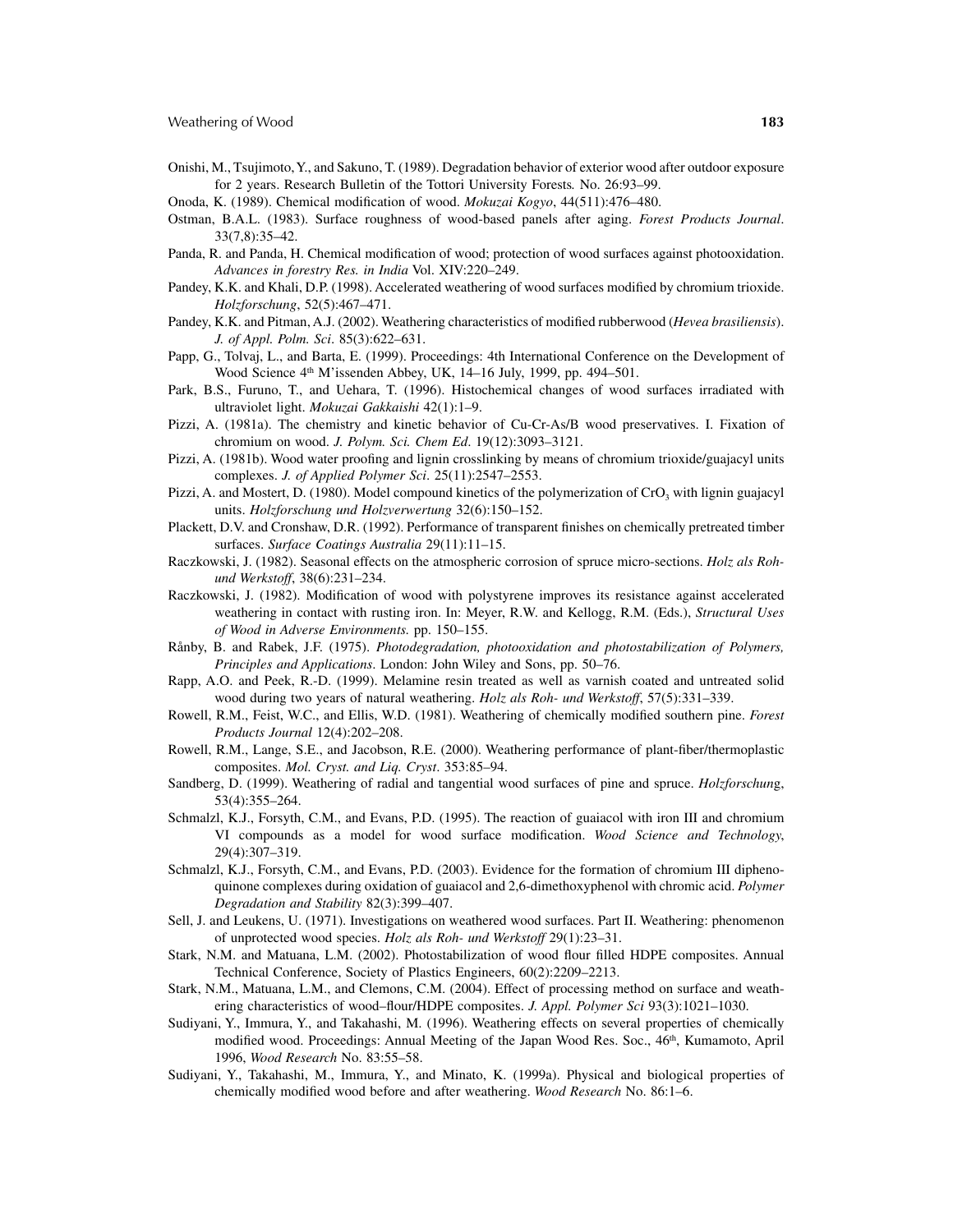- Sudiyani, Y., Tsujiyama, S., Immura, Y., Takahashi, M., Minato, K., and Kajita, H. (1999b). Chemical characterization of surfaces of hardwood and softwood deteriorated by weathering. *J. Wood Sci*. 45(4):348–353.
- Sudiyani, Y., Fujita, M., and Immura, Y. (2002). Deposition of PF-resin on lumen surfaces and its effect on wood structure during weathering. Abstracts, 5th Pacific Wood Anatomy Conference, Yogyakarta, *IAWA J.* 23(4):477–478.
- Tolvaj, L. and Faix, O. (1995). Artificial aging of wood monitored by DRIFT spectroscopy and CIE L\*a\*b\* color measurements. *Holzforschung*, 49(5):397–404.
- Turkulin, H., Arnold, M., Derbyshire, H., and Sell, J. (1997). SEM study of the weathering effects on painted wood. *Drvna Industrija* 48(2):61–78.
- Underhaug, Å., Lund, T.J., and Kleive, K. (1983). Wood protection–the interaction between substrate and product and the influence on durability. *J. of the Oil and Colour Chemists' Association*  66(11):345–355.
- Voulgardis E.V. and Banks, W.B. (1981). Degradation of wood during weathering in relation to water repellent long-term effectiveness. *J. Inst. Wood Sci*. 9(2):72–83.
- Wang, S.Y. (1981). Studies on the properties of wood deterioration. VI. The reduction in strength properties of some Taiwan species after 4 years exposure in outdoor environments. *Quarterly Journal of Chinese Forestry* 14(4):29–39.
- Wang, S.Y. (1990). Reduction of mechanical properties of seventeen Taiwan native-wood species subjected to a seven-year exposure in an outdoor environment. *Mokuzai Gakkaishi* 36(1):69–77.
- Wang, S.Y., Chiu, C.M., and Chen, Z.C. (1980). Studies on the properties of wood deterioration. 1. The weathering resistance of sixteen different Taiwan native wood species tested by accelerated weathering resistance method. 2. The decay resistance of eighteen different Taiwan native wood species tested by accelerated decay resistance method. *Quarterly Journal of Chinese Forestry* 12(1):21–39 and 13(1):55–93.
- Wang, S.Y. and Lin, S.J. (1991). The effect of outdoor environmental exposure on the main components of wood. *Mokuzai Gakkaishi* 37(10):954–963.
- Wang, S.Y. and Tsai, M.J. (1988). The improving effects on weathering-resistance of picnic-tables made from Japanese-cedar and China-fir woods treated with CCA, CCB, and paraffin wax. *Quarterly J. Expt. For. NTU* 2(3):17–30.
- Williams, R.S. (1983). Effect of grafted UV stabilizers on wood surface erosion and clear coating performance. *J. of Applied Polymer Sci*. 28:2093–2103.
- Williams, R.S. (1987). Acid effects on accelerated wood weathering. *Forest Products Journal.* (37(2):37–38.
- Williams, R.S. (1988). Effect of dilute acid on the accelerated weathering of wood. *JAPCA* 38:(2)149–151. Williams, R.S. and Feist, W.C. (1984). Application of ESCA to evaluate wood and cellulose surfaces modified
- by aqueous chromium trioxide treatment. *Colloids and Surfaces* 9(3):253–271.
- Williams, R.S. and Feist, W.C. (1985). Wood modified by inorganic salts: mechanism and properties. I. Weathering rate, water repellency, and dimensional stability of wood modified with chromium (III) nitrate versus chromic acid. *Wood and Fiber Science* 17(2):184–198.
- Williams, R.S. and Feist, W.C. (1994). Effects of preweathering, surface roughness, and wood species on the performance of paint and stains. *J. Coatings Tech*. 66(828):109–121.
- Williams, R.S. and Feist, W.C. (1993). Durability of paint or solid-color stain applied to preweathered wood. *Forest Products Journal* 43(1):8–14.
- Williams, R.S., and Feist, W.C. (2001). Duration of wood preweathering: effect on the service life of subsequently applied paint. *J. Coatings Tech.* 73(930): 65–72.
- Williams, R.S., Knaebe, M.T., Evans, J.W., and Feist, W.C. (2001c). Erosion rates of wood during natural weathering: Part III. Effect of exposure angle on erosion rate, *Wood and Fiber Sci*. 33(1):50–57.
- Williams, R.S., Knaebe, M.T., and Feist, W.C. (2001b). Erosion rates of wood during natural weathering: Part II. Earlywood and latewood erosion rates, *Wood and Fiber Sci*. 33(1):43–49.
- Williams, R.S., Knaebe, M.T., Sotos, P.G., and Feist, W.C. (2001a). Erosion rates of wood during natural weathering: Part I. Effect of grain angle and surface texture, *Wood and Fiber Sci*. 33(1):31–42.
- Williams, R.S., Miller, R., and Gangstad, J. (2001d). Characteristics of ten tropical hardwoods from certified forests in Bolivia: Part 1, Weathering characteristics and dimensional change. *Wood and Fiber Sci*. 33(4):618–626.
- Williams, R.S., Sotos, P., and Feist, W.C. (1999). Evaluation of several finishes on severely weathered wood. *J. Coatings Tech.* 71(895):97–102.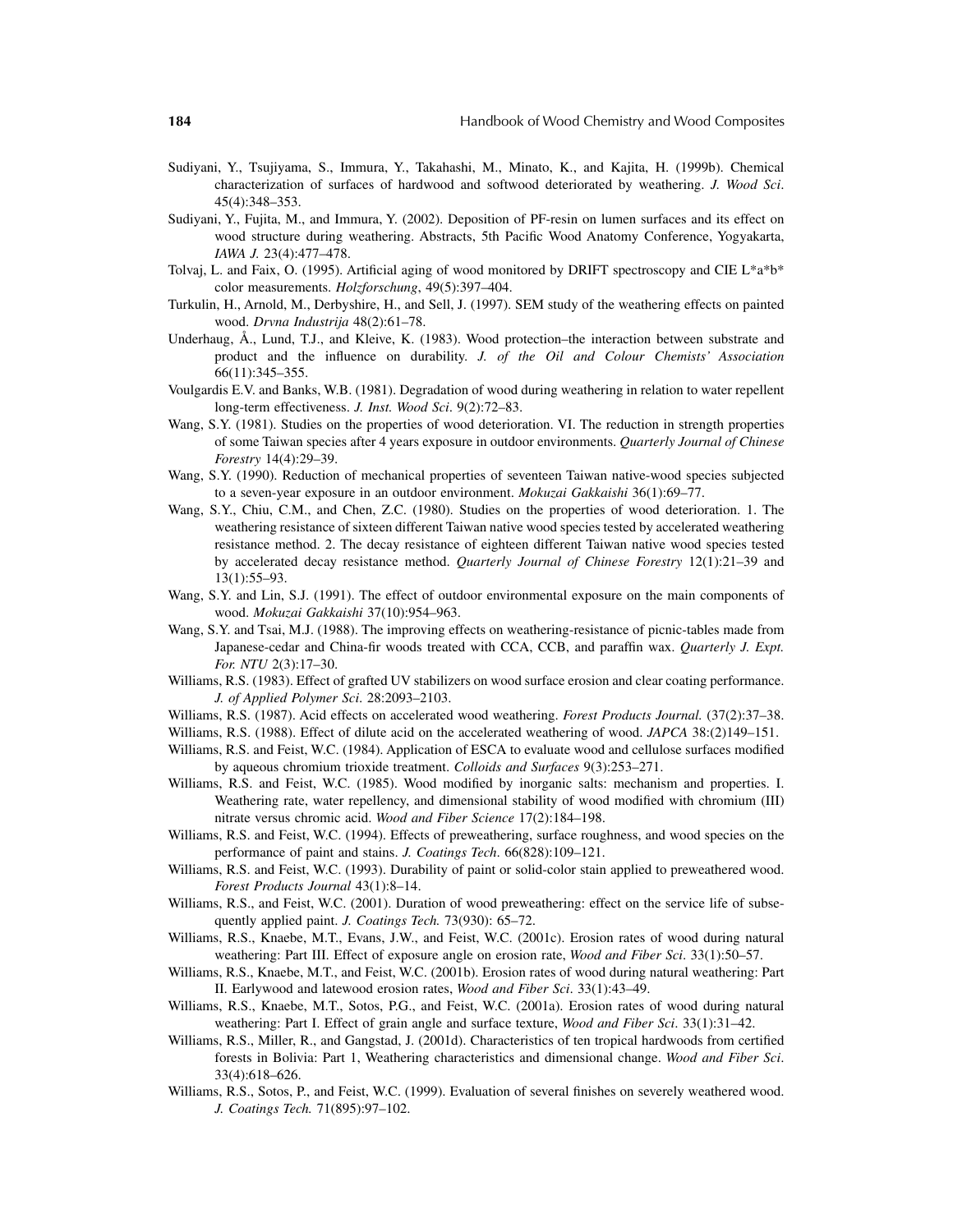- Williams, R.S., Winandy, J.E., and Feist, W.C. (1987). Paint adhesion to weathered wood. *J. of Coatings Tech*. 59(749):43–49.
- Wood Handbook: 1999 Wood as an engineering material. Forest Products Laboratory General Technical Report FPL-GTR-113. Forest Products Laboratory, Madison, WI: 1999.
- Yata, S. and Tamura, T. (1995). Histological changes of softwood surfaces during outdoor weathering. *Mokuzai Gakkaishi* 41(11):1035–1042.
- Yoshida, H. (1998). Strength properties of weathered tropical wood plywoods. In: Hse, C.Y. (Ed.), *Adhesive Technology and Bonded Tropical Wood Products*. TFRI Extension Series No. 96. Taipei, Taiwan: Taiwan Forestry Research Inst. pp. 445–463.
- Yoshida, H. and Taguchi,T. (1977). Bending properties of weathered plywood. I. Analysis of strength loss of exposed plywood. *Mokuzai-Gakkaishi* 23(11):547–551.
- Yoshida, H. and Taguchi, T. (1977). Bending properties of weathered plywood. II. Degradation of outermost plies. *Mokuzai-Gakkaishi* 23(11):552–556.
- Zhao, B., Han, S., Su, R., Zhao, B.S., Han S.J., and Su, R.Z. (1995) Factors affecting free-radicals on the wood surface. *Scientia Silvea Sinicae*, 31(1):56–59.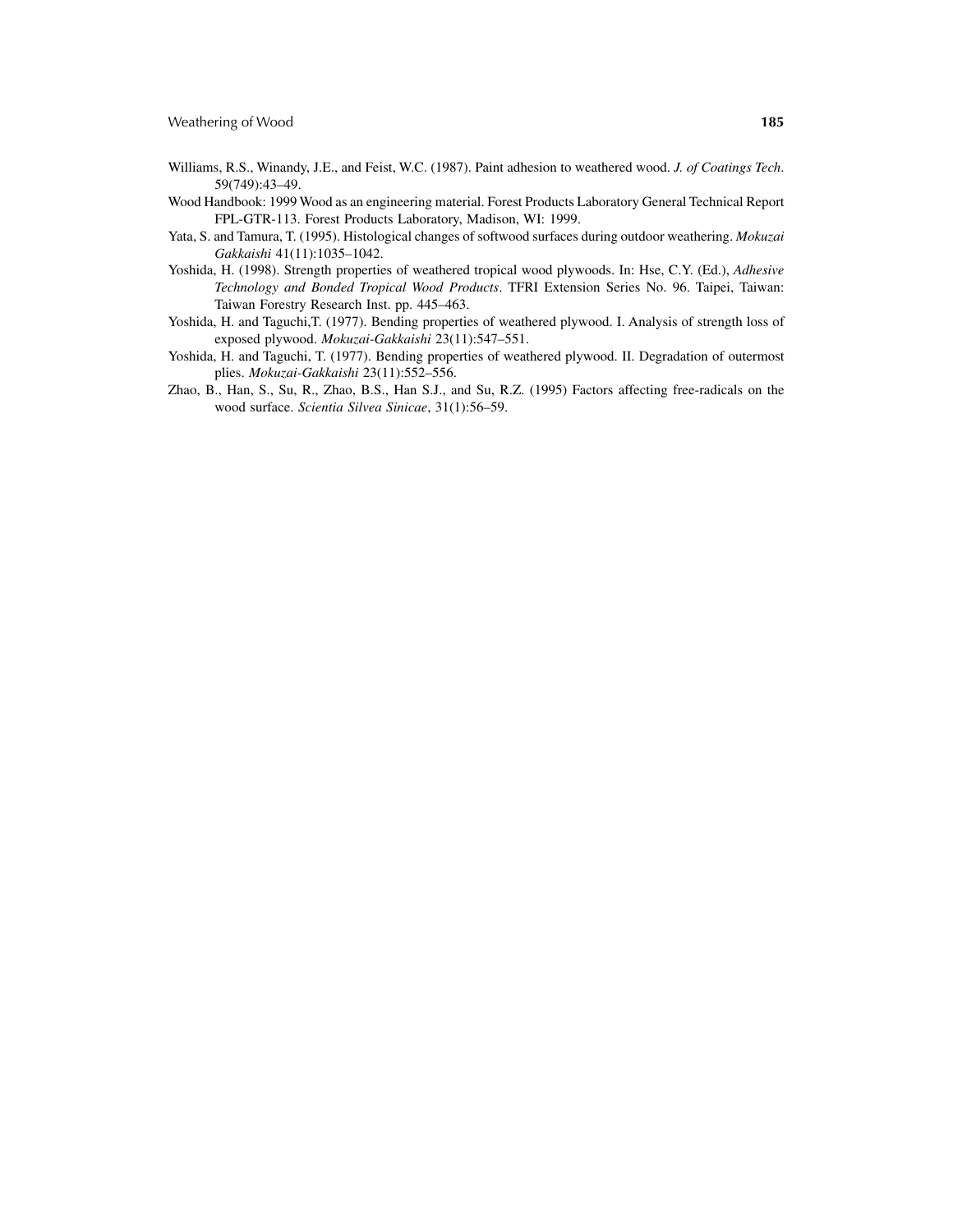# HANDBOOK OF WOOD CHEMISTRYD AND WOOD $\Box$ **COMPOSITES**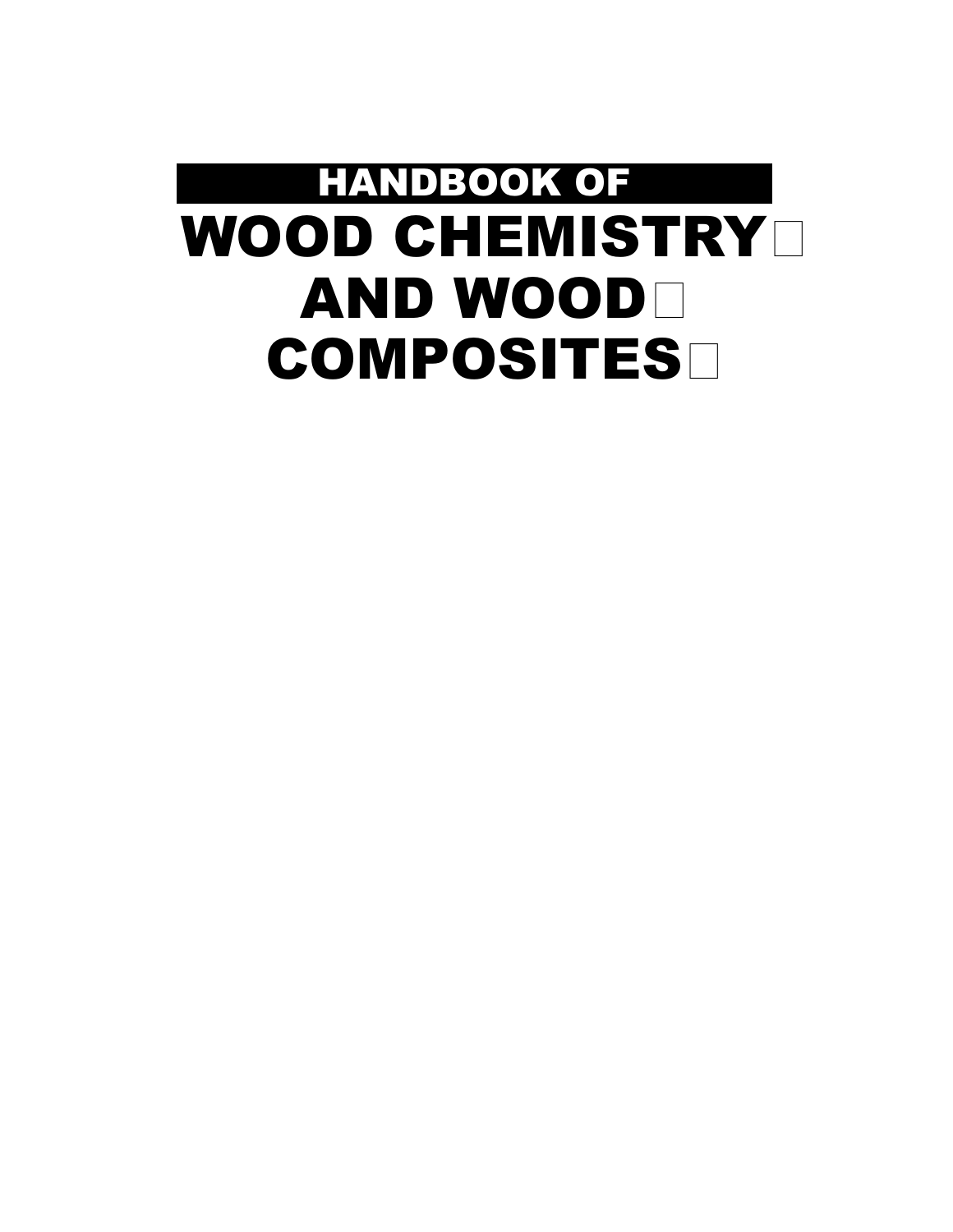# HANDBOOK OF WOOD CHEMISTRYD AND WOOD $\Box$ **COMPOSITES**

Edited by Roger M. Rowell<sup>[1]</sup>



Boca Raton London New York Washington, D.C.